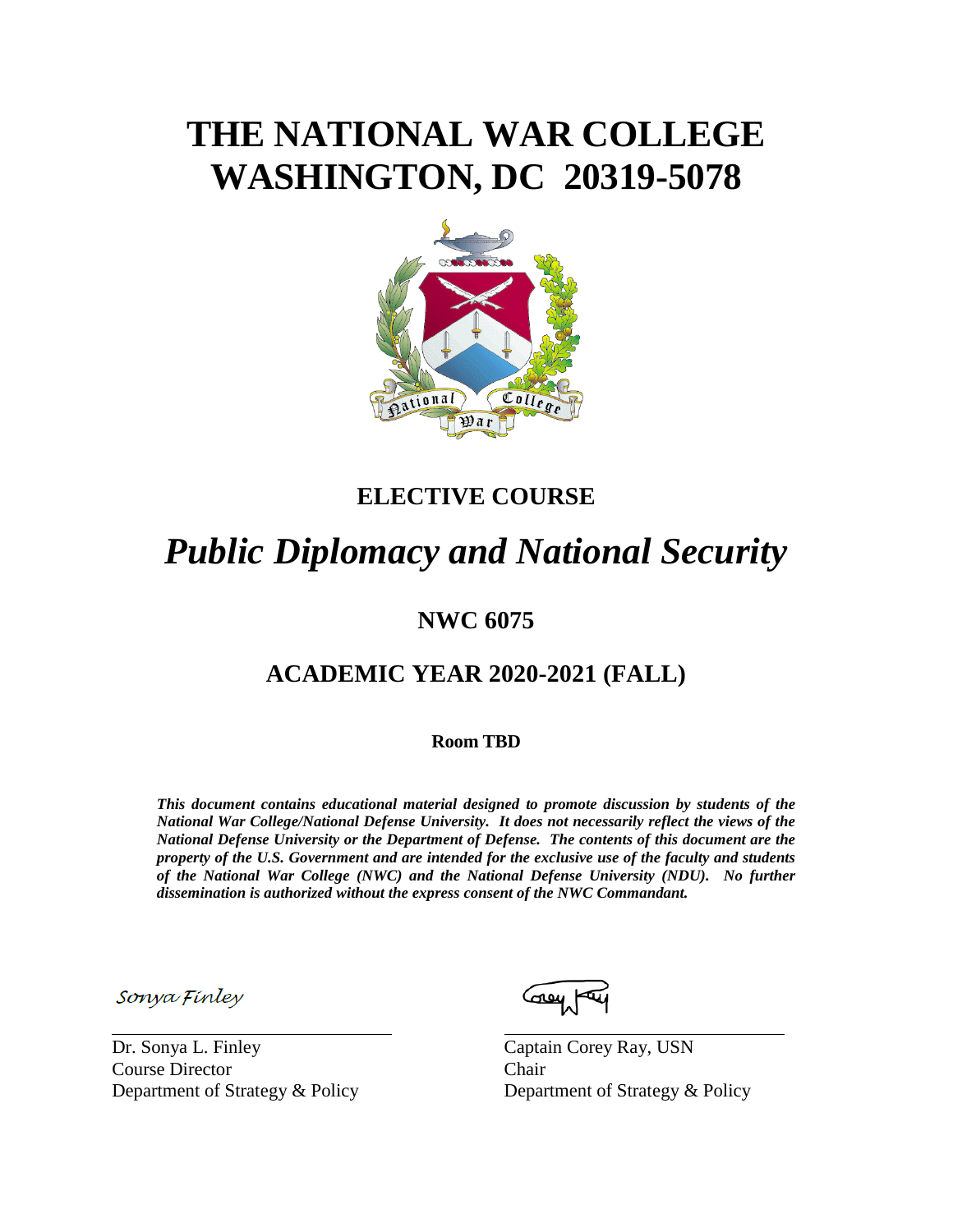# **COURSE SCHEDULE, ACADEMIC YEAR 2020-2021 Public Diplomacy and National Security**

#### **Dr. Sonya Finley TUESDAYS, tbd**

| <b>Week</b> | <b>Subject</b>                            | <b>Date</b> |
|-------------|-------------------------------------------|-------------|
| Topic 1     | <b>Introduction to Public Diplomacy</b>   | September   |
|             |                                           | time        |
| Topic 2     | <b>Understanding Public Opinion</b>       | September   |
|             |                                           | time        |
| Topic 3     | Social Network Theory & Influence         | October     |
| Topic 4     | <b>Information Environment Trends and</b> | October     |
|             | Dynamics                                  |             |
| Topic 5     | U.S. PD Toolkit: Educational and          | October     |
|             | <b>Cultural Diplomacy</b>                 |             |
| Topic 6     | <b>U.S. PD Toolkit: International</b>     | October     |
|             | <b>Broadcasting/Global Media</b>          |             |
| Topic 7     | U.S. PD Toolkit: Advocacy/ Daily          | November    |
|             | Communications                            |             |
| Topic 8     | "Nation" Branding                         | November    |
| Topic 9     | <b>Public Diplomacy of Peer</b>           | November    |
|             | Competitors                               |             |
| Topic       | Public Diplomacy of International         | November    |
| 10          | <b>Terrorist Organizations</b>            |             |
| Topic       | Presentations of Individual PD            | December    |
| 11          | <b>Strategy Projects</b>                  |             |
| Topic       | Presentations of Individual PD            | December    |
| 12          | <b>Strategy Projects</b>                  |             |
|             |                                           |             |
|             | PD Strategy Paper Due - ALL               | 1 day after |
|             |                                           | Topic 12    |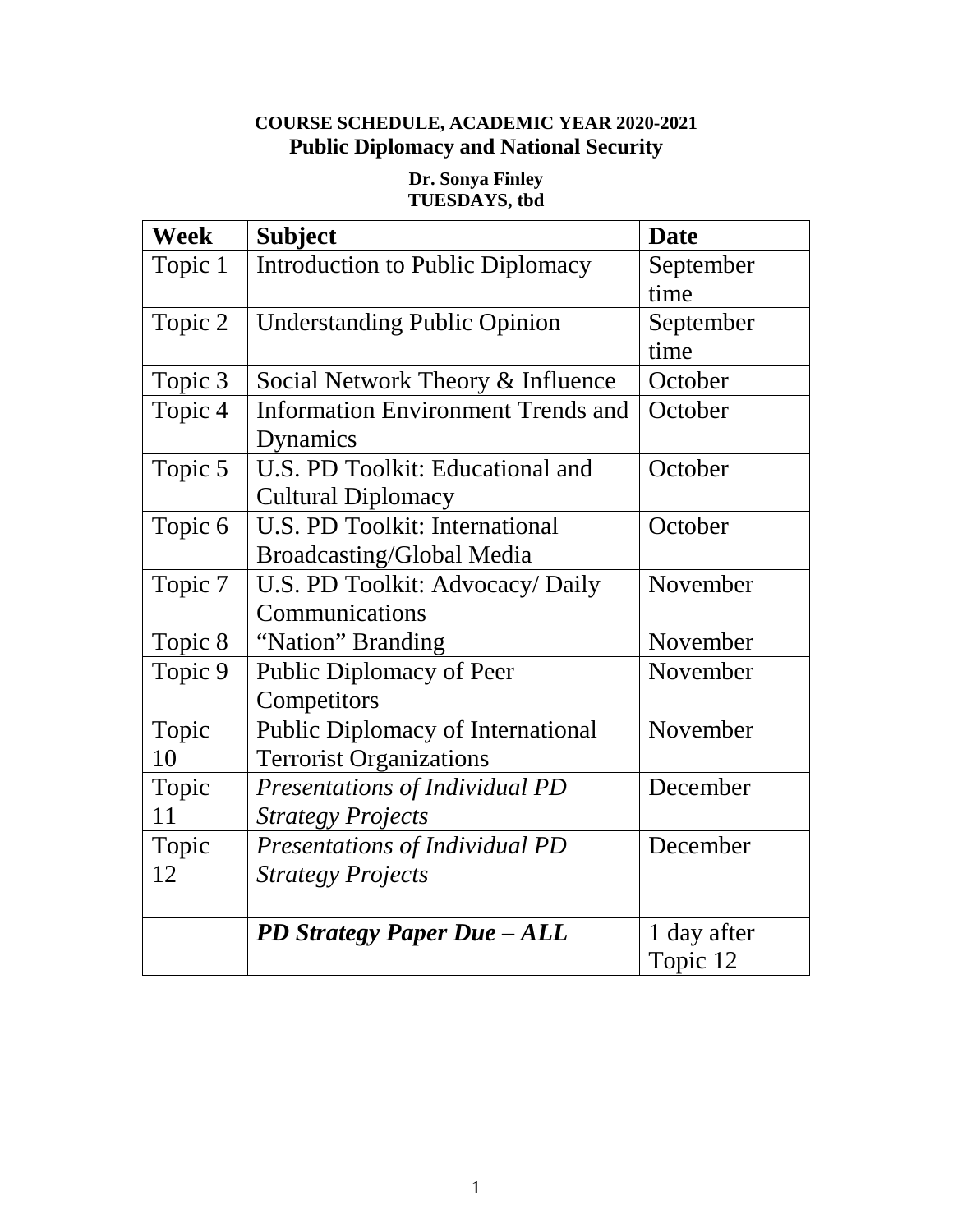**Overview:** This course examines the role of public diplomacy/strategic communication as an instrument of state power designed to understand, inform, and influence external audiences in the service of national security / foreign policy objectives. We will examine public diplomacy concepts, institutions, toolkits, and practices.

Designed for national security practitioners, the course will focus on understanding a strategic instrument that is relevant to and employed by multiple departments and agencies within the U.S. Government (USG). The course also will examine how other state and non-state actors use public diplomacy to understand cultures, attitudes and behavior; build and manage relationships; and influence attitudes and actions to advance their interests and values.

Focus: We will seek to understand these themes by focusing on three areas of inquiry:

- What is public diplomacy?
	- o Concepts and theory underpinning public diplomacy, including soft power and public opinion, public affairs, strategic communications, and propaganda;
- What is the environment in which actors conduct public diplomacy?
	- o An evolving context shaped by global trends and technological advances, social networks and public spheres, and changing international and regional dynamics;
- Who conducts public diplomacy and how?
	- o U.S., large/middle/small-power states, and non-state actors' public diplomacy "toolkits"—advocacy & daily communications, international broadcasting & digital media, exchanges & cultural diplomacy, and "nation" branding.

**Objectives:** By the end of the course, students will be able to:

- evaluate the role of public diplomacy (understand, inform, influence) in advancing national security objectives;
- analyze audiences, including formal and informal information sources that influence public opinion;
- develop a focused and realistic public diplomacy strategy to advance a national security policy/issue;
- consider ways to measure impact.

**Academic Requirements:** The course consists of twelve weekly sessions.

- **1) Seminar Performance/Contribution:** All students are expected to read posted assignments as the basis for seminar discussions and activities. In-class activities may include nation-branding proposals and engagements with guest participants  $\&$  each other.
- **2) Public Diplomacy Strategy:** Students will develop a ~2,500 word public diplomacy strategy using a range of PD tools to advance a specific policy/issue. Students will submit selected topics by topic 7 for approval. Students will present individual strategies during topics 11 and 12 during which the seminar will engage and offer feedback. The public diplomacy strategy is *due one day after topic 12* (to incorporate peer reviews). See pages 23-24 for amplifying guidance on content and structure. In general, PD strategies employ a Framework of "**ABCDEF**": **Audiences, Behaviors, Content, Delivery, Engagement, and Effectiveness Assessment/Follow-Up.**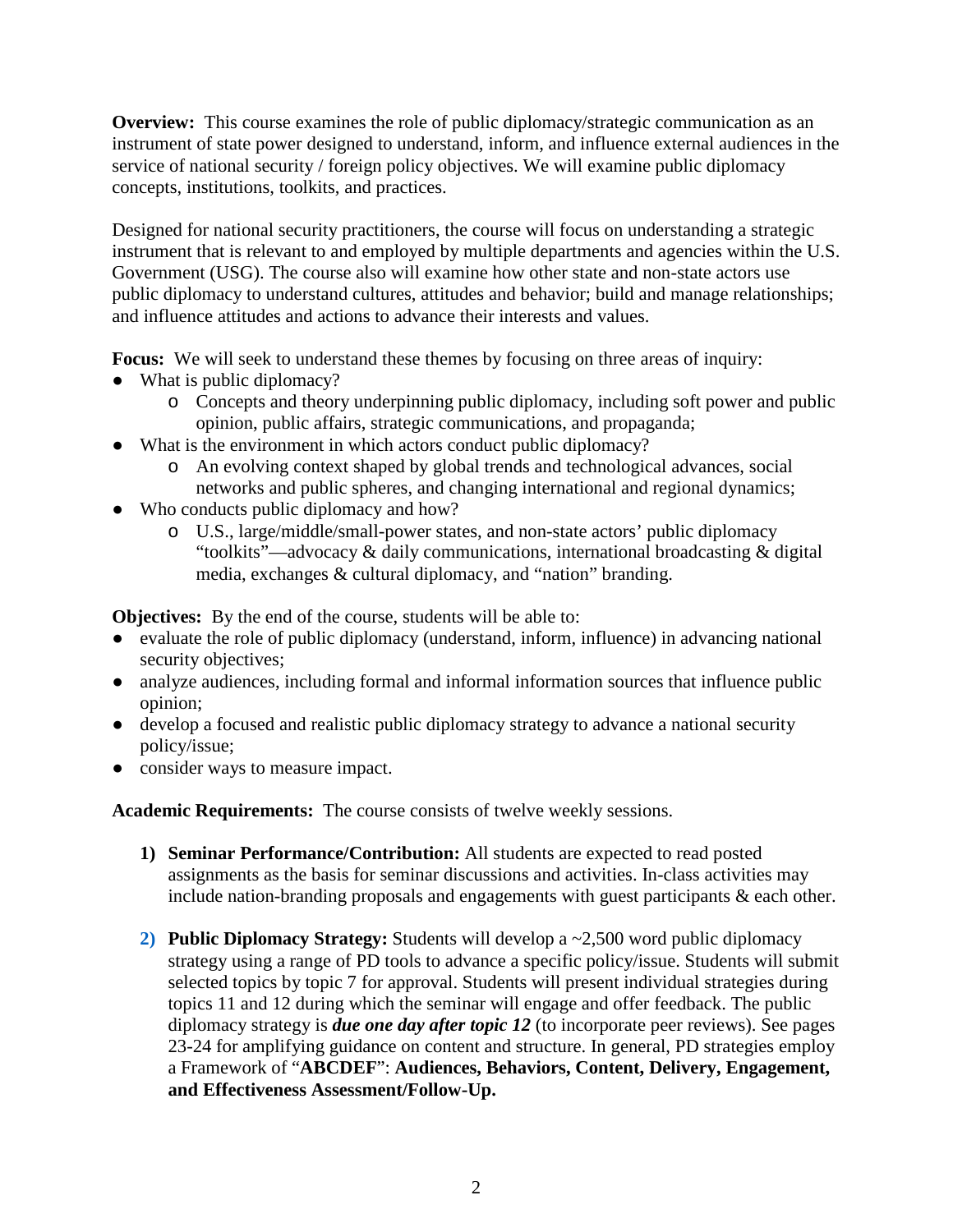In coordination with the course director, students have the option of writing a research paper about critical issues affecting U.S./DoD public diplomacy/strategic communications in accordance with various essay competition guidelines. See <https://ndupress.ndu.edu/About/Essay-Competitions/> for information about the Secretary of Defense and Chairman of the Joint Chiefs of Staff Strategic Essay Competitions. Students may also write papers for the Women, Peace & Security Essay Competition; see [https://ndu.libguides.com/wps\\_writing\\_award](https://ndu.libguides.com/wps_writing_award) and https://ndu.libguides.com/ld.php?content\_id=50290019 (Note: students may also tighten their PD strategy and then submit for the SecDef/CJCS strategy paper competition.)

**FORMAT**. In scope and format, strategy papers are not academic research papers in the usual sense. PD strategies are designed to understand, inform, and influence the attitudes and behavior of selected, relevant audience(s) relating to a significant issue. Students may choose to write a PD strategy on behalf of the U.S. government as a whole or a specific department/agency, a foreign government, a regional organization, or a non-state actor/organization such as an NGO.

- Prepare papers double-spaced with 12-point font, preferably in a standard font like Times New Roman or Arial.
- Prepare the paper to the directed word count target or page length; list word count when appropriate at the footer of the last page. Footnotes or endnotes are not included in the textual word count. In-text quotes and epigraphs are included in the word counts.
- Use one-inch margins, all around.
- Use footnotes or endnotes in the Chicago "note-bibliography" Style, as detailed in Kate Turabian, *A Manual for Writers of Research Papers, Theses, and Dissertations,*  8<sup>th</sup> edition, Chapters 15-17.
- Prepare a cover sheet that shows the paper title, student's name, course and seminar, Course Director, Faculty Advisor, and date.
- Include page numbers at the bottom of the page.

**Student Assessment**: Students must meet all stated course objectives to pass this course. The course director will use performance on the following assessments to determine each student's final grade:

- 60%: Seminar performance, as evident by preparation, active and relevant contributions to discussions and activities including nation branding, and group interaction
- 40%: Public diplomacy strategy (written and oral presentation; content, composition)

#### **Source Materials are posted on Blackboard in addition to three books:**

- Walter Lippmann, *Public Opinion* (New York: Dover Publications, 2004).
- Nicholas A. Christakis and James H. Fowler, *Connected: The Surprising Power of Our Social Networks and How They Shape Our Lives* (New York: Little, Brown and Company, 2009).
- Nicholas Cull, *Public Diplomacy: Foundations for Global Engagement in the Digital Age* (Medford, MA: Polity, 2019).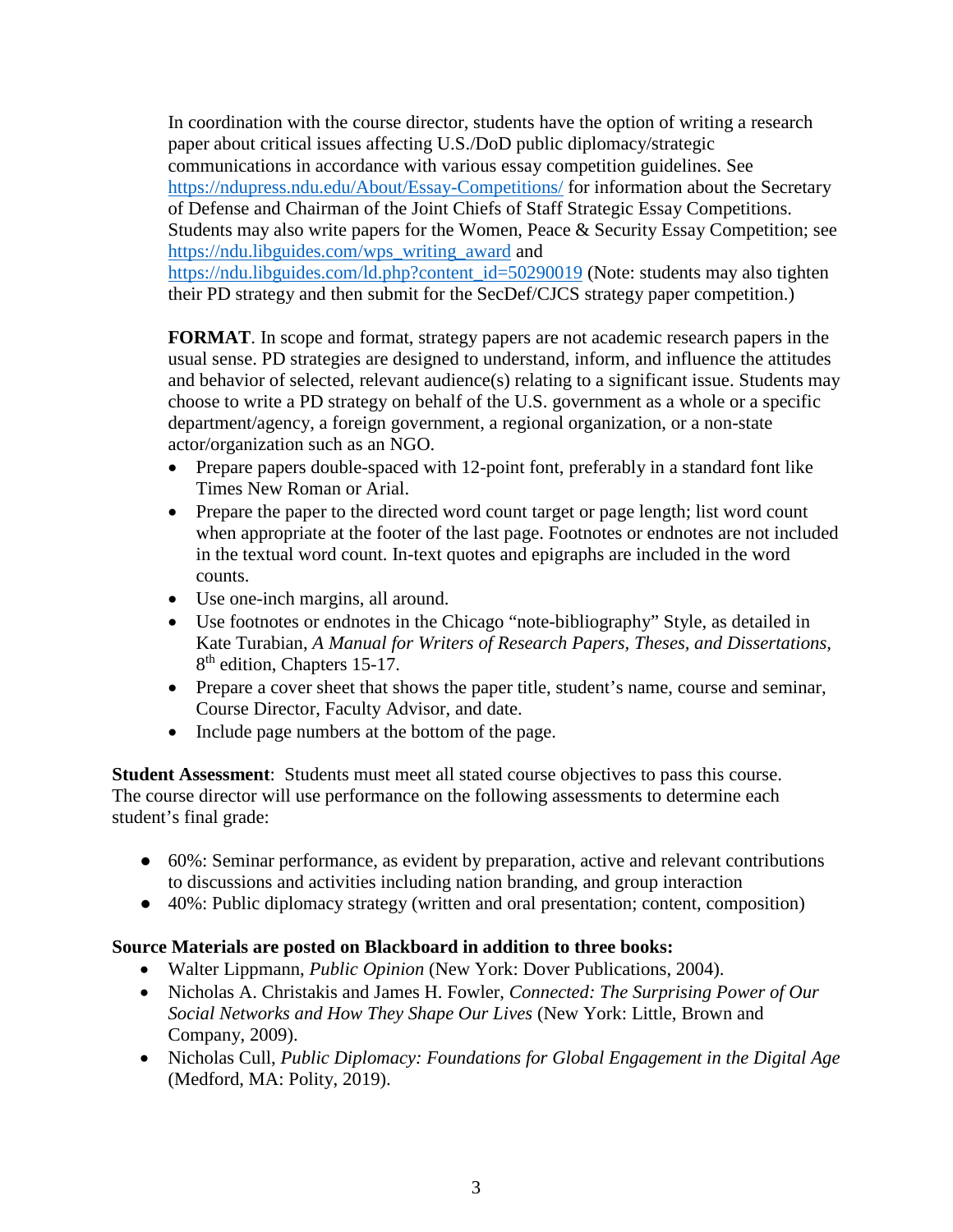Useful public diplomacy websites also include [USC's Center for Public Diplomacy,](http://www.uscpublicdiplomacy.com/) GW's [Institute for Public Diplomacy and Global Communication](http://www.gwu.edu/%7Eipdgc/) (IPDGC), John Brown's [Public](http://publicdiplomacypressandblogreview.blogspot.com/)  [Diplomacy Press and Blog Review,](http://publicdiplomacypressandblogreview.blogspot.com/) Robin Brown's [Public Diplomacy, Networks and](http://pdnetworks.wordpress.com/about/)  [Influence](http://pdnetworks.wordpress.com/about/) website, Steve Corman's [Center for Strategic Communication,](http://comops.org/index.php) and Matt Armstrong's [MountainRunner.us](http://www.mountainrunner.us/) , Bruce Gregory's PD Reading List at [publicdiplomacy.wikia.com,](http://publicdiplomacy.wikia.com/wiki/Bruce_Gregory%27s_Reading_List) and the [Public Diplomacy Council and the Association of](https://www.publicdiplomacy.org/)  [Public Diplomacy Professionals'](https://www.publicdiplomacy.org/) website.

*See Student Catalogue for university/college policies regarding grade scale, grade appeals, attendance, original work etc.*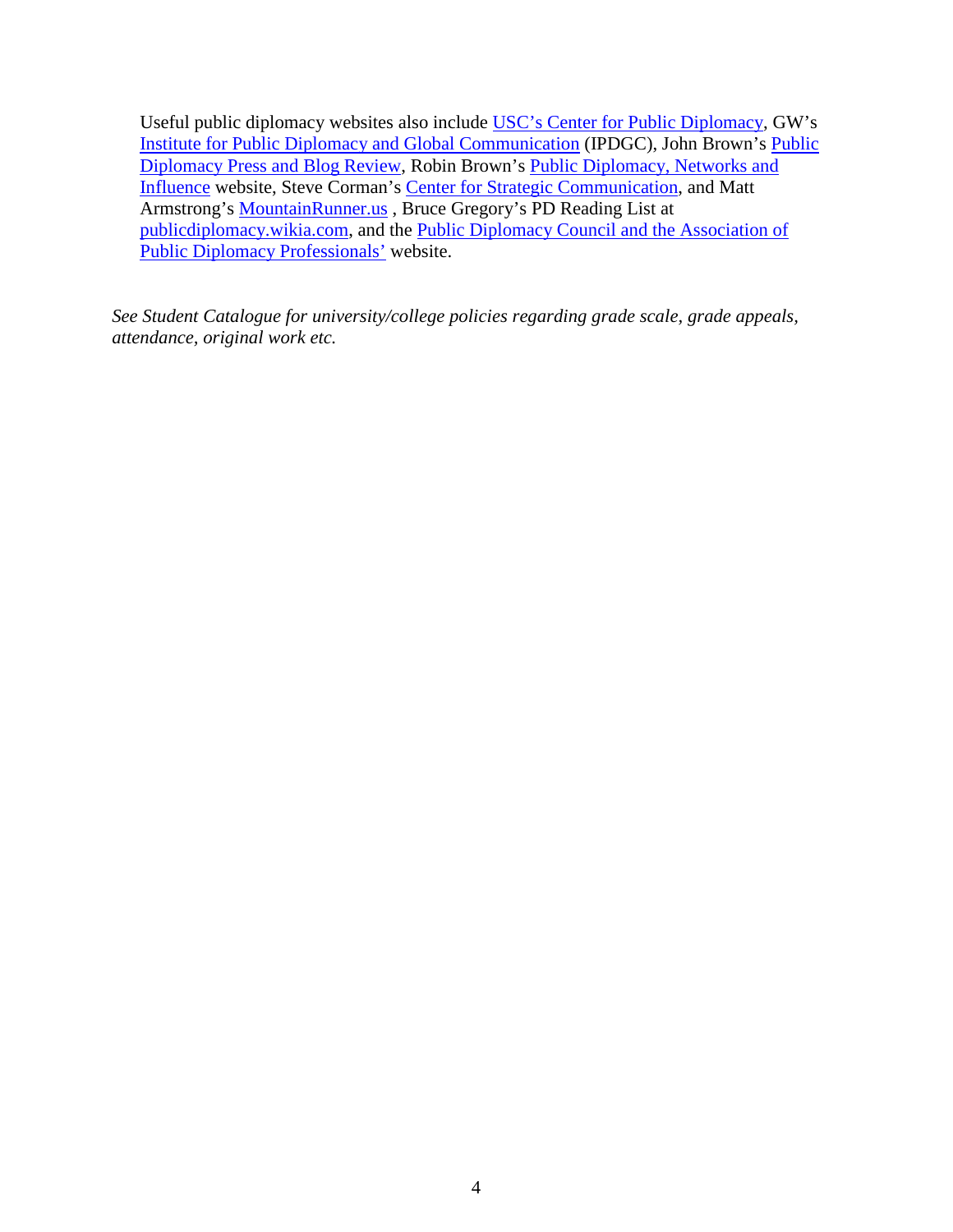#### **Topic 1 (September) Introduction to Public Diplomacy**

*States [have] sought to engage foreign publics for centuries. The core practices of public diplomacy: listening, advocacy, cultural and exchange diplomacy and even international broadcasting all [have] deep roots in … statecraft …* 

Nicholas Cull

*At the risk of sounding tautological, strategic communications is communicating strategically: it's the thoughtful integration of issues of stakeholder perception and response into policymaking, planning and operations at every level…and the orchestration of actions, images and words in support of our policy objectives.*

Rosa Brooks, Former Senior Advisor, DoD

*Soft power is the ability to affect others to obtain the outcomes one wants through attraction rather than coercion or payment. A country's soft power rests on its resources of culture, values, and policies.* 

Joseph S. Nye, Jr., Harvard University

Throughout history people in groups have sought to comprehend, engage in discourse with, and influence the thoughts and actions of people. International relations depends upon communication, many forms of which depend upon a state's soft power. Whatever it is called – rhetoric, propaganda, public diplomacy, or strategic communication – actions, language, and images have been used as instruments of political power. A framework for effective public diplomacy/communication strategy is "**ABCDEF**": **Audiences, Behaviors, Content, Delivery, Engagement, and Follow-Up.**

#### **Objectives:**

- Understand the concepts and components of soft power and public diplomacy.
- Consider why and how actors conduct public diplomacy (understand, inform, influence) in support of national security.

#### **Questions for Discussion:**

- What is the relationship between soft power and a state's ability to communicate? Why is soft power more "complicated" for strategists?
- Why is listening critical for public diplomacy/strategic communication? What are other tools in a public diplomacy/strategic communication toolkit?
- Why and how are government-civil society connections relevant to national security/foreign policy?

#### **Readings: 45 pages**

Nicholas J. Cull, *Public Diplomacy: Foundations for Global Engagement in the Digital Age* (New York: Polity, 2019), 1-18.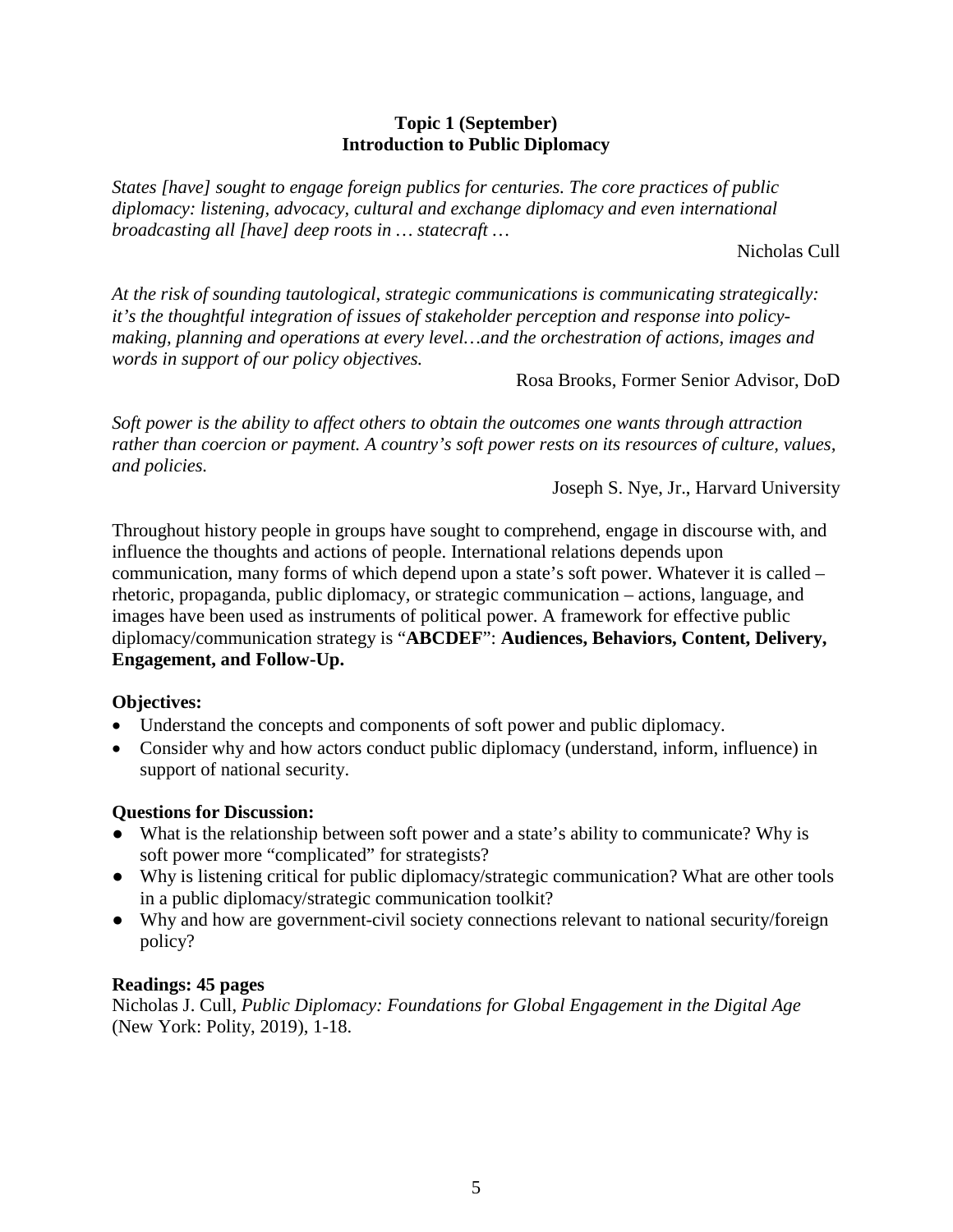Joseph S. Nye Jr. "Soft Power and Public Diplomacy Revisited," The Hague Journal of Diplomacy 14 (2019), 7-20. (14 pages) [https://brill.com/view/journals/hjd/14/1-2/article](https://brill.com/view/journals/hjd/14/1-2/article-p7_2.xml)[p7\\_2.xml](https://brill.com/view/journals/hjd/14/1-2/article-p7_2.xml) and BLACKBOARD

Defense Science Board, "Task Force on Strategic Communication," (January 2008), 10-20. (11 pages) <http://www.acq.osd.mil/dsb/reports/2000s/ADA476331.pdf> and BLACKBOARD

"The Spectrum of Listening," USC Center on Public Diplomacy Blog <https://www.uscpublicdiplomacy.org/blog/spectrum-listening>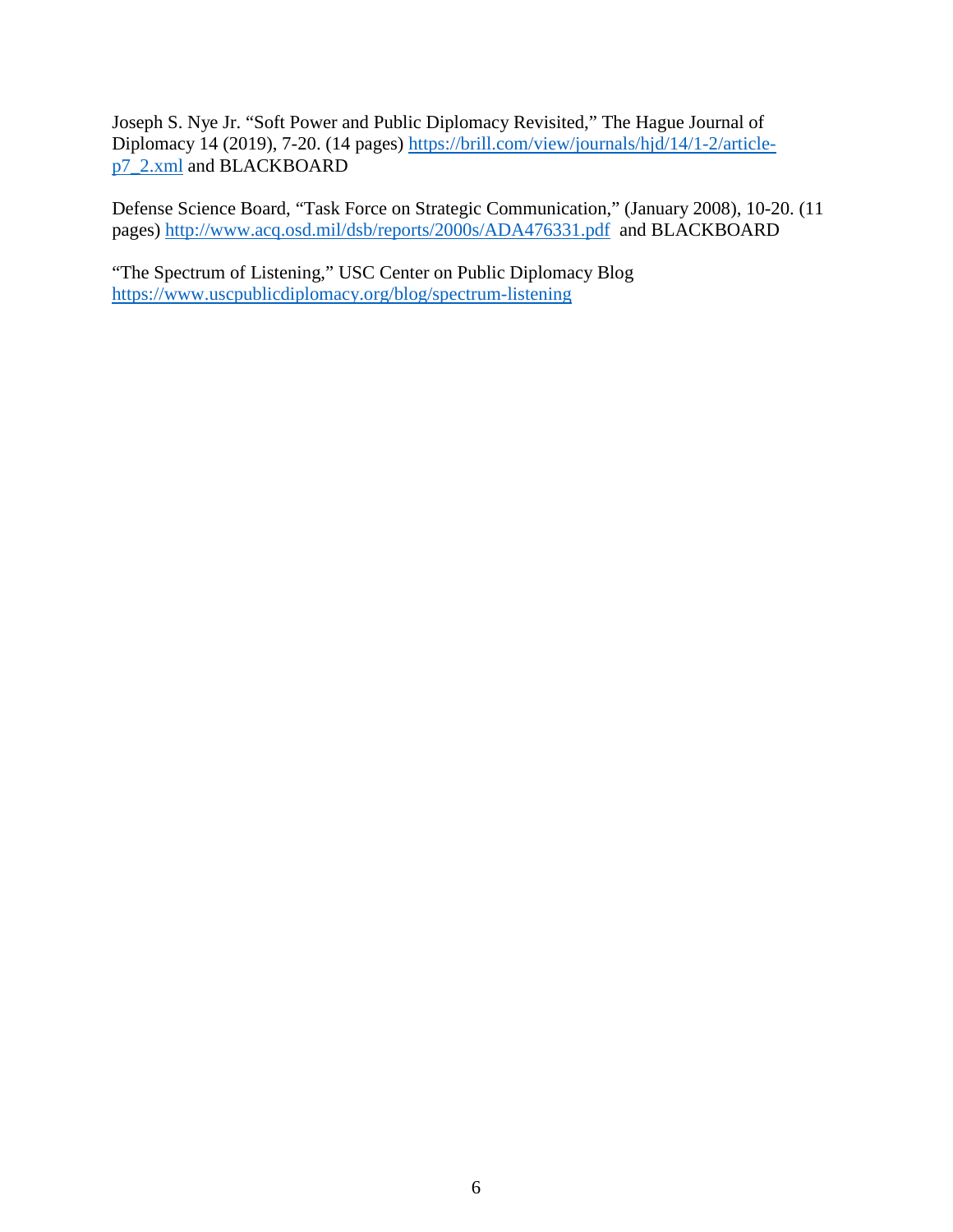#### **Topic 2 (January 21) Understanding Public Opinion**

*The only feeling that anyone can have about an event he does not experience is the feeling aroused by his mental image of that event. That is why until we know what others think they know, we cannot truly understand their acts.*

Walter Lippmann, *Public Opinion*

In 1922, Walter Lippmann pioneered the theory of public opinion, including the abstract and underlying forces that shape its formation and manipulation. Considering public opinion is essential for public diplomacy practitioners' quest to understand, inform, and influence foreign audiences' attitudes and behavior. In developing a public diplomacy strategy, it is an essential starting point when considering "**ABCDEF**" elements: **Audiences, Behaviors, Content, Delivery, Engagement, and Follow-Up.**

# **Objective:**

- Understand the concept of public opinion, why and how it is formed.
- Consider how to analyze foreign public opinion in order to understand audiences.

# **Questions for Discussion:**

- What is the nature of public opinion, how is it formed, and what forces does it reflect?
- How might you diagnose your own and others' "stereotypes"? Others'? Why would this be important to the practice of public diplomacy?
- Why is public opinion hard to measure?

# **Readings: 67 pages, plus video**

Walter Lippmann, *Public Opinion* (New York: Dover Publications, 2004).

- Chapter 1 "The World Outside and the Pictures in our Heads," 1-17.
- Chapter 6 "Stereotypes," 43-52.
- Chapter 7 "Stereotypes as Defense," 52-57.
- Chapter 8 "Blind Spots and their Value," 57-63.
- Chapter 9 "Codes and their Enemies," 63-71.
- Chapter 10 "Detection of Stereotypes," 71-86.
- Chapter 11 "The Enlisting of Interest," 87-93.

Jason Robert Jaffe, "Pros and cons of public opinion polls," TED-Ed (May 17, 2013). <https://www.youtube.com/watch?v=ubR8rEgSZSU> (4 minutes)

Visit for Situational Awareness.

Pew Research Center, Global Attitudes & Trends.<https://www.pewresearch.org/global/>

The Chicago Council on Global Affairs Public Opinion Polling. <https://www.thechicagocouncil.org/issue/public-opinion>

University of Chicago General Social Survey (GSS) Data Explorer <https://gssdataexplorer.norc.org/trends>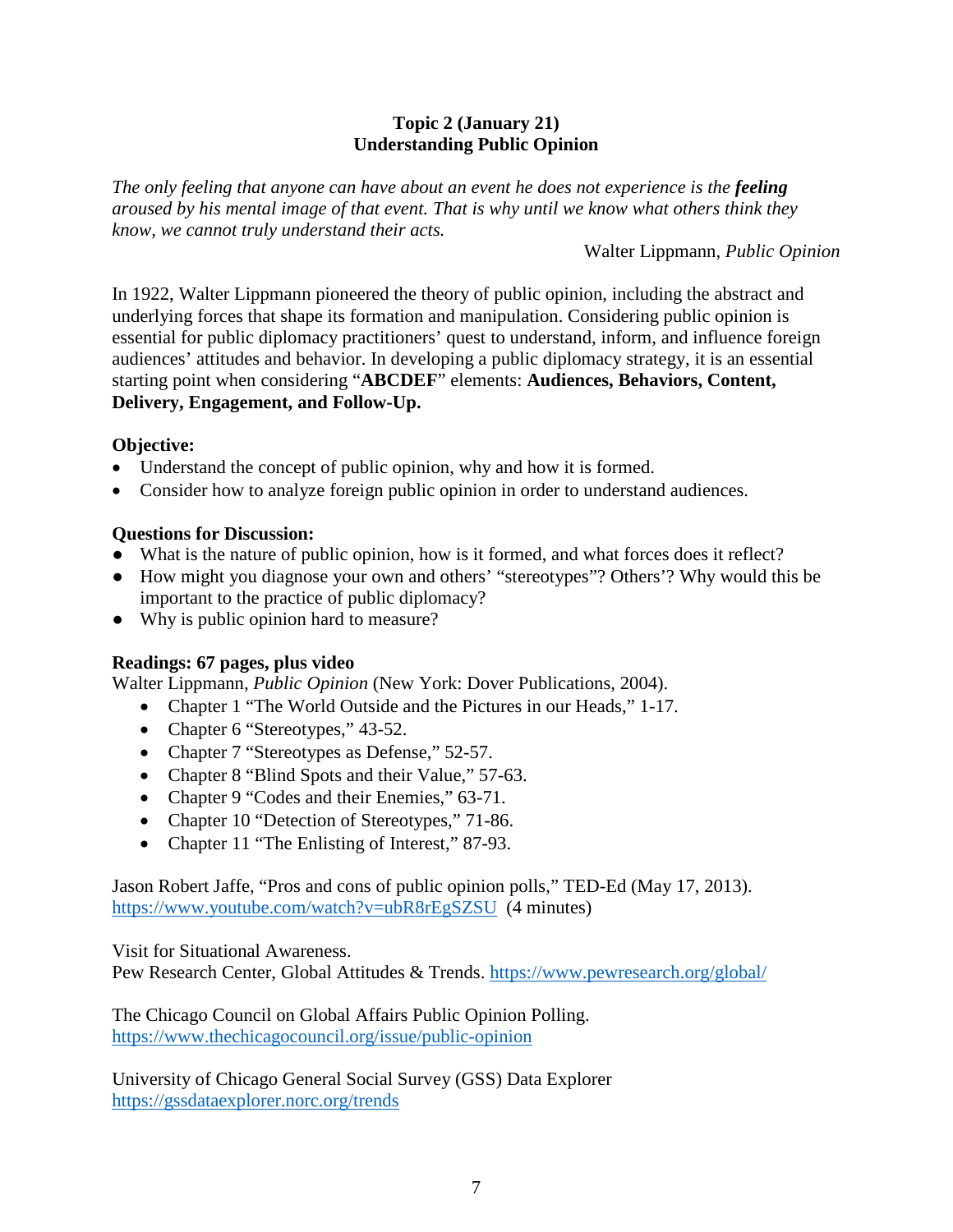#### **Topic 3 (September) Social Network Theory & Influence**

*Social connections have value precisely because they can help us to achieve what we could not achieve on our own.*

Nicholas Christakis and James H. Fowler, 2009

With a basic understanding of public opinion as a foundation for attitudes and behaviors, this week we consider the logic of social network theory. Specifically, we investigate the intricate patterns of social connections/networks that affect our opinions, actions, choices, and experiences. In order to effectively communicate and affect public opinion and behavior, strategists must consider the range of social networks in which their audiences are immersed. This foundational context informs your analysis of many of the "**ABCDEF**" elements: **Audiences, Behaviors, Content, Delivery, Engagement, and Effectiveness Assessment/Follow-Up.**

#### **Objective:**

- Understand the basic logic of social network theory
- Appreciate how various network structures may influence behavior

#### **Questions for Discussion:**

- How do configurations of social networks affect the "contagion" of ideas/narratives?
- How do "weak ties" open groups to new norms, new ideas, and new behaviors?
- Walter Lippmann highlighted the importance of ascertaining "the feeling aroused by [people's] mental image[s]..." What is more powerful: emotions or facts? Why?

#### **Readings: 50 pages and podcast**

Nicholas A. Christakis and James H. Fowler, Chapter 1 "In the Thick of It" in *Connected: The Surprising Power of Our Social Networks and How They Shape Our Lives* (New York: Little, Brown and Company, 2009), 3-32, xx (chapter 2 (emotions) or 6 (politics)). (xx pages)

Nicholas Cull, *Public Diplomacy: Foundations for Global Engagement in the Digital Age* (Medford, MA: Polity, 2019), 29-38. (10 pages)

Shankar Vedantam, et al. "Facts Aren't Enough: the Psychology of False Beliefs," Hidden Brain Podcast (22 July 2019). [https://www.npr.org/2019/07/18/743195213/facts-arent-enough-the](https://www.npr.org/2019/07/18/743195213/facts-arent-enough-the-psychology-of-false-beliefs)[psychology-of-false-beliefs](https://www.npr.org/2019/07/18/743195213/facts-arent-enough-the-psychology-of-false-beliefs) (Hidden Brain episode that looks at how we rely on the people we trust to shape our beliefs, and why facts aren't always enough to change our minds.)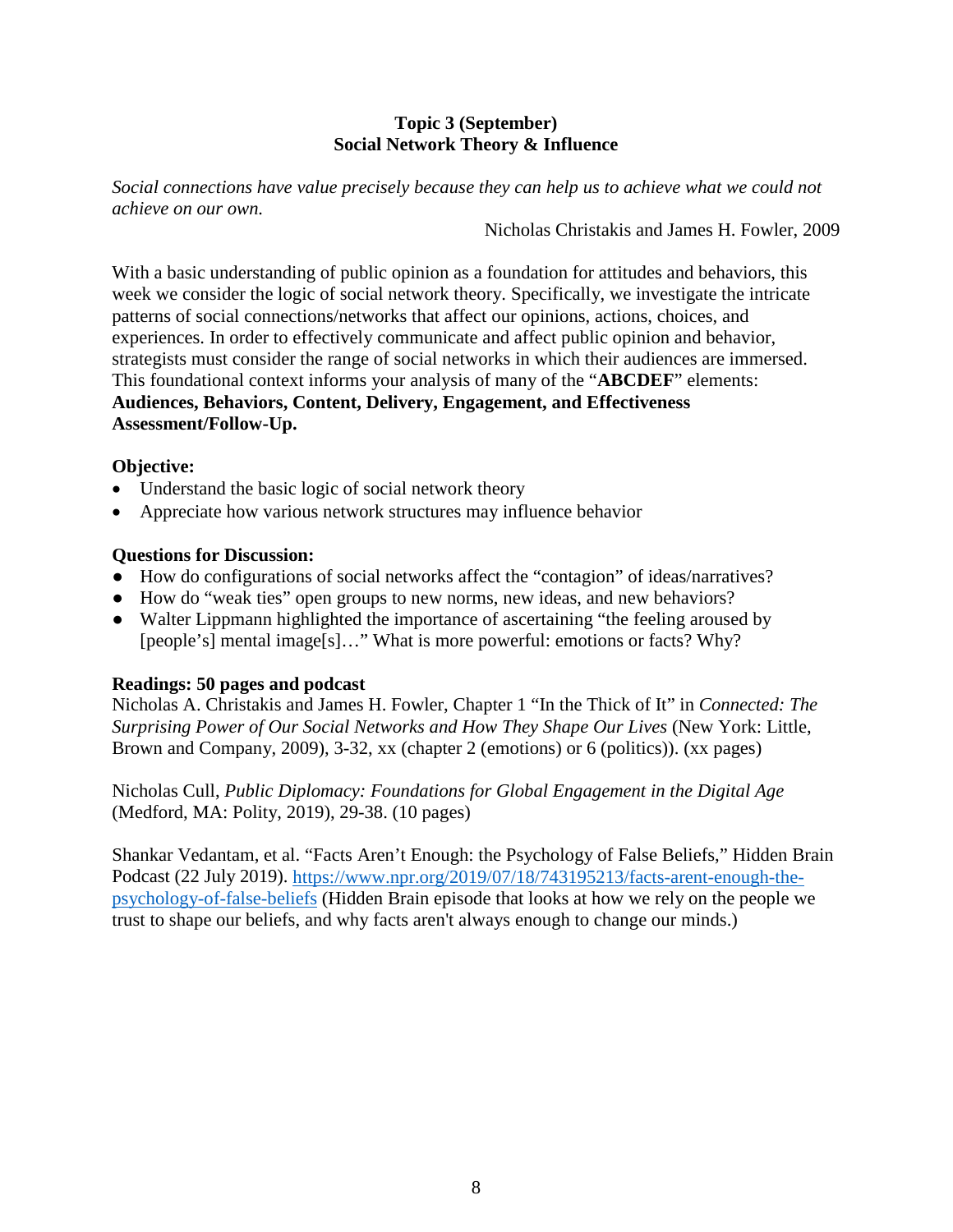#### **Topic 4 (tbd) Information Environment Trends and Dynamics**

*We live in the midst of a tempest, by which I refer to the turbulent nature of the electronic media environment as it has evolved via digital technologies. Wave after wave of changes to our modes of communication and interaction, our tools for thought and social action have altered and continue to alter our societies and our cultures, as well as our psyches and ourselves.* 

Lance Strate

International relations depends upon communication and public diplomacy focuses on engaging with populations abroad in support of national interests and goals. This week we consider the contemporary context in which public opinion is shaped. The readings highlight multiple dimensions of change and global trends impacting the information environment and your analysis of "**ABCDEF**" elements: **Audiences, Behaviors, Content, Delivery, Engagement, and Effectiveness Assessment/Follow-Up.**

#### **Objective:**

• Consider the public diplomacy implications of contemporary contexts and trends in the information environment/media space.

#### **Questions for Discussion:**

- What factors have contributed to the evolution of news/information content and delivery?
- As new information technologies have emerged over time, how have they impacted societies?
- What aspects of the changing world do you find may be most impactful for public diplomacy practitioners and why?

#### **Readings: 45 pages, plus podcast**

Richard Fletcher, "The Rise of Populism and the Consequences for News and Media Use," in *Digital News Report 2019*, Reuters Institute and University of Oxford, 42-48. (6 pages) http://www.digitalnewsreport.org/survey/2019/the-rise-of-populism-and-the-consequencesfornews-and-media-use/

Jen Patja Howell, "The Lawfare Podcast: Renee DiResta on Disinformation and Misinformation From Vaccines to the GRU," Arbiters of Truth Series, The Lawfare Podcast #499 (January 23, 2020). (40 minutes) [https://www.lawfareblog.com/lawfare-podcast-renee-direstadisinformation](https://www.lawfareblog.com/lawfare-podcast-renee-direstadisinformation-and-misinformation-vaccines-gru)[and-misinformation-vaccines-gru](https://www.lawfareblog.com/lawfare-podcast-renee-direstadisinformation-and-misinformation-vaccines-gru)

Jennifer Kavanagh and Michael D. Rich, "Truth Decay: An Initial Exploration of the Diminishing Role of Facts and Analysis in American Public Life," (Santa Monica, CA: RAND, 2018), ix-xvii. (9 pages). [https://www.rand.org/pubs/research\\_reports/RR2314.html](https://www.rand.org/pubs/research_reports/RR2314.html)

Tom Nichols, "How America Lost Faith in Expertise: And Why That's a Giant Problem," Foreign Affairs (March/April 2017). (12 pages) [https://www.foreignaffairs.com/articles/united](https://www.foreignaffairs.com/articles/united-states/2017-02-13/how-america-lost-faith-expertise)[states/2017-02-13/how-america-lost-faith-expertise](https://www.foreignaffairs.com/articles/united-states/2017-02-13/how-america-lost-faith-expertise)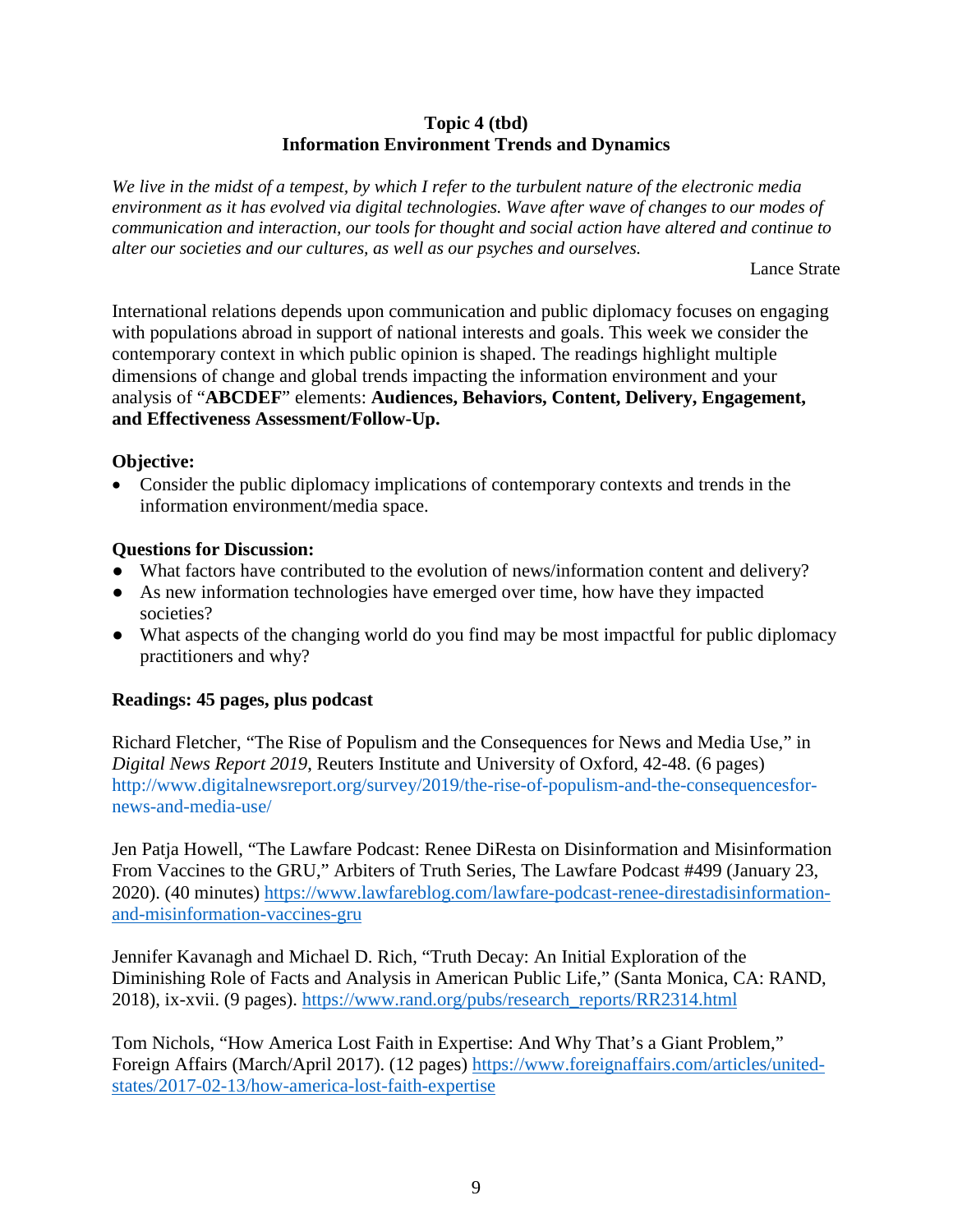Lance Strate, "Amazing Ourselves to Death: Contemplating the Technological Tempest of Our Times," ETC: A Review of General Semantics, Vol. 75, Issue 1/2 (Jan-Apr 2018), 26-42. (16 pages) BLACKBOARD

David Streitfield, "Tech Giants, Once Seen as Saviors, Are Now Viewed as Threats," New York Times (October 15, 2017). (3 pages) [https://www.nytimes.com/2017/10/12/technology/tech](https://www.nytimes.com/2017/10/12/technology/tech-giantsthreats.html)[giantsthreats.html](https://www.nytimes.com/2017/10/12/technology/tech-giantsthreats.html)

GLANCE. Shawn Langlois, "How biased is your news source? You probably won't agree with this chart," MarketWatch (10 March 2018). [https://www.marketwatch.com/story/how-biased-is](https://www.marketwatch.com/story/how-biased-is-your-news-source-you-probably-wont-agree-with-this-chart-2018-02-28)[your-news-source-you-probably-wont-agree-with-this-chart-2018-02-28](https://www.marketwatch.com/story/how-biased-is-your-news-source-you-probably-wont-agree-with-this-chart-2018-02-28)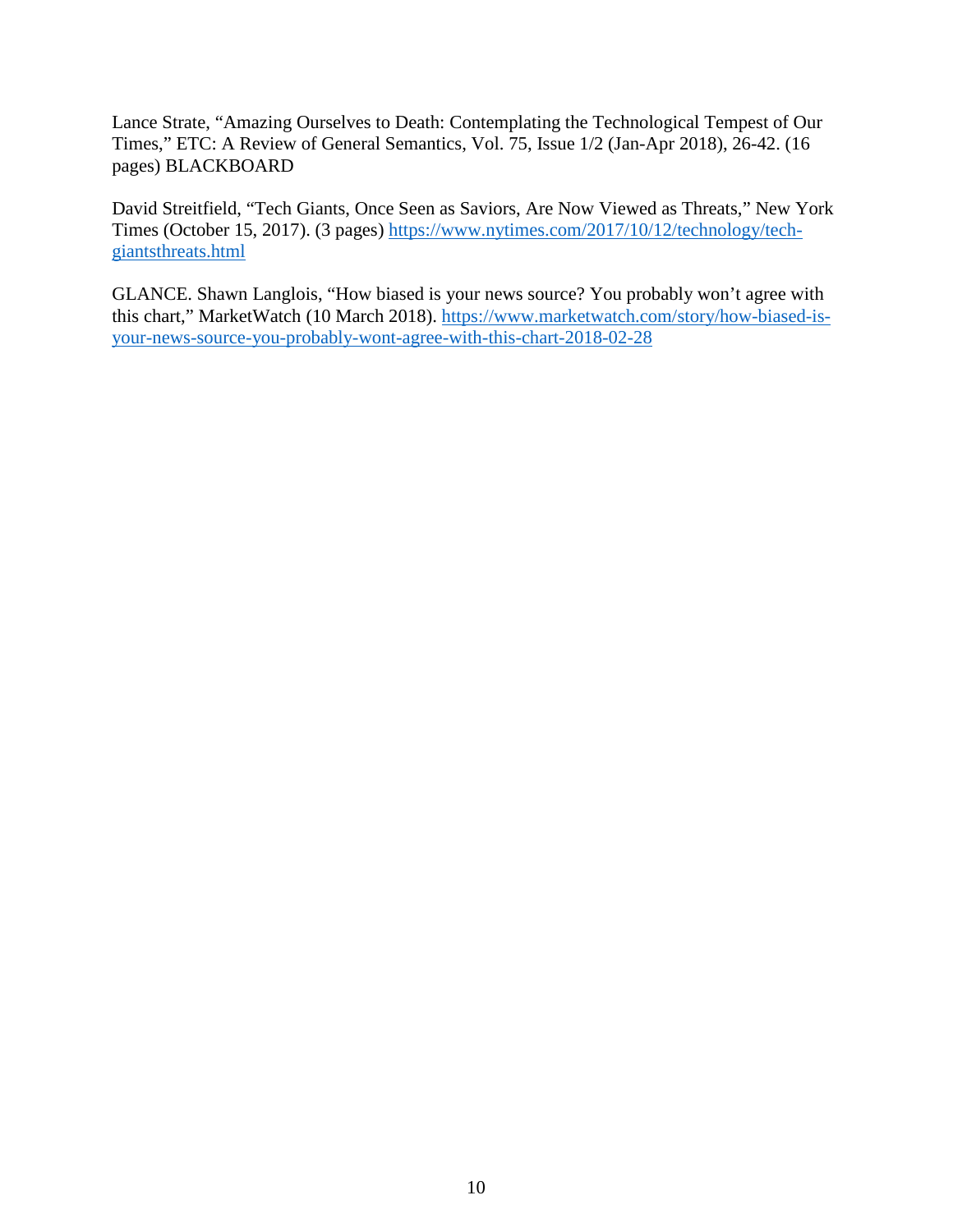#### **Topic 5 (tbd) PD Toolkit: Educational and Cultural Diplomacy**

*Prevailing in the struggle will require far more than military force. It will require the use of all elements of our national power: public diplomacy; development assistance; law enforcement training; expansion of economic opportunity; and robust intelligence capabilities… In this struggle, scholarships will be far more important than smart bombs.*

John McCain, 26 March 2008

*Culture awareness is a two-sided equation in that it involves both the self and other. Without cultural self-awareness it is difficult to accurately perceive and understand the behavior of others.* 

R. S. Zaharna, 2012

*Cultural diplomacy is a tricky business in a democracy.* 

Louis Menand, 2005

There are many players in educational and cultural diplomacy from U.S. government-sponsored programs to a plethora of civil-society organizations such as Sister Cities International, Rotary Club International, and Athletes for Hope. Today, U.S. exchange programs involve nearly 55,000 American and foreign participants per year. In fact, one in three world leaders has participated in a U.S. Government exchange program. Abroad the U.S. has nearly 700 American Space cultural centers in [1](#page-11-0)69 countries that were visited by nearly 40 million last year.<sup>1</sup> Yet, as Frank Ninkovich observes, "the desire to break down cultural barriers is hardly innocuous or innocent. It is hard to imagine a foreign policy activity that is more serious, even subversive in intent" (Ninkovich 1996, 44). $<sup>2</sup>$  $<sup>2</sup>$  $<sup>2</sup>$ </sup>

#### **Objectives:**

- Understand how educational and cultural diplomacy supports national security objectives.
- Appreciate the strengths and limitations of educational and cultural diplomacy.
- Consider how to employ educational and cultural diplomacy tools.

#### **Questions for Discussion:**

- How can educational and cultural activities contribute to the advancement of national security interests?
- How might you consider Walter Lippmann's discussion of stereotypes when analyzing audiences and planning and conducing educational and cultural diplomacy activities?
- Why might American cultural diplomacy be contentious, both at home and abroad? How would you represent American culture? What would you exclude? How would you choose?
- How could you measure the impact of such activities?

#### **Readings: ~34-39 pages, plus exploration of websites**

<span id="page-11-0"></span> $<sup>1</sup>$  Figures drawn from unclassified U.S. State Department documents. The 2017 Comprehensive Annual Report on</sup> Public Diplomacy and International Broadcasting also offers detailed looks at current programs.

<span id="page-11-1"></span><sup>2</sup> Frank Ninkovich, "US information policy and cultural diplomacy," *Foreign Policy Association Headline Series 38* (Ithaca, N: Foreign Policy Association, 1996).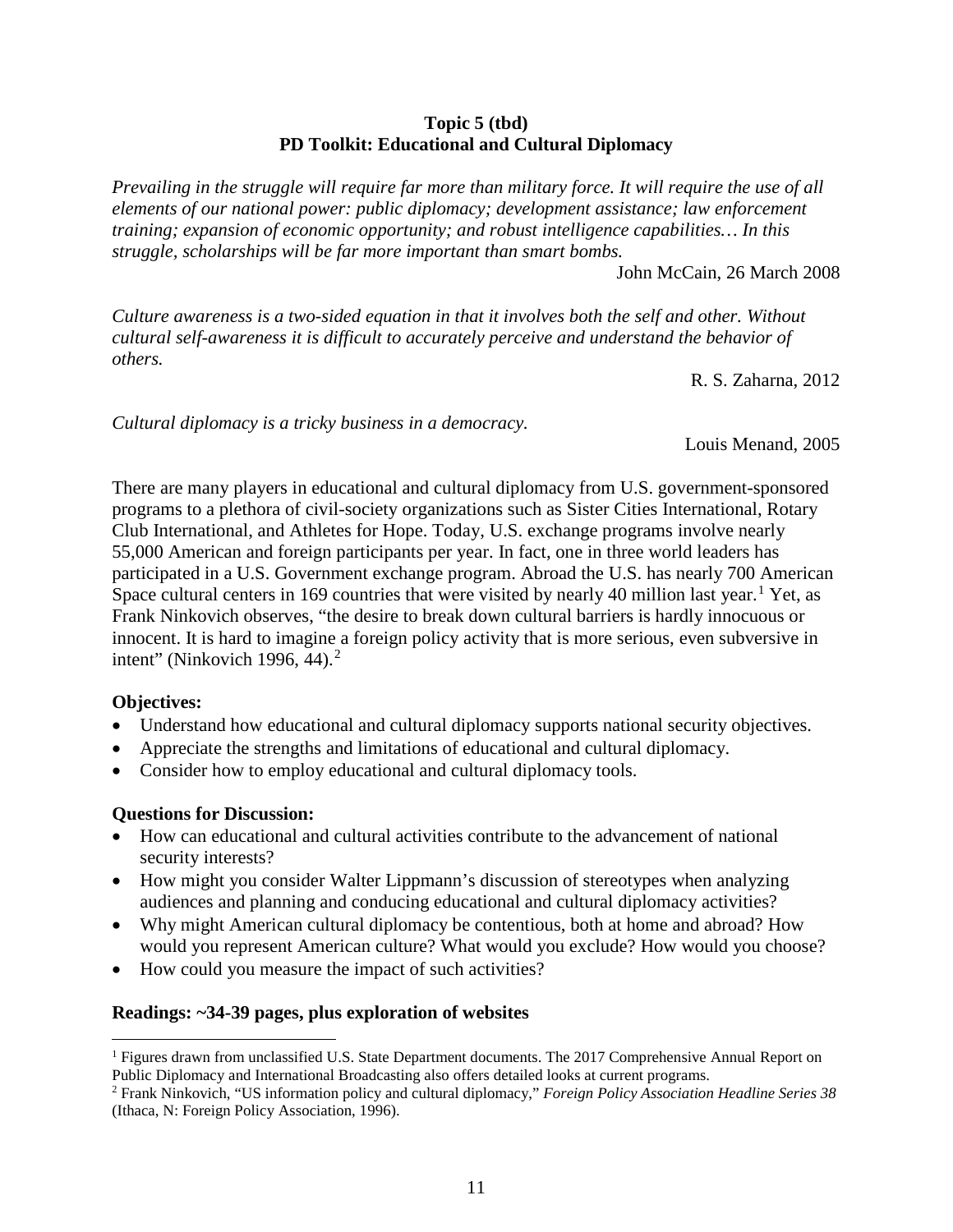Nicholas Cull, *Public Diplomacy: Foundations for Global Engagement in the Digital Age* (Medford, MA: Polity, 2019), 73-79, 91-100. (17 pages)

Louis Menand, "Unpopular Front: American Art and the Cold War," *The New Yorker* (17 October 2005), 174-179. (6 pages) [http://www.newyorker.com/archive/2005/10/17/051017crat\\_atlarge](http://www.newyorker.com/archive/2005/10/17/051017crat_atlarge) and BLACKBOARD

GLANCE (for PD strategy ideas).

- United States Advisory Commission on Public Diplomacy. "Bureau of Educational and Cultural Affairs" (list of all active programs) in *2017 Comprehensive Annual Report on Public Diplomacy and International Broadcasting*, (6 October 2017), 47-104. https://www.bbg.gov/wpcontent/media/2017/09/2017\_Comprehensive\_Annual\_Report\_on\_Publ.pdf
- DoS Bureau of Educational and Cultural Affairs "22.33" audio podcasts featuring first person narratives/anecdotes from those who have engaged in educational and cultural exchanges<https://eca.state.gov/2233>
- Alliance for International Educational and Cultural Exchange, the leading Washingtonbased advocacy organization for NGOs and universities engaged in cultural diplomacy [www.alliance-exchange.org](http://www.alliance-exchange.org/)
- Defense Security Cooperation Agency's International Military Education & Training [www.dsca.mil/programs/international-military-education-training-imet](http://www.dsca.mil/programs/international-military-education-training-imet)

# **Pick One:**

Atkinson, Carol. "Does Soft Power Matter? A Comparative Analysis of Student Exchange Programs 1980–2006," *Foreign Policy Analysis.* Vol. 6 Issue 1 (January 2010), 1-8, 16-19 (12 pages). BLACKBOARD and NDU Library

[https://nduezproxy.idm.oclc.org/login?url=http://search.ebscohost.com/login.aspx?direct=true&d](https://nduezproxy.idm.oclc.org/login?url=http://search.ebscohost.com/login.aspx?direct=true&db=edsjsr&AN=edsjsr.24909875&site=eds-live&scope=site) [b=edsjsr&AN=edsjsr.24909875&site=eds-live&scope=site](https://nduezproxy.idm.oclc.org/login?url=http://search.ebscohost.com/login.aspx?direct=true&db=edsjsr&AN=edsjsr.24909875&site=eds-live&scope=site)

Karadag, Haluk. "Forcing the Common Good: The Significance of Public Diplomacy in Military Affairs," *Armed Forces & Society* Vol. 43 Issue 1 (January 2017), 72-87. (16 pages) BLACKBOARD and NDU Library

[https://nduezproxy.idm.oclc.org/login?url=http://search.ebscohost.com/login.aspx?direct=true&d](https://nduezproxy.idm.oclc.org/login?url=http://search.ebscohost.com/login.aspx?direct=true&db=tsh&AN=120606665&site=eds-live&scope=site) [b=tsh&AN=120606665&site=eds-live&scope=site](https://nduezproxy.idm.oclc.org/login?url=http://search.ebscohost.com/login.aspx?direct=true&db=tsh&AN=120606665&site=eds-live&scope=site)

Pigman, Geoffrey Allen. "International Sport and Diplomacy's Public Dimension: Governments, Sporting Federations and the Global Audience," *Diplomacy & Statecraft*, Vol (2014), 94-114. (11 pages)

[https://nduezproxy.idm.oclc.org/login?url=http://search.ebscohost.com/login.aspx?direct=true&d](https://nduezproxy.idm.oclc.org/login?url=http://search.ebscohost.com/login.aspx?direct=true&db=mth&AN=94831404&site=eds-live&scope=site) [b=mth&AN=94831404&site=eds-live&scope=site](https://nduezproxy.idm.oclc.org/login?url=http://search.ebscohost.com/login.aspx?direct=true&db=mth&AN=94831404&site=eds-live&scope=site)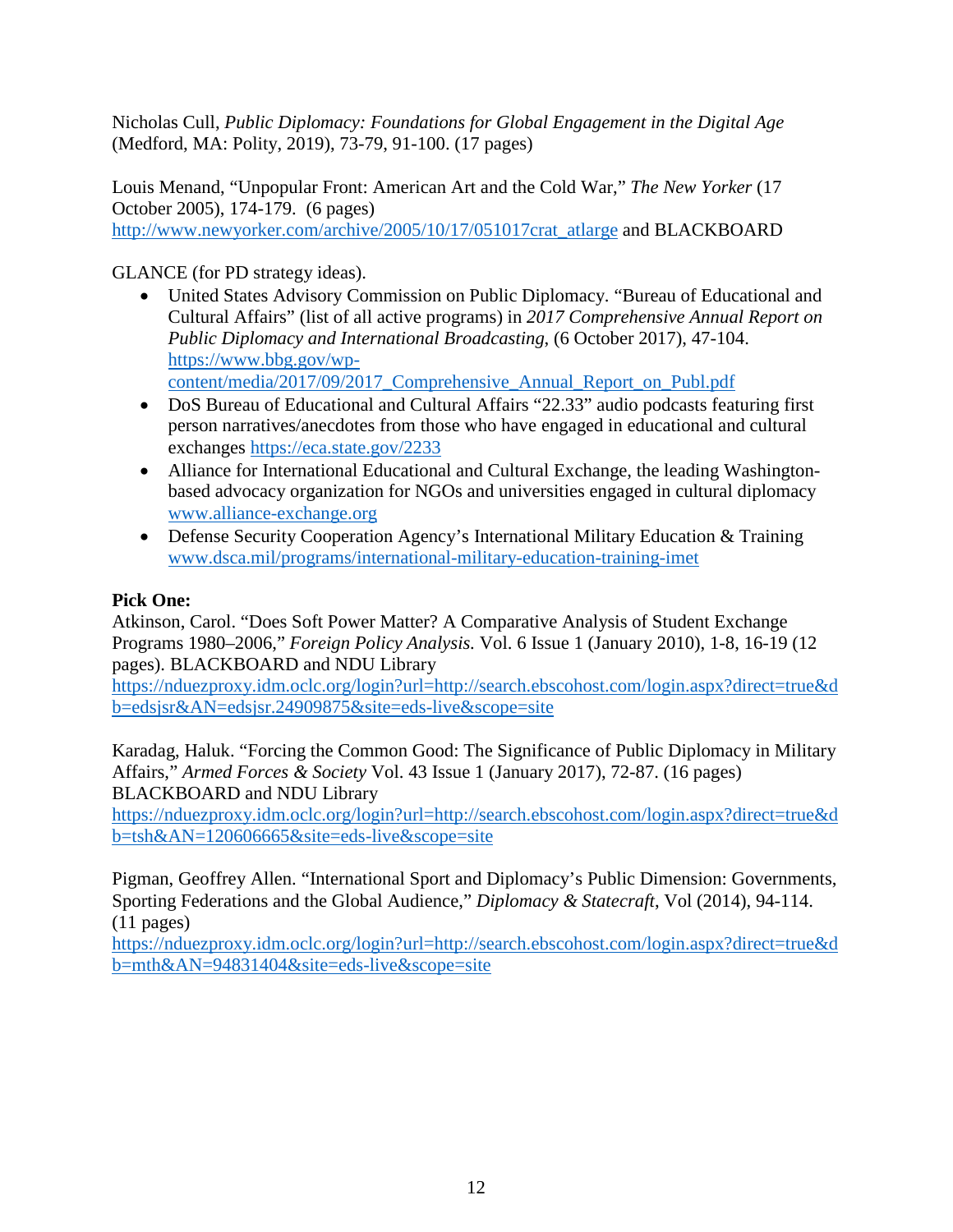#### **Topic 6 (tbd) PD Toolkit: International Broadcasting / Global Media**

*…to inform, engage, and connect people around the world in support of freedom and democracy.* U.S. Agency for Global Media, Mission Statement

*To understand the effect of free information on power, one must first understand the paradox of plenty. A plenitude of information leads to a poverty of attention . . . Attention rather than information becomes the scarce resource, and those who can distinguish valuable information from background clutter gain power.*

Joseph Nye, Harvard University

This week we examine international broadcasting / global media as part of the public diplomacy toolkit. U.S. public diplomacy practitioners continue to imagine how to best employ tools and methods promoting monologue, dialogue, and collaboration across electronic technologies to be effective in the 21st century global information environment. According to UNESCO, at least 75% of households in developing countries have access to radio. Along with radio, nearly 70% of the world's population are unique mobile subscribers. Over half of the world's population has access to the Internet. The State and Defense Departments increasingly are appreciating the power of Information and Communication Technologies (ICTs) and social media platforms to understand, communicate, and engage with civil societies and networks to accomplish national security goals and objectives. Additionally, U.S. Global Media offers news and program content for digital, television, and radio platforms. And yet, Freedom House finds that the freedom of the media has been deteriorating around the world for the last decade.

#### **Objectives:**

- Understand how international broadcasting / global media supports national security objectives.
- Appreciate the strengths and limitations of U.S. international broadcasting / global media.
- Consider how to use international broadcasting / global media to reach and connect with audiences.

#### **Questions for Discussion:**

- How do states employ digital communication tools, specifically international broadcasting / global media, to further strategic interests? What specific programming does U.S. global media offer in the regions/countries you will visit?
- What are key challenges facing international broadcasting / global media?
- If you compared various state-funded outlet headlines for a current news story, what framing might you notice?
- How can we measure the impact of international broadcasting / global media?

#### **Readings: 39 pages, plus 22 minute podcast and exploration of USAGM website/programs**

Dana Ballout, "Good Morning, Kafranbel," *This American Life* Podcast "Episode 667: Wartime Radio, Act Two" (1 February 2019). [https://www.thisamericanlife.org/667/wartime-radio/act-](https://www.thisamericanlife.org/667/wartime-radio/act-two-5)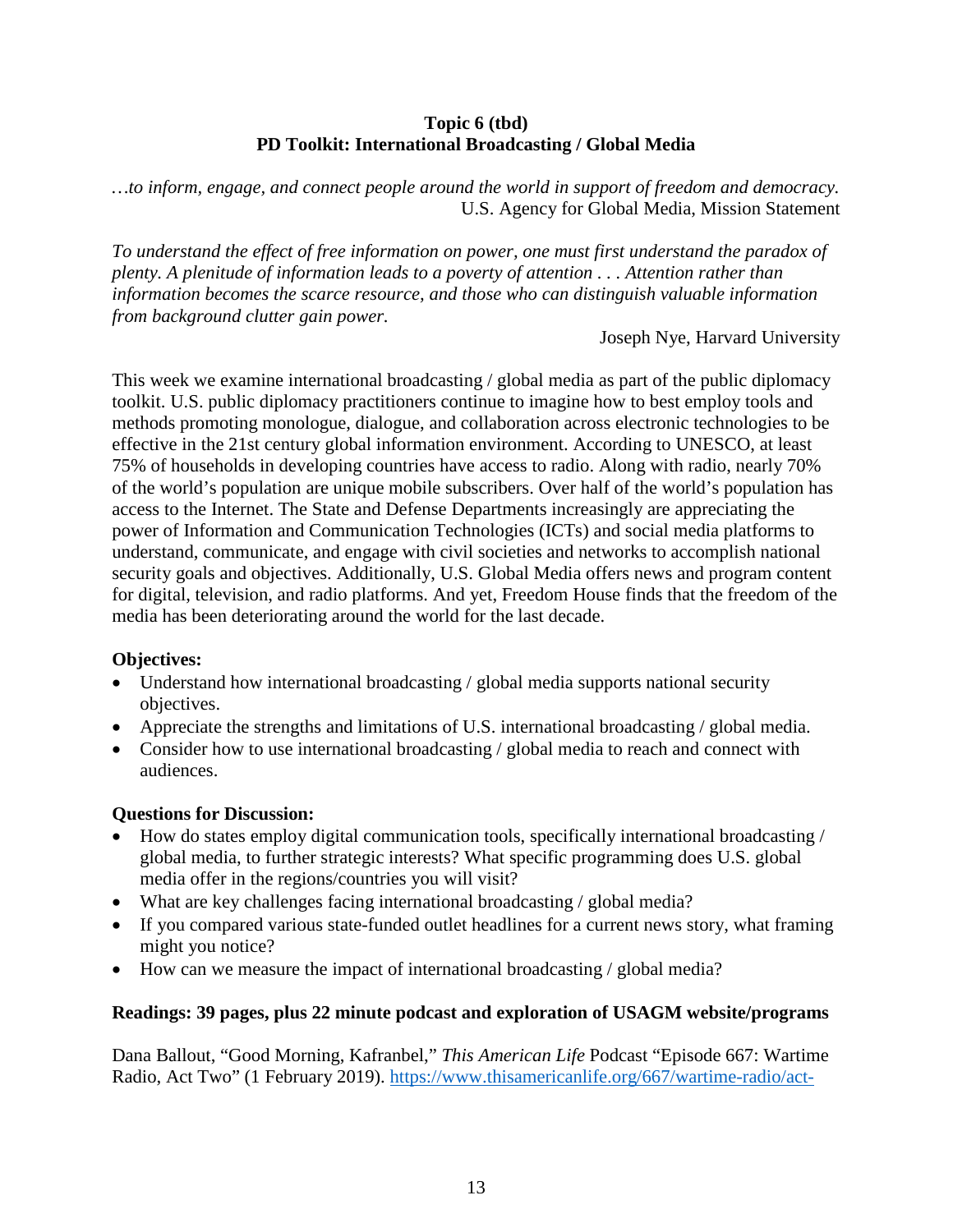[two-5](https://www.thisamericanlife.org/667/wartime-radio/act-two-5) (a story about a formerly-DoS funded local radio station in Syria and the potential within broadcasting in trying to change mindsets)

Nicholas Cull, *Public Diplomacy: Foundations for Global Engagement in the Digital Age* (Medford, MA: Polity, 2019), 101-119. (19 pages)

Faizullah Jan, "International Broadcasting as a Component of U.S. Public Diplomacy (A Case Study of Voice of America's DEEWA Radio)," *The Dialogue* Vol X, No. 2 (30 June 2015), 152- 163. (12 pages)

[https://nduezproxy.idm.oclc.org/login?url=http://search.ebscohost.com/login.aspx?direct=true&d](https://nduezproxy.idm.oclc.org/login?url=http://search.ebscohost.com/login.aspx?direct=true&db=tsh&AN=109263098&site=eds-live&scope=site) [b=tsh&AN=109263098&site=eds-live&scope=site](https://nduezproxy.idm.oclc.org/login?url=http://search.ebscohost.com/login.aspx?direct=true&db=tsh&AN=109263098&site=eds-live&scope=site)

Sarah Repucci, "Freedom and the Media 2019: A Downward Spiral," Freedom House (June 2019), 1-7. (8 pages)<https://freedomhouse.org/report/freedom-media/freedom-media-2019>

SKIM. Reuters Institute and the University of Oxford, "Digital News Report 2019." <http://www.digitalnewsreport.org/> (highlights digital news consumption in 38 countries that may be useful for PD projects)

United States Agency for Global Media website https://www.usagm.gov/

- Explore: "Who We Are", "Our Work", and "Networks"
	- o Voice of America<https://www.voanews.com/>
		- VOA Learning English Program, including Video Programs (English in a Minute etc) at bottom of website <https://learningenglish.voanews.com/> [youtube.com/voalearningenglish](http://youtube.com/voalearningenglish) [facebook.com/voalearningenglish](http://facebook.com/voalearningenglish)  [twitter.com/voalearnenglish](http://facebook.com/voalearningenglish)
	- o Radio Free Asia<https://www.rfa.org/english/> <https://www.facebook.com/RadioFreeAsia.English/> <https://www.youtube.com/channel/UCirnBv9qGKCJYZSaWmYGFaQ>
	- o Radio Free Europe / Radio Liberty<https://www.rferl.org/>@RFERL <https://www.facebook.com/rferl/>
	- o Middle East Broadcasting Networks
	- o Radio Sawa <https://www.radiosawa.com/> <https://www.liveonlineradio.net/arabic/radio-sawa.htm>
	- o Alhurra TV <https://www.alhurra.com/><https://www.youtube.com/user/alhurra>

GLANCE for AWARENESS. Various state-funded (and for some, state-run), English language channels designed to reach and influence Anglophone audiences (albeit not all according to the same journalistic standards).

- British Broadcasting Company<https://www.bbc.com/>
- Voice of America<http://www.voanews.com/>
- Iran's Press TV [https://www.presstv.com/](http://www.presstv.ir/)
- Russia RT<https://www.rt.com/>
- China CNTV<http://english.cntv.cn/01/index.shtml>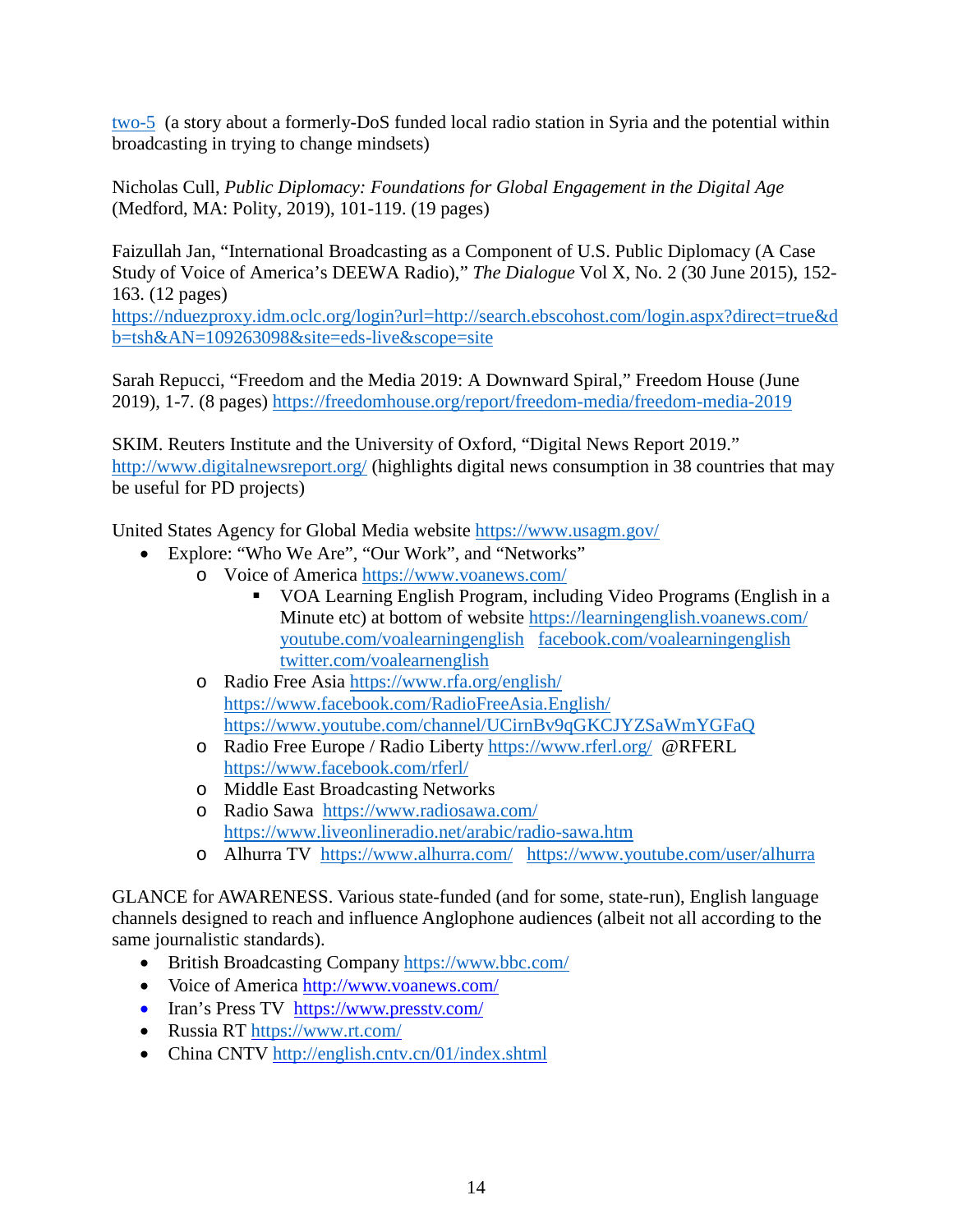#### **Topic 7 (tbd) PD Toolkit: Advocacy & Daily Communications**

In *The Future of Power*, Joseph Nye argues that one of the stages of public diplomacy is daily communications "which involves explaining the context of domestic and foreign policy decisions… [as well as] crises" (Nye 2011, 105). Daily transparent communications actively symbolize commitment to our political, democratic values and thus also may enhance U.S. credibility in the long run. In today's information ecology, both professional and citizen media are active players. Media decisions regarding what stories to highlight and *how* can shape political agendas and public opinion. For U.S. practitioners, engaging with global media provides an opportunity to advocate, set agendas, and frame situations in support of national interests and specific policy objectives. Yet, the effectiveness (in terms of resonating with audiences) often rests upon the political cultural congruency between the U.S. and the recipient nation(s)/audiences(s).

#### **Objectives:**

- Understand the logic of how government officials may influence public opinion via media engagements.
- Appreciate the strengths and limitations of U.S. advocacy & daily communications.
- Consider how to conduct daily communications in support of national security objectives.

# **Questions for Discussion:**

- Gilboa argues that global communication plays various roles in its relation to foreign policy officials, and may serve as "a sophisticated tool in the hands of government officials." How?
- Public perception of issues is a function of framing which itself involves multiple steps and actors. How can you conceptualize Entman's basic model to account for the plethora of media sources in today's environment?

# **Readings: 45 pages**

Nicholas Cull, *Public Diplomacy: Foundations for Global Engagement in the Digital Age* (Medford, MA: Polity, 2019), 40-51. (11 pages)

Eytan Gilboa, "Global Communication and Foreign Policy," *Journal of Communication*, Vol. 52, Issue 4 (December 2002), 731-748. (18 pages) <https://onlinelibrary.wiley.com/doi/abs/10.1111/j.1460-2466.2002.tb02571.x>

Robert M. Entman, "Theorizing Mediated Public Diplomacy: The U.S. Case," *Press/Politics*, Vol. 13, No. 2 (2008), 87-102. (16 pages) BLACKBOARD

Visit for Awareness. Department of State. @StateDept @statedeptspox @ForeignPressCtr<https://blogs.state.gov/>

Department of Defense. @DeptofDefense @USNationalGuard [www.dodlive.mil](http://www.dodlive.mil/)

USAID. @USAID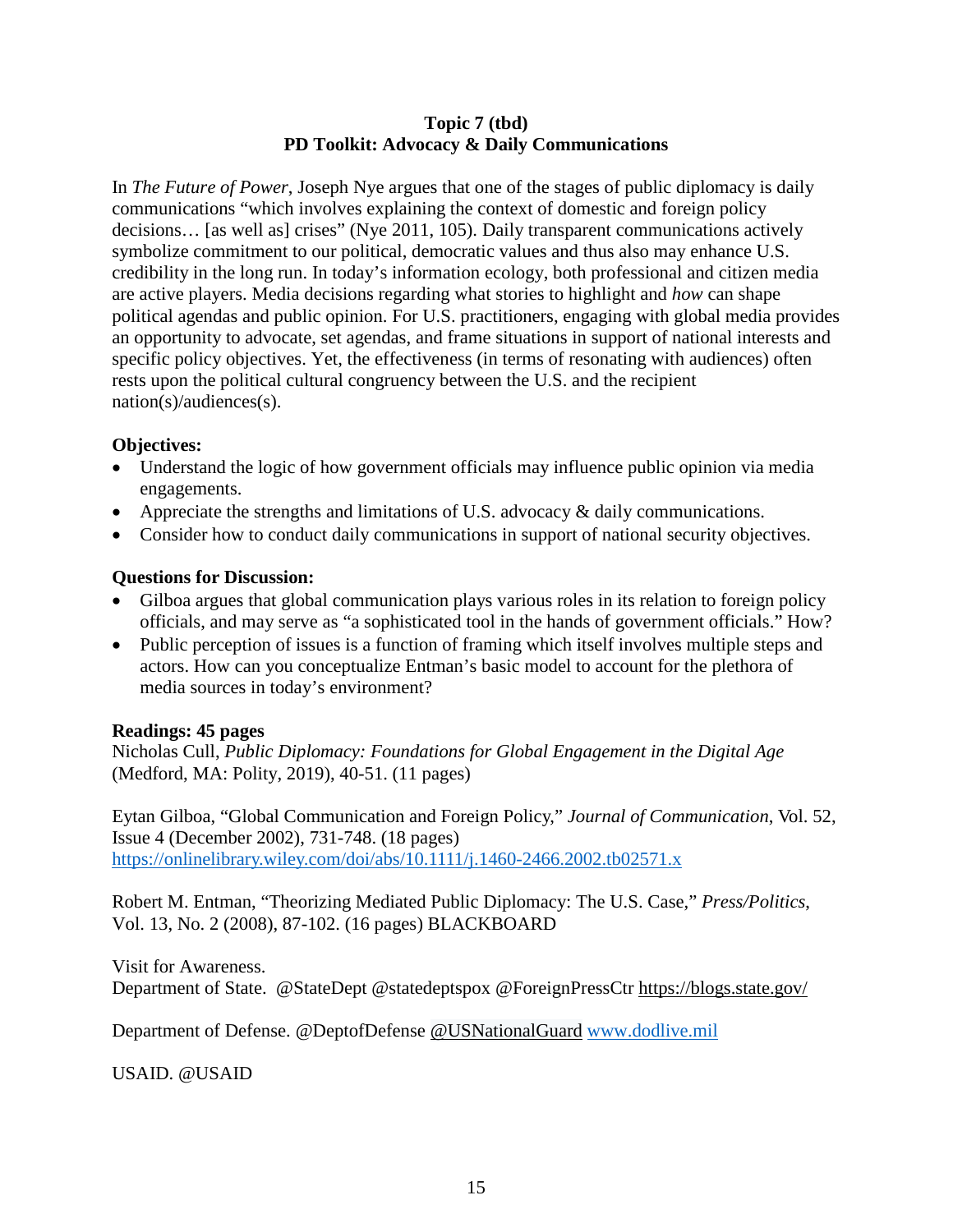#### **Topic 8 (March 3) "Nation Branding"**

*Many countries have wasted enormous sums of public money on communication campaigns based on the assumption that people don't respect their country simply because they don't know enough about it. In most cases, they are deluding themselves, and the real reason why their country has a negative reputation is that it doesn't deserve a positive one.* Simon Anholt, *Nation Branding: Propaganda or Statecraft*

This week we consider "nation branding" and national image as a public diplomacy tool supporting foreign policy and national security goals. Most states engage in public diplomacy; however, public diplomacy strategies of great powers often differ in important ways from those of small and medium states. This lesson considers how "middle powers" may develop an effective, attractive brand/image, represented via a strategic narrative designed to underpin the inherent attractiveness of a state and its policies; and enhance state legitimacy in terms that persuade, attract and ultimately, positively influence audience attitudes and behaviors. In other words, nation branding may provide a "middle power" "with ample opportunities to gain influence in world affairs far beyond their limited material capabilities" (Gilboa 2009, 24).

# **Objectives:**

- Understand the concept of nation branding.
- Appreciate how states may develop and promote a national brand to support the advancement of national interests and objectives.

#### **Questions for Discussion:**

- What's the relationship between soft power and nation branding?
- How do external audience perceptions and values influence brand reception?
	- What is the country's reputation? Is it deserved? What can you do about it?
	- How well do various rankings reflect what you know/have learned about that country? Do these reflect national culture? Historical context? Geographic considerations? Economics? Social or political realities?
	- In developing a national brand, how should you think about a public's emotional appreciation—and which publics should you consider?
- What are the limitations of nation branding in today's complex information environment?

# **Readings: 28 pages, plus Indices**

Nicholas Cull, *Public Diplomacy: Foundations for Global Engagement in the Digital Age* (Medford, MA: Polity, 2019), 127-134. (8 pages)

Eytan Gilboa, "The Public Diplomacy of Middle Powers," *Public Diplomacy Magazine* (USC, Summer 2009), 22-28. (7 pages) [http://publicdiplomacymagazine.com/wp](http://publicdiplomacymagazine.com/wp-content/uploads/2010/01/summer_2009.pdf)[content/uploads/2010/01/summer\\_2009.pdf](http://publicdiplomacymagazine.com/wp-content/uploads/2010/01/summer_2009.pdf)

Andrew F. Cooper, "Middle Powers: Squeezed Out or Adaptive?" *Public Diplomacy Magazine* (USC, Summer 2009), 29-34. (6 pages)

[http://publicdiplomacymagazine.com/wp-content/uploads/2010/01/summer\\_2009.pdf](http://publicdiplomacymagazine.com/wp-content/uploads/2010/01/summer_2009.pdf)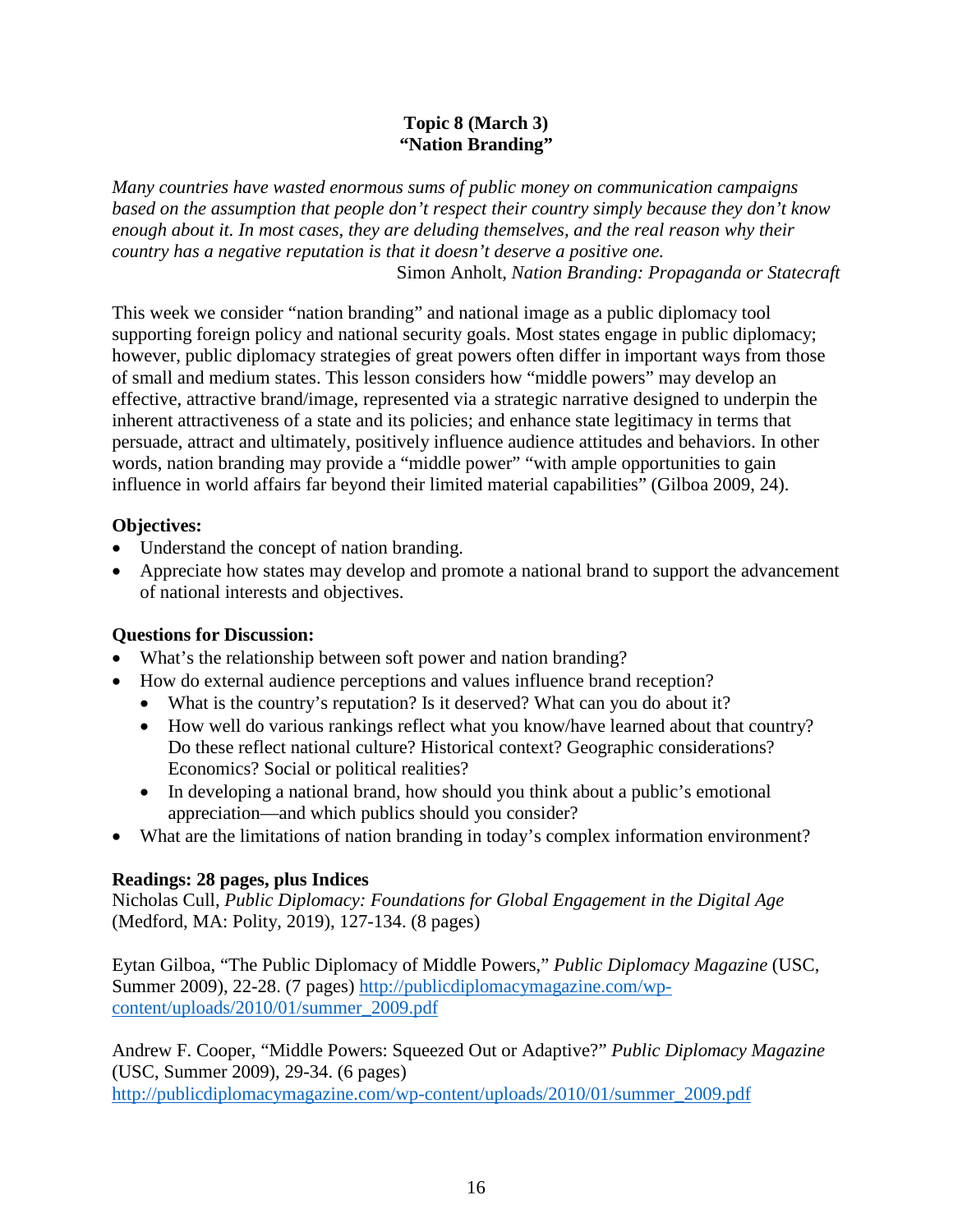Simon Anholt, "Nation 'Branding:' Propaganda or Statecraft?" *Public Diplomacy Magazine,* (University of Southern California, Summer 2009), 88-90. (3 pages) [http://publicdiplomacymagazine.com/wp-content/uploads/2010/01/summer\\_2009.pdf](http://publicdiplomacymagazine.com/wp-content/uploads/2010/01/summer_2009.pdf)

Danielle Kost, "Branding Sells Cereal, Handbags, and Vacations. Can It Sell a Country?" HBS Working Knowledge (11 March 2019). (3 pages) [https://hbswk.hbs.edu/item/branding-sells](https://hbswk.hbs.edu/item/branding-sells-cereal-handbags-and-vacations-can-it-sell-a-country)[cereal-handbags-and-vacations-can-it-sell-a-country](https://hbswk.hbs.edu/item/branding-sells-cereal-handbags-and-vacations-can-it-sell-a-country)

Jian (Jay) Wang, "Does Brand Nationality Still Matter?" (30 January 2017). (1 page) <https://uscpublicdiplomacy.org/blog/does-brand-nationality-still-matter>

# **Seminar Individual Activity:**

- Acting as a PD practitioner working on behalf of the state you will visit during your field studies, craft a nation branding campaign/narrative using attributes identified within various indices and your own academic research to date. Presentations of 3-5 minutes.
	- FutureBrand's Country Brand Index<https://www.futurebrand.com/country-brand-index>
	- McClory, Jonathan ed. "The Soft Power 30" (USC Center on Public Diplomacy, 2017). [https://softpower30.com/wp-content/uploads/2017/07/The-Soft-Power-30-Report-2017-](https://softpower30.com/wp-content/uploads/2017/07/The-Soft-Power-30-Report-2017-Web-1.pdf) [Web-1.pdf](https://softpower30.com/wp-content/uploads/2017/07/The-Soft-Power-30-Report-2017-Web-1.pdf)
	- BBC World Service Country Ratings Poll [https://www.globescan.com/news-and](https://www.globescan.com/news-and-analysis/press-releases/press-releases-2017/104-press-releases-2017/420-sharp-drop-in-world-views-of-us-uk-global-poll.html)[analysis/press-releases/press-releases-2017/104-press-releases-2017/420-sharp-drop-in](https://www.globescan.com/news-and-analysis/press-releases/press-releases-2017/104-press-releases-2017/420-sharp-drop-in-world-views-of-us-uk-global-poll.html)[world-views-of-us-uk-global-poll.html](https://www.globescan.com/news-and-analysis/press-releases/press-releases-2017/104-press-releases-2017/420-sharp-drop-in-world-views-of-us-uk-global-poll.html)
	- Transparency International's Corruption Perceptions Index [https://www.transparency.org/news/feature/corruption\\_perceptions\\_index\\_2017](https://www.transparency.org/news/feature/corruption_perceptions_index_2017)
	- Simon Anholt's *Good Country Index,* [https://goodcountry.org](https://goodcountry.org/)
	- Pew Research Center, Global Attitudes & Trends,<https://www.pewresearch.org/global/>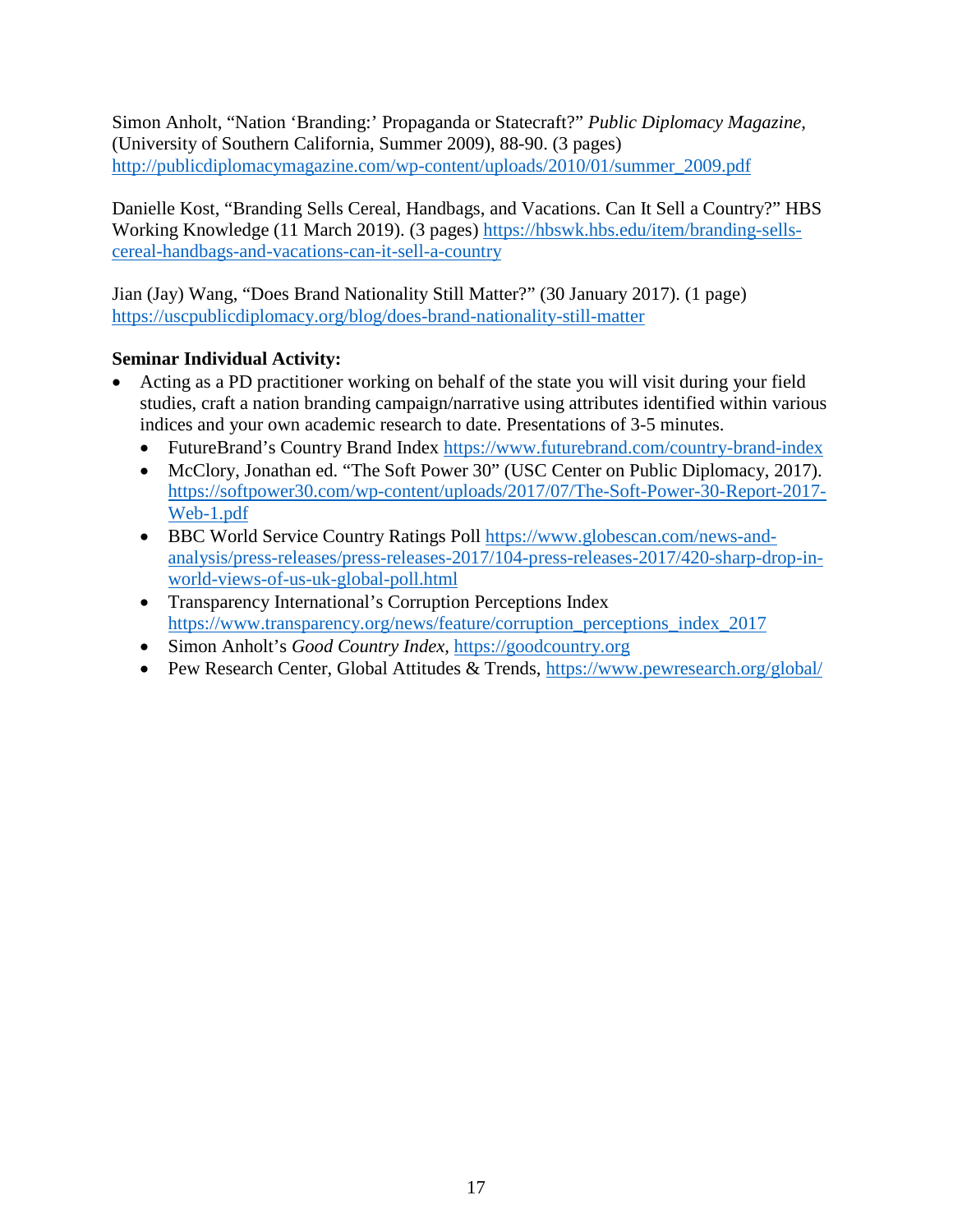#### **Topic 9 (tbd) Public Diplomacy of Peer Competitors**

*Whichever nation's communications capacity is strongest, it is that nation whose culture will spread far and wide… with the most power to influence the world.* Li Chang-Chun, Chinese Communist Party Propaganda Chief

*Russia will continue to pursue an active and constructive line in international affairs. Its weight and influence in the world will increase… The basic principles of Russian foreign policy remain the same… The concept focuses on modern foreign policy tools, including economic diplomacy, elements of so-called soft power, and careful integration into the global information space.*  Vladimir Putin, address to members of the Russian Security Council, 2013

*Question More.*

Motto of RT (formerly Russia Today)

*Much depends on the health and vigor of our own society… Every courageous and incisive measure to solve internal problems of our own society, to improve self-confidence, discipline, morale and community spirit of our own people, is a diplomatic victory over Moscow…* George Kennan in the "Long Telegram," 22 February 1946

China and Russia have institutionally organized in order to compete within the broad public diplomacy space. In December 2016, Russian President Putin enacted Presidential Decree 646--a new doctrine in information security that revealed "Moscow's interpretation of existential threats to its national interests and its priorities in countering them … [including] "informationpsychological influence" and political destabilization" (Jones in Jane's Defence Weekly, 8 December 2016).<sup>[3](#page-18-0)</sup> Chinese leaders have created a unique model emphasizing cultural elements under the Communist Party of China's leadership. Understanding why and how peer competitors conduct such activities is a necessary step in developing how the U.S. may address and/or counter such activities within the information space.

#### **Objectives:**

- Appreciate the evolution of peer competitor public diplomacy activities designed to advance national interests.
- Consider relative prioritization peer competitors place on public diplomacy as an instrument of statecraft compared to the U.S.

#### **Questions for Discussion:**

- What guides Russian and Chinese public diplomacy activities and what types of institutional and instrumental initiatives have they undertaken? Does such prioritization matter?
- What might be some of the West's "dominant narratives" and structures that both China and Russia seek to challenge?

<span id="page-18-0"></span><sup>&</sup>lt;sup>3</sup> See The Ministry of Foreign Affairs of the Russian Federation for an unofficial translation of the doctrine: http://www.mid.ru/en/foreign\_policy/official\_documents/-/asset\_publisher/CptICkB6BZ29/content/id/2563163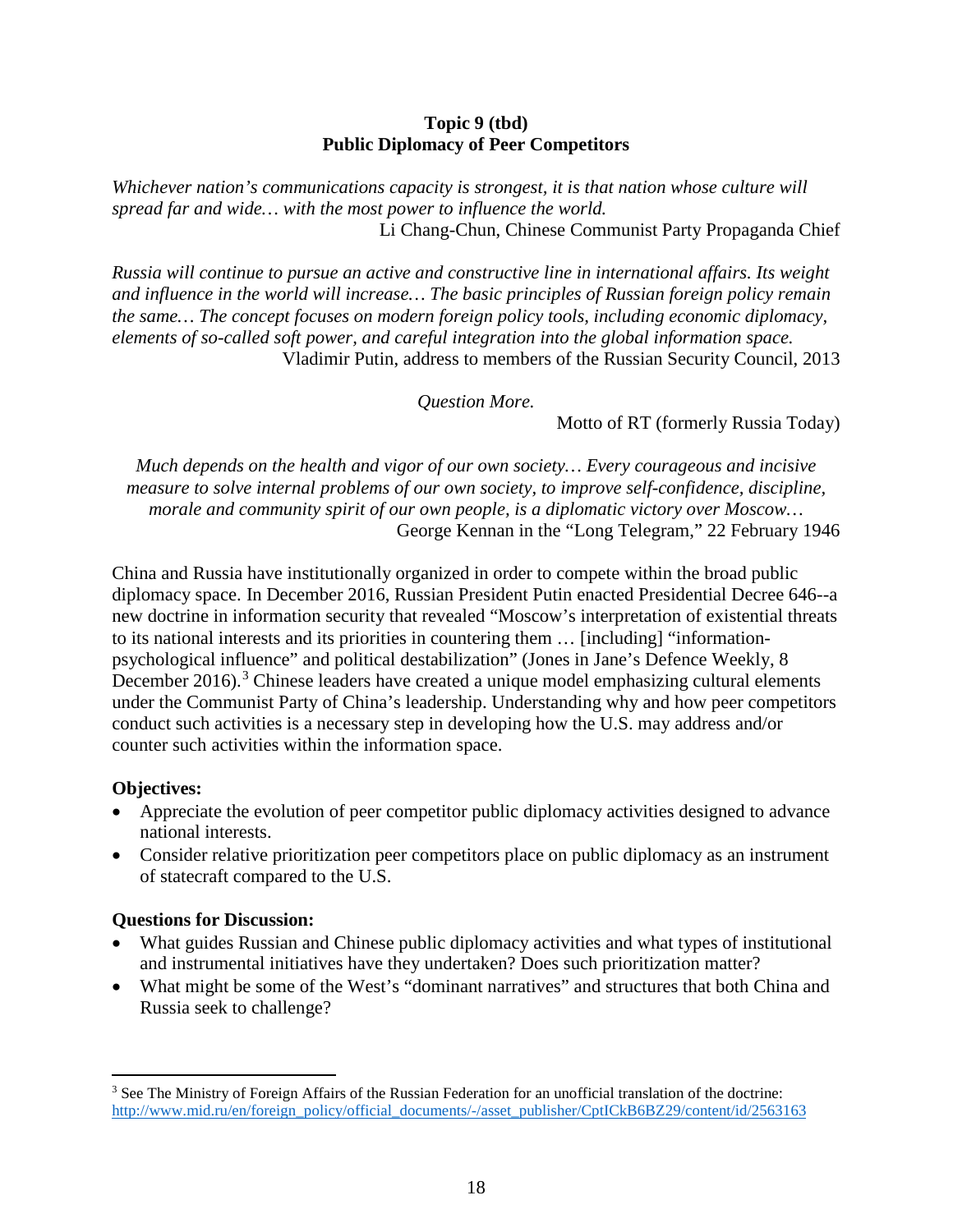- How would you assess the effectiveness of Chinese and Russian investments in public diplomacy initiatives? What metrics would you consider and why?
- What are the implications of peer competitor public diplomacy efforts for the United States?

#### **Readings: ~55 pages**

Dale, Helle C., Ariel Cohen, Janice A. Smith. "Challenging America: How Russia, China, and Other Countries Use Public Diplomacy to Compete with the U.S." Heritage Foundation Backgrounder, No 2698 (21 June 2012), 1-15. (15 pages) [http://www.heritage.org/global](http://www.heritage.org/global-politics/report/challenging-america-how-russia-china-and-other-countries-use-public)[politics/report/challenging-america-how-russia-china-and-other-countries-use-public](http://www.heritage.org/global-politics/report/challenging-america-how-russia-china-and-other-countries-use-public)

Simons, Greg. "Taking the new public diplomacy online: Russia and China," *Place Branding and Public Diplomacy*, Vol. 11, Issue 2 (May 2015), 111-124. (14 pages) [https://search.proquest.com/docview/1685862709/fulltextPDF/5016AE256D2A4975PQ/3?accou](https://search.proquest.com/docview/1685862709/fulltextPDF/5016AE256D2A4975PQ/3?accountid=12686) [ntid=12686](https://search.proquest.com/docview/1685862709/fulltextPDF/5016AE256D2A4975PQ/3?accountid=12686)

# AND, CHINA

Lim, Louisa and Julia Bergin. "Inside China's audacious global propaganda campaign," *The Guardian* (7 December 2018). (15 pages)

[https://www.theguardian.com/news/2018/dec/07/china-plan-for-global-media-dominance](https://www.theguardian.com/news/2018/dec/07/china-plan-for-global-media-dominance-propaganda-xi-jinping)[propaganda-xi-jinping](https://www.theguardian.com/news/2018/dec/07/china-plan-for-global-media-dominance-propaganda-xi-jinping)

Hak, Yin Li and Seanon Wong. "The evolution of Chinese public diplomacy and the rise of think tanks," *Place Branding and Public Diplomacy*, Vol. 14, Issue 1 (February 2018), 36-46. (10 pages)

[https://search.proquest.com/docview/2003242792/fulltextPDF/DB6AD6C170C74CCBPQ/5?acc](https://search.proquest.com/docview/2003242792/fulltextPDF/DB6AD6C170C74CCBPQ/5?accountid=12686) [ountid=12686](https://search.proquest.com/docview/2003242792/fulltextPDF/DB6AD6C170C74CCBPQ/5?accountid=12686)

#### OR, RUSSIA

Bowley, Graham. "Oligarchs, as U.S. Arts Patrons, Present a Softer Image of Russia," New York Times (6 October 2019). (15 pages) [https://www.nytimes.com/2019/10/06/arts/russia-oligarchs](https://www.nytimes.com/2019/10/06/arts/russia-oligarchs-arts.htm)[arts.htm](https://www.nytimes.com/2019/10/06/arts/russia-oligarchs-arts.htm) and BLACKBOARD

MacFarquhar, Neil. "A Powerful Russian Weapon: The Spread of False Stories," *New York Times* (28 August 2016). (6 pages) [https://www.nytimes.com/2016/08/29/world/europe/russia](https://www.nytimes.com/2016/08/29/world/europe/russia-sweden-disinformation.html)[sweden-disinformation.html](https://www.nytimes.com/2016/08/29/world/europe/russia-sweden-disinformation.html)

Ratner, Paul. "The Primer on Russia's "Active Measures," Its Information Warfare Strategy," big think (7 April 2017).<https://bigthink.com/paul-ratner/the-primer-on-russias-active-measures>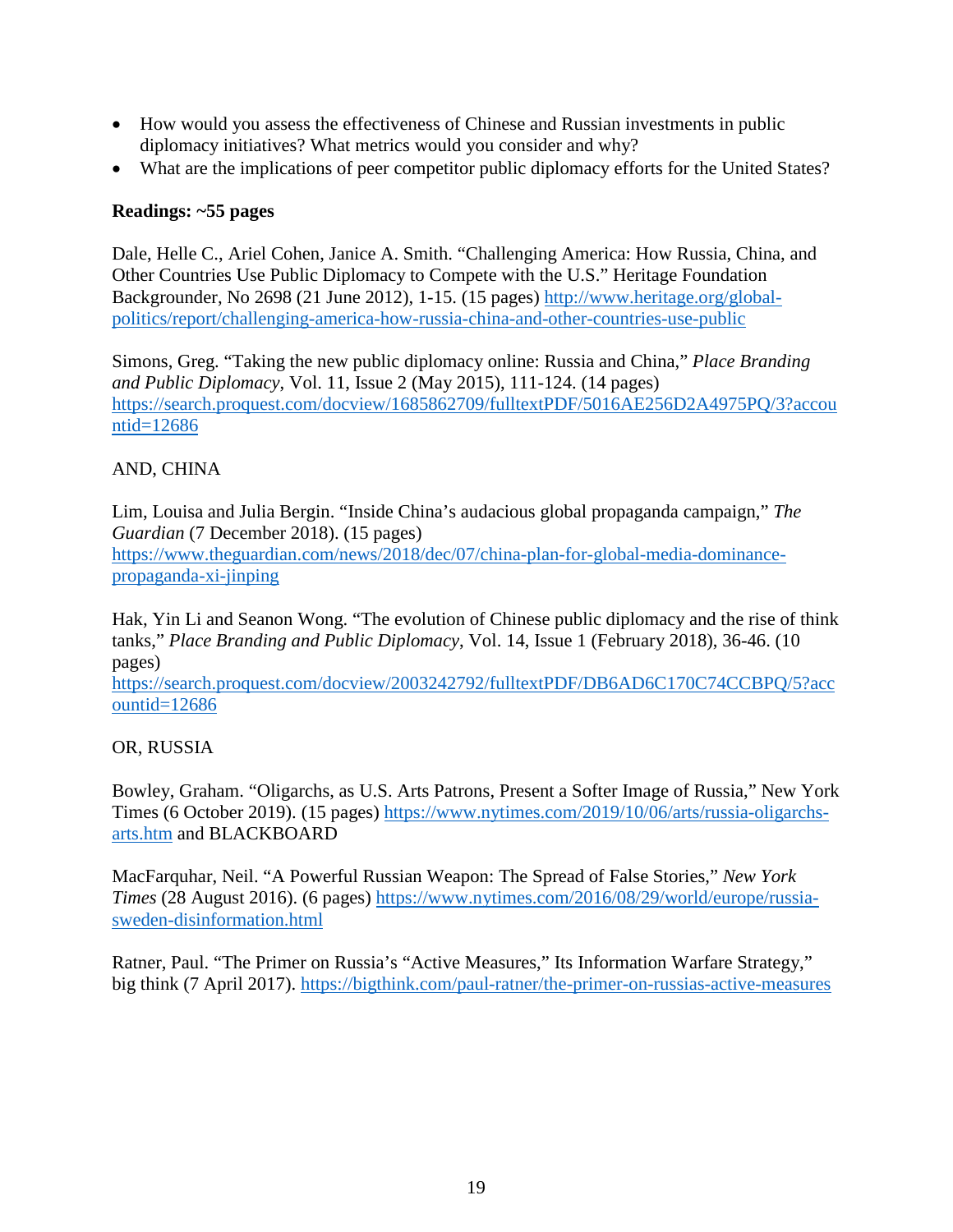#### **Topic 10 (tbd) Public Diplomacy of International Terrorist Organizations**

*Bin Laden's war, of course, is all about propaganda.* Tony Koran, *Time*, 6 November 2001

*[The Islamic State has] its agile and robust propaganda machine that has helped to inspire as many as 31,000 people from across the globe to leave their homes and join the cause."* Daveed Gartenstein-Ross and Nathaniel Barr, 2016

*We will integrate our strategic communications capability across our efforts to send a clear message… this message will aim to discredit terrorist narratives, dissuade potential terrorist supporters, and demonstrate the effects of our counterterrorism operations are not limited solely to direct action.*

United States National Strategy for Counterterrorism, October 2018

In April 2016, the U.S. established the Global Engagement Center within the State Department. The GEC is charged with leading U.S. efforts to counter propaganda and disinformation from international terrorist organizations and foreign countries. More specifically, the 2017 NDAA defined its mission as being to "lead, synchronize, and coordinate efforts of the Federal Government to recognize, understand, expose, and counter foreign state and non-state propaganda and disinformation efforts aimed at undermining United States national security interests."<sup>[4](#page-20-0)</sup>

Using the "**ABCDEF**" construct of "**Audiences, Behaviors, Content, Delivery, Engagement, and Effectiveness Assessment/Follow-Up,"** how might national security professionals / public diplomacy practitioners address / counter such activities? Building on what we have learned about public diplomacy concepts and toolkits in prior topics, how might we think of audiences and the attitudes and behaviors we want to affect?

# **Objectives:**

- Consider public diplomacy / propaganda / information warfare conducted by other actors.
- Consider how to use your public diplomacy toolkit (cultural and educational diplomacy, international broadcasting, digital media etc) to address / counter / inoculate against the public diplomacy / information warfare of other actors in the international environment.
- Consider broader science and technology-based actions that may support U.S. efforts.

# **Questions for Discussion:**

- How do pre-existing beliefs/prejudices influence audience response to targeted messaging?
- How could you use public diplomacy tools as part of a public diplomacy strategy to "inoculate" publics against such disinformation? What else can we do?

# **Readings: 45 pages**

<span id="page-20-0"></span> <sup>4</sup> https://www.state.gov/r/gec/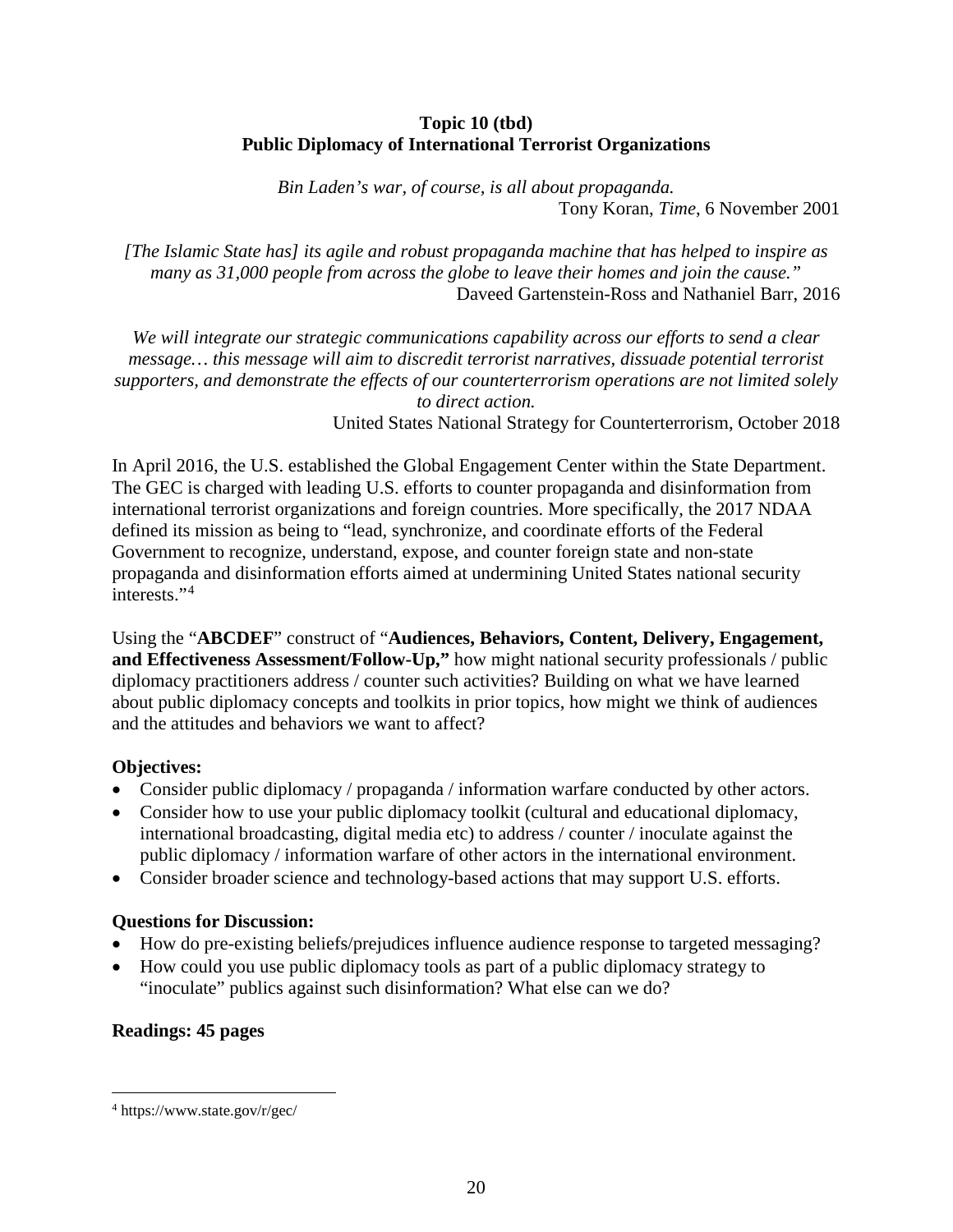Buril, Fernanda. "Changing God's Expectations and Women's Consequent Behaviors – How ISIS Manipulates "Divine Commandments" to Influence Women's Role in Jihad," *Journalism of Terrorism Research*, Vol 8, Issue 3 (October 2017). (9 pages)

[https://nduezproxy.idm.oclc.org/login?url=http://search.ebscohost.com/login.aspx?direct=true&d](https://nduezproxy.idm.oclc.org/login?url=http://search.ebscohost.com/login.aspx?direct=true&db=tsh&AN=126213746&site=eds-live&scope=site) [b=tsh&AN=126213746&site=eds-live&scope=site](https://nduezproxy.idm.oclc.org/login?url=http://search.ebscohost.com/login.aspx?direct=true&db=tsh&AN=126213746&site=eds-live&scope=site)

Al-Tabaa, Esther Solis. "Targeting a Female Audience: American Muslim Women's Perceptions of al-Qaida Propaganda," *Journal of Strategic Security* 6, no 3 Suppl. (2013), 10-21. (11 pages) <https://scholarcommons.usf.edu/jss/vol6/iss5/4/>

Marcia, Forest Rain. "A Marketer's Perspective: ISIS Propaganda and Why it Works," The Counter Terrorist (Apr/May 2016), 48-56. (5 pages) [https://nduezproxy.idm.oclc.org/login?url=http://search.ebscohost.com/login.aspx?direct=true&d](https://nduezproxy.idm.oclc.org/login?url=http://search.ebscohost.com/login.aspx?direct=true&db=tsh&AN=114744693&site=eds-live&scope=site) [b=tsh&AN=114744693&site=eds-live&scope=site](https://nduezproxy.idm.oclc.org/login?url=http://search.ebscohost.com/login.aspx?direct=true&db=tsh&AN=114744693&site=eds-live&scope=site)

Alexander, Audrey. "How to Fight ISIS Online: Why the Islamic State is Winning on Social Media," *Foreign Affairs* (7 April 2017). (3 pages) <https://www.foreignaffairs.com/print/1119786>

Gartenstein-Ross, Daveed and Nathaniel Barr, "Fixing how we fight the Islamic State's Narrative," War on the Rocks (4 January 2016). (11 pages) <https://warontherocks.com/2016/01/fixing-how-we-fight-the-islamic-states-narrative/>

Warrick, Joby. "How a U.S. team uses Facebook, guerrilla marketing to peel off potential ISIS recruits," The Washington Post (6 February 2017).

[https://www.washingtonpost.com/world/national-security/bait-and-flip-us-team-uses-facebook](https://www.washingtonpost.com/world/national-security/bait-and-flip-us-team-uses-facebook-guerrilla-marketing-to-peel-off-potential-isis-recruits/2017/02/03/431e19ba-e4e4-11e6-a547-5fb9411d332c_story.html)[guerrilla-marketing-to-peel-off-potential-isis-recruits/2017/02/03/431e19ba-e4e4-11e6-a547-](https://www.washingtonpost.com/world/national-security/bait-and-flip-us-team-uses-facebook-guerrilla-marketing-to-peel-off-potential-isis-recruits/2017/02/03/431e19ba-e4e4-11e6-a547-5fb9411d332c_story.html) [5fb9411d332c\\_story.html](https://www.washingtonpost.com/world/national-security/bait-and-flip-us-team-uses-facebook-guerrilla-marketing-to-peel-off-potential-isis-recruits/2017/02/03/431e19ba-e4e4-11e6-a547-5fb9411d332c_story.html)

Ahmad Salkida, "ISWAP Launches Bi-weekly Hausa Newspaper," HumAngle (26 March 2020). <https://humangle.ng/iswap-launches-bi-weekly-hausa-newspaper/>

SKIM. Benigi, Matthew C., Kenneth Joseph, and Kathleen M. Carley. "Online extremism and the communities that sustain it: Detecting the ISIS supporting community on Twitter," *PLOS ONE* 12(12), (1 December 2017).

<https://journals.plos.org/plosone/article?id=10.1371/journal.pone.0181405>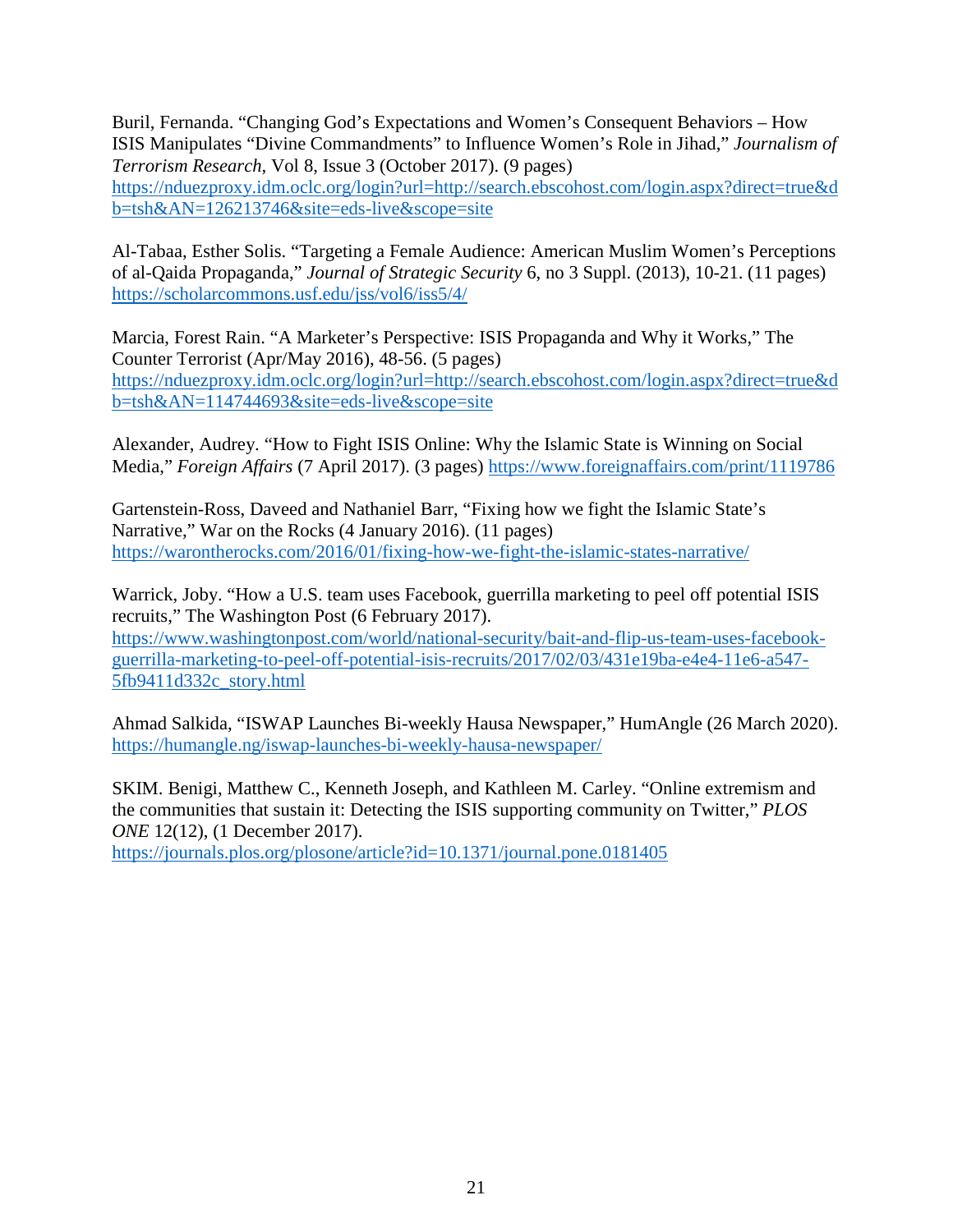#### **Topics 11** & **12 (tbd) Presentations of Individual PD Strategies**

Having developed a public diplomacy strategy (see final pages) to address/advance a selected, specific policy issue/objective, each student will have ~10 minutes to present key elements of his/her public diplomacy strategy to the seminar and respond to seminar critical questioning and feedback. See following pages for guiding structure.

#### **Objectives:**

- Demonstrate foundational understanding of the role of public diplomacy in supporting national interests and objectives.
- Enhance public speaking and communication skills through a concise synopsis of an overall public diplomacy strategy.
- Learn from one another.

# **Questions for Discussion:**

- What is the specific policy issue/objective at hand?
- How do the proposed public diplomacy strategies support/advance interests/goals/objectives?
- Does the proposed strategy incorporate "**ABCDEF**" elements: **Audiences, Behaviors, Content, Delivery, Engagement, and Effectiveness Assessment/Follow-Up?**
- Do the audience analyses logically inform selected public diplomacy toolkit recommendations?
- Does the public diplomacy strategy incorporate multiple public diplomacy tools and do the tools reinforce one another?

#### Resources on Bb:

In addition to your individual research, see the United States Advisory Commission on Public Diplomacy's *Comprehensive Annual Report on Public Diplomacy and International Broadcasting* for an overview of contemporary public diplomacy tools and activities that may provide ideas for the written project. Specifically the 2017, 2018, and 2019 versions which provide basic overviews of information landscapes and media usage in many locations, as well as overviews of existing programs.

Also, U.S. government employees can create an account with Open Source Enterprise at [https://www.opensource.gov](https://www.opensource.gov/) to access sources of information for foreign audiences.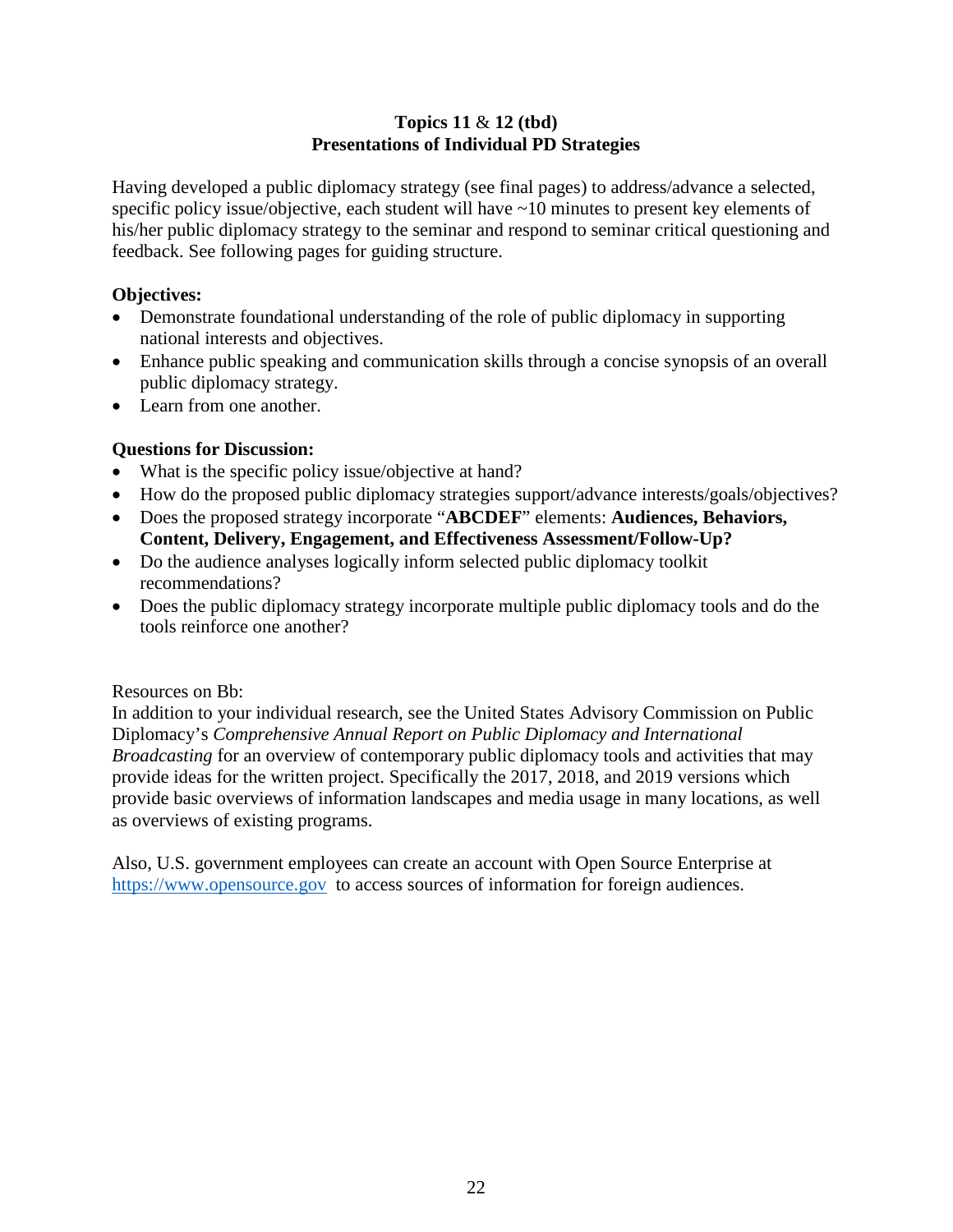#### **PUBLIC DIPLOMACY STRATEGY/PLANNING A General Structure for Public Diplomacy Strategies/Plans** "**ABCDEF**": **Audiences, Behaviors, Content, Delivery, Engagement, And Effectiveness Assessment/Follow-Up AY21**

#### **PURPOSE AND STRATEGY OVERVIEW**

- What is your overarching policy issue aim/goal/objective?
- What are your supporting public diplomacy objectives and how do these tie to your overarching aims/goals/objectives?

# **AUDIENCE ANALYSIS**

#### **Key Audiences and Demographics**

- Who do you need to influence in order to accomplish your goals? How can you disaggregate broad(er) audiences into key segments?
- Why are these specific audiences important to achieving your overarching goals?

#### **Audience Concerns, Attitudes and Opinions**

- What do the specific audiences care about?
- What are each specific audiences' views toward us? Towards the issue(s) at stake?
- Are there trends in public opinion worth noting?

#### **Information Sources and channels**

- In what formal or informal social networks might they be immersed?
- How do key, specific audiences get their information?
- Whom do they trust? Find authoritative? Where are the information sources located?
- What information sources are growing/declining?
- Are certain information sources more/less popular with certain demographic groups?
- Who has access to your specific audiences?

#### **Allies and Adversaries**

- What other governments, private sector entities, multilateral organizations, and nongovernmental groups are working on this or similar issues (or competing/distracting issues) within the country/region?
- What are the agenda, programs, and resources of each?
- Who might be potential (informal) partners/ "allies"?
- Who might be opposed to, or what conditions/actions might adversarial to our efforts? Why?

● What are key trends/dates you should be aware of? (environmental changes, domestic or international votes/decision dates, international conferences, political events)?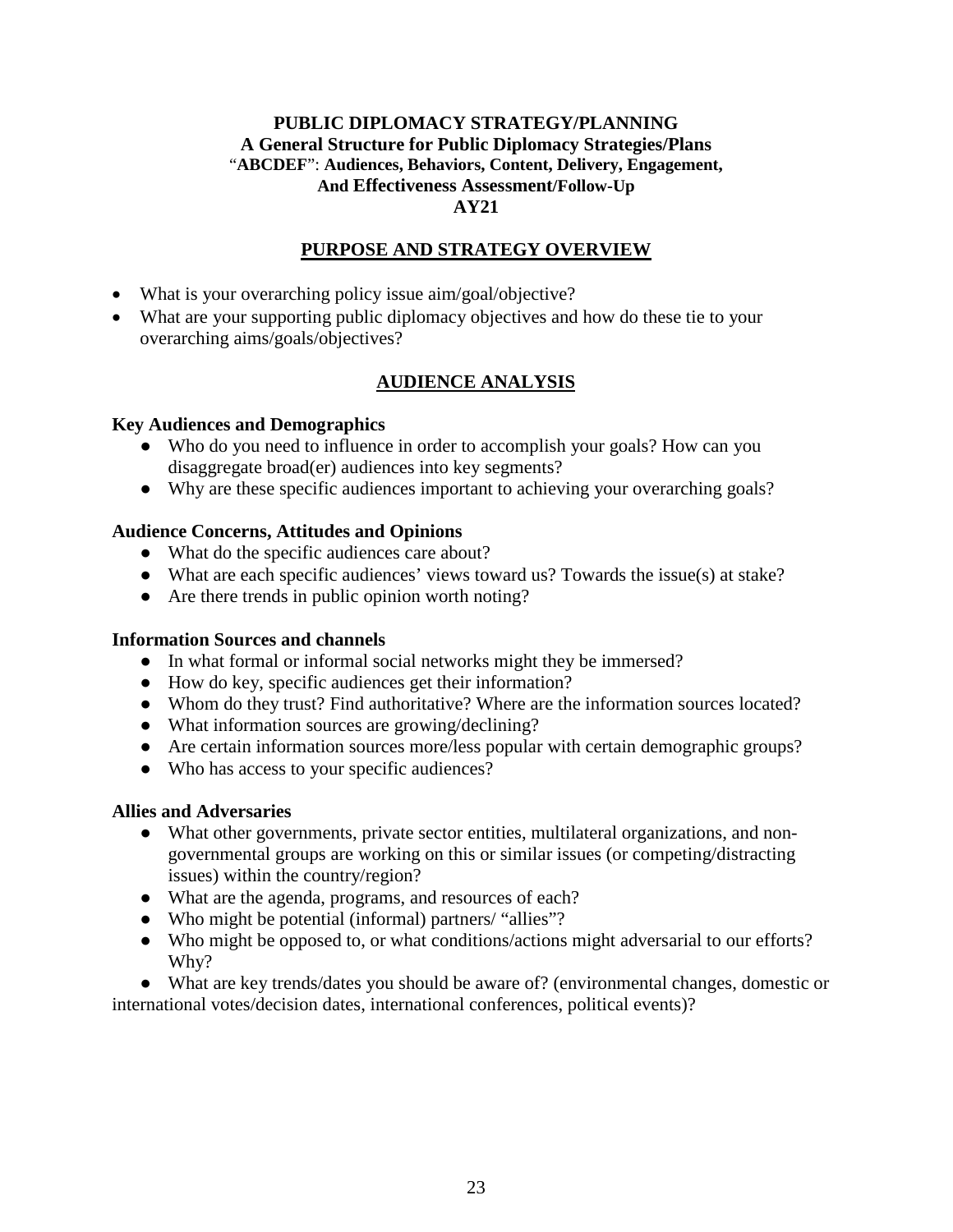# **BEHAVIORS (OVER TIME)**

- What attitudes or behaviors/actions do you want each segmented audience to adopt as a result of your public diplomacy efforts? (What do you want them to think? To do?)
- What is the time frame for each attitude / behavior? Do you need to think incrementally? (i.e. become aware/understand an issue; materially/politically/emotionally support/cooperate on an issue etc)
- What "SMART" objectives can you create? (specific, measurable, achievable, relevant, timebound)

#### **CONTENT, DELIVERY, ENGAGEMENT: PUBLIC DIPLOMACY TOOLKIT**

# **Tools for Content, Delivery, & Engagement**

- Based on the information developed above, what activities and public diplomacy tools will you use to achieve your objectives?
- How might PD tools be sequenced over time to achieve SMART objectives in support of goals?
- What messages/narratives/activities resonate with each specific audience? Why?
- What communications channels will you utilize to reach/engage each specific audience?

# **Building Alliances and Networks**

- Within the USG, what departments and agencies are already engaged or could be engaged as "allies" in this issue and how?
- How might you encourage expansion of alliances/ formal and informal partnerships, and coordination among the various entities that are allied around the issue?

# **Local Capacity Building**

• Do you need to build local capacity within the government or civil society to help garner support for the issue? If so, in what areas and how might you do this?

# **Countering the Opposition**

- Do you need to monitor media to track information trends/narratives in the public sphere? If so, how?
- How will you respond to disinformation and/or opposition arguments/situations? Who are the voices/circumstances? What are the channels?

# **EFFECTIVENESS ASSESSMENT /FOLLOW-UP:**

- How can you measure current attitudes/behaviors of key, segmented audiences? What indicators may be helpful?
- How can you assess attitudinal / behavioral change after PD events? Activities? Over time?
- How will the attitudinal / behavioral changes support your overall aims/goals/objectives?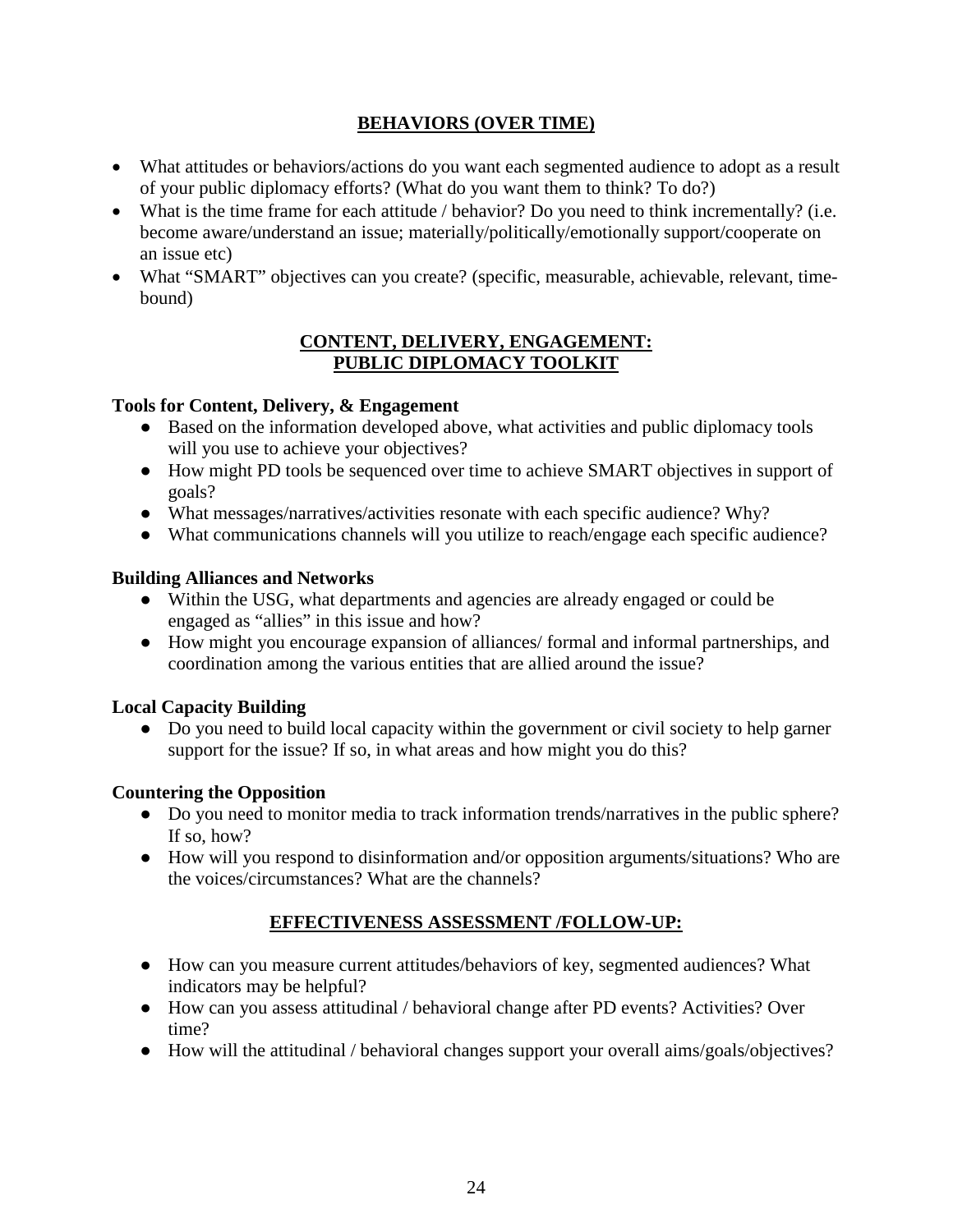#### **Topic 1 "Introduction" Additional Resources:**

Matt Armstrong, "The Past, Present, and Future of the War for Public Opinion," War on the Rocks (19 January 2017). [https://warontherocks.com/2017/01/the-past-present-and-future-of-the](https://warontherocks.com/2017/01/the-past-present-and-future-of-the-war-for-public-opinion/)[war-for-public-opinion/](https://warontherocks.com/2017/01/the-past-present-and-future-of-the-war-for-public-opinion/)

Katherine A. Brown, Shannon N. Green, and Jian "Jay" Wang, "Public Diplomacy and National Security in 2017," CSIS (January 2017). [https://www.csis.org/analysis/public-diplomacy-and](https://www.csis.org/analysis/public-diplomacy-and-national-security-2017)[national-security-2017](https://www.csis.org/analysis/public-diplomacy-and-national-security-2017)

Video Conference on "Public Diplomacy & National Security" with Katherine Brown, Jay Wang; Ben Rhodes and James Glassman, moderated by Michael Crowley (17 January 2017). <https://www.c-span.org/video/?422062-1/csis-hosts-discussion-public-diplomacy>

Nicholas J. Cull, "Public Diplomacy: Taxonomies and Histories." *The ANNALS of the American Academy of Political and Social Science* 616, no. 1 (1 March 2008), 31–54. [Permalink: <http://ann.sagepub.com.ezproxy6.ndu.edu/content/616/1/31> and Blackboard]

Bruce Gregory, "Public Diplomacy and National Security: Lessons from the U.S. Experience," Small Wars Journal (2008).<https://smallwarsjournal.com/blog/journal/docs-temp/82-gregory.pdf>

Mel Levin, Rockwell Schnabel and Jay Wang, "American public diplomacy is our country's best foreign policy tool," The Hill (19 September 2017). [https://thehill.com/opinion/international/351311-american-public-diplomacy-is-our-countrys](https://thehill.com/opinion/international/351311-american-public-diplomacy-is-our-countrys-best-foreign-policy-tool)[best-foreign-policy-tool](https://thehill.com/opinion/international/351311-american-public-diplomacy-is-our-countrys-best-foreign-policy-tool)

*Joint Force Quarterly*, Issue 56, 1<sup>st</sup> Quarter 2010.

<http://www.dtic.mil/dtic/tr/fulltext/u2/a515164.pdf>

- Robert D. Deutsch, "Ambassadors to the World: A New Paradigm for Public Diplomacy and Strategic Communication."
- Kristin M. Lord, "Public Engagement 101: What Strategic Communication Is, Isn't, and Should Be."
- Christopher Paul, "Strategic Communication is Vague: Say What You Mean."

Joint Publication 3-13. *Information Operations* (20 November 2014). [https://www.jcs.mil/Portals/36/Documents/Doctrine/pubs/jp3\\_13.pdf](https://www.jcs.mil/Portals/36/Documents/Doctrine/pubs/jp3_13.pdf)

Kennon H. Nakamura and Matthew C. Weed, "U.S. Public Diplomacy: Background and Current Issues," CRS (December 18, 2009).

"Issue Brief: Distinguishing Disinformation from Propaganda, Misinformation, and "Fake News"" National Endowment for Democracy (17 October 2017). [https://www.ned.org/issue](https://www.ned.org/issue-brief-distinguishing-disinformation-from-propaganda-misinformation-and-fake-news/)[brief-distinguishing-disinformation-from-propaganda-misinformation-and-fake-news/](https://www.ned.org/issue-brief-distinguishing-disinformation-from-propaganda-misinformation-and-fake-news/)

Joseph S. Nye Jr., *The Future of Power* (New York: Public Affairs, 2011), 81-109.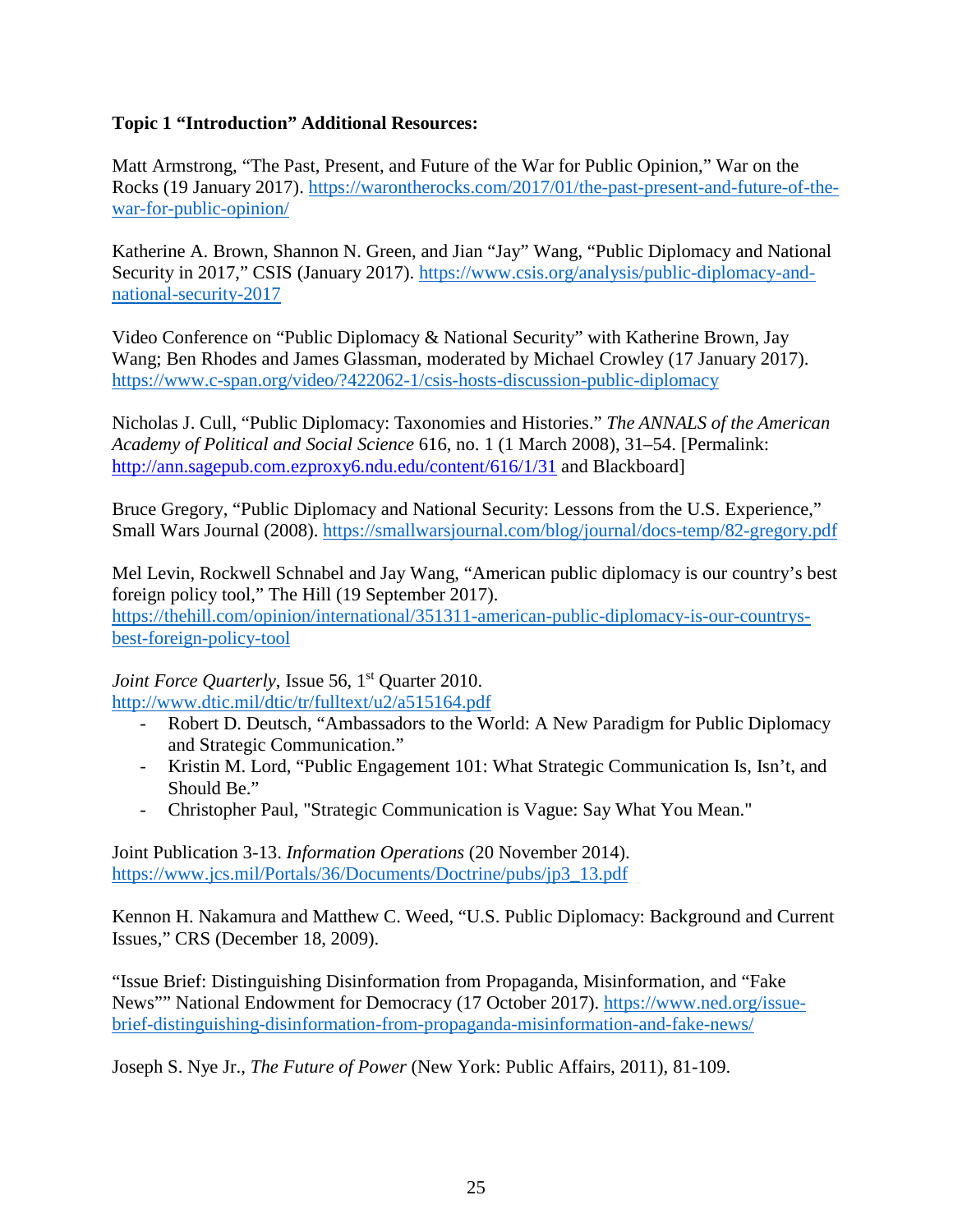Catherine A. Theohary, "Defense Primer: Information Operations," Congressional Research Service (18 December 2018).<https://fas.org/sgp/crs/natsec/IF10771.pdf>

U.S. Government Accountability Office, *DOD Strategic Communication: Integrating Foreign Audience Perceptions into Policy Making, Plans, and Operations,* GAO-12-612R (May 2012). <http://www.gao.gov/assets/600/591123.pdf>

Charles Wolf Jr. and Brian Rosen, "Public Diplomacy: How to Think About and Improve It." RAND OP-134, (2004). [https://www.rand.org/content/dam/rand/pubs/occasional\\_papers/2004/RAND\\_OP134.pdf](https://www.rand.org/content/dam/rand/pubs/occasional_papers/2004/RAND_OP134.pdf)

#### **Topic 2 "Public Opinion" Additional Resources:**

"How to change emotions with a word," The Economist (3 May 2018). [https://www.economist.com/science-and-technology/2018/05/03/how-to-change-emotions-with](https://www.economist.com/science-and-technology/2018/05/03/how-to-change-emotions-with-a-word)[a-word](https://www.economist.com/science-and-technology/2018/05/03/how-to-change-emotions-with-a-word)

Adam Curtis, Writer/Director. *The Century of the Self*, BBC 4 Documentary on Sigmund Freud's theories on desire and how they are applied in consumerism, advertising, and politics (4 segments)<http://topdocumentaryfilms.com/the-century-of-the-self/>

Charles A. Dorison, Julia A. Minson, and Todd Rogers, "Selective exposure partly relies on faulty affective forecasts" *Cognition* (2019).<https://doi.org/10.1016/j.cognition.2019.02.010>

Daniel Kahneman, *Thinking, Fast and Slow* (NY: Farrar, Straus and Giroux, 2013).

Darren Linvill and Patrick Warren, "That Uplifting Tweet You Just Shared? A Russian Troll Sent It," Rolling Stone (25 November 2019). [https://www.rollingstone.com/politics/politics](https://www.rollingstone.com/politics/politics-features/russia-troll-2020-election-interference-twitter-916482/)[features/russia-troll-2020-election-interference-twitter-916482/](https://www.rollingstone.com/politics/politics-features/russia-troll-2020-election-interference-twitter-916482/) (example of the potential to expand and mobilize social networks)

Malcolm Gladwell, *Blink* (NY: Back Bay Books, 2007).

Anya Schiffrin, ed., "In the Service of Power: Media Capture and the Threat to Democracy," Center for International Media Assistance (August 16, 2017). https://www.cima.ned.org/publication/media-capture-in-the-service-of-power/

James Surowiecki, *The Wisdom of Crowds* (NY: Anchor, 2005).

# **Topic 3 "Social Network Theory" Additional Resources:**

Ori Brafman and Rod A. Beckstrom, *The Starfish and the Spider: The Unstoppable Power of Leaderless Organizations* (NY: Penguin Group, 2006).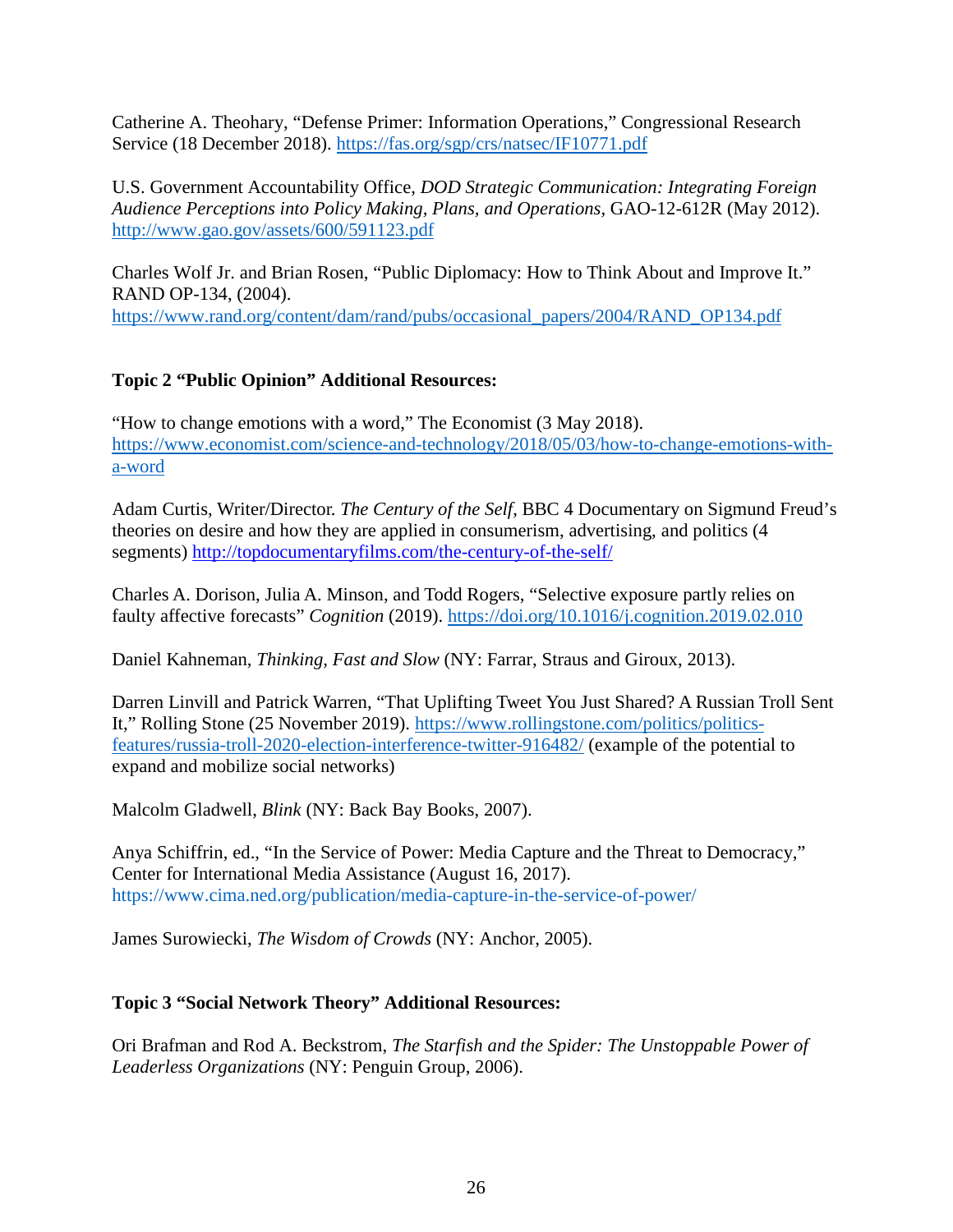Susan Cain, *Quiet: The Power of Introverts in a World that Can't Stop Talking* (NY: Broadway Books, 2013).

Malcolm Gladwell, *The Tipping Point: How Little Things Can Make a Big Difference* (NY: Back Bay Books, 2002).

Malcolm Gladwell, *Talking To Strangers* (NY: Little, Brown and Company, 2019).

Maria Ressa, *From bin Laden to Facebook* (NY: World Scientific Publishing Company Inc, 2013).

Clay Shirky, "How telephones, Twitter, Facebook can make history," TED Talk (16 June 2009). [https://www.youtube.com/watch?v=c\\_iN\\_QubRs0](https://www.youtube.com/watch?v=c_iN_QubRs0)

Anne-Marie Slaughter, ["DIY Foreign Policy,](http://www.youtube.com/watch?v=iLnJ6r8FqhA)" Personal Democracy Forum 2011 (7 June 2011). <http://personaldemocracy.com/media/diy-foreign-policy> (19:30 minutes)

#### **Topic 4 "Information Environment" Additional Resources:**

Phillip C. Arceneaux, "Information Intervention: the Mending of a Fractured Paradigm," USC Center on Public Diplomacy blog (22 July 2019). <https://www.uscpublicdiplomacy.org/blog/information-intervention-mending-fractured-paradigm>

Janna Anderson and Lee Rainie, "The Future of Truth and Misinformation Online," Pew Research Center (Internet and Technology) (19 October 2017). <http://www.pewinternet.org/2017/10/19/the-future-of-truth-and-misinformation-online/>

Wynne Davis, "Fake or Real? How to Self-Check the News and Get the Facts," All Tech Considered, National Public Radio (5 December 2016). [https://www.npr.org/sections/alltechconsidered/2016/12/05/503581220/fake-or-real-how-to-self](https://www.npr.org/sections/alltechconsidered/2016/12/05/503581220/fake-or-real-how-to-self-check-the-news-and-get-the-facts)[check-the-news-and-get-the-facts](https://www.npr.org/sections/alltechconsidered/2016/12/05/503581220/fake-or-real-how-to-self-check-the-news-and-get-the-facts)

Matthrew Hindman and Vlad Barash, "Disinformation, 'Fake News' and Influence Campaigns on Twitter," Knight Foundation (October 2018). [https://kf-site](https://kf-site-production.s3.amazonaws.com/media_elements/files/000/000/238/original/KF-DisinformationReport-final2.pdf)[production.s3.amazonaws.com/media\\_elements/files/000/000/238/original/KF-](https://kf-site-production.s3.amazonaws.com/media_elements/files/000/000/238/original/KF-DisinformationReport-final2.pdf)[DisinformationReport-final2.pdf](https://kf-site-production.s3.amazonaws.com/media_elements/files/000/000/238/original/KF-DisinformationReport-final2.pdf)

Aldous Huxley, *Brave new world* (New York: Harper Perennial, 1932).

Robinson Meyer, "The Grim Conclusions of the Largest-Ever Study of Fake News," *The Atlantic* (8 March 2018). [https://www.theatlantic.com/technology/archive/2018/03/largest-study](https://www.theatlantic.com/technology/archive/2018/03/largest-study-ever-fake-news-mit-twitter/555104/)[ever-fake-news-mit-twitter/555104/](https://www.theatlantic.com/technology/archive/2018/03/largest-study-ever-fake-news-mit-twitter/555104/)

Alina Polyakova and Daniel Fried, "How Democracies Can Defend Against Disinformation,"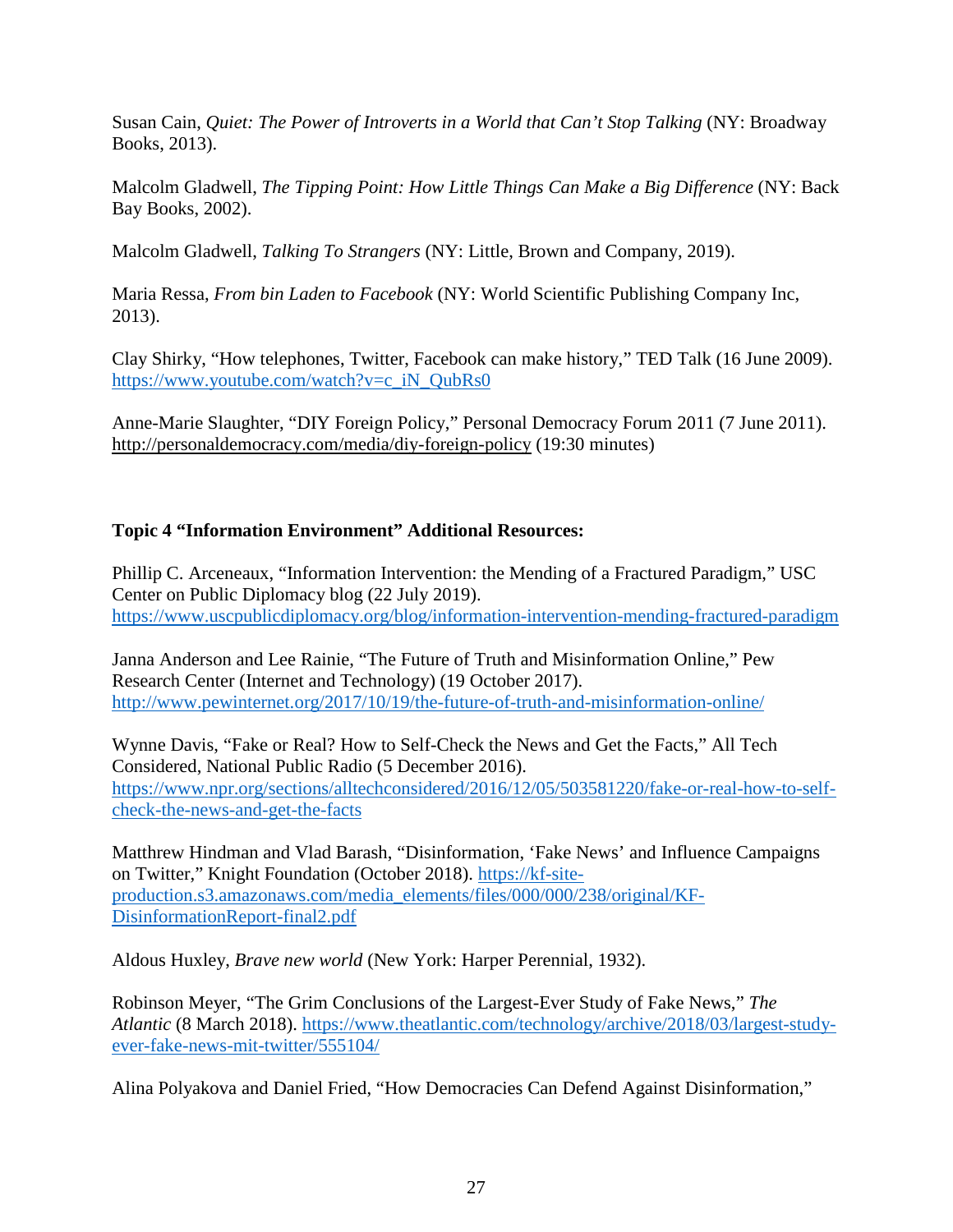War on the Rocks (30 May 2018). [https://warontherocks.com/2018/05/how-democracies-can](https://warontherocks.com/2018/05/how-democracies-can-defend-against-disinformation/)[defend-against-disinformation/](https://warontherocks.com/2018/05/how-democracies-can-defend-against-disinformation/)

Neil Postman, *Amusing ourselves to death: Public discourse in the age of show business* (New York: Viking, 1985).

Shawn Powers and Markos Kounalakis, eds., *Can Public Diplomacy Survive the Internet? Bots, Echo Chambers, and Disinformation* (Advisory Commission on Public Diplomacy, May 2017). https://www.hsdl.org/?abstract&did=800873

Katy Steinmetz, "How Your Brain Tricks You Into Believing Fake News," *TIME* (9 August 2018). <http://time.com/5362183/the-real-fake-news-crisis/>

Lance Strate, *Amazing Ourselves to Death: Neil Postman's Brave New World Revisited* (New York: Peter Lang, 2014).

Soroush Vosoughi, Deb Roy, and Sinan Aral, "The spread of true and false news online," *Science*, Vol 359, Issue 6380 (9 March 2018), 1146-1151. <http://science.sciencemag.org/content/359/6380/1146>

# **Topic 5 "Cultural & Educational Diplomacy" Additional Resources:**

Matt Armstrong, "UN Peacekeeping as Public Diplomacy," *World Politics Review* (19 May 2010). [https://www.worldpoliticsreview.com/articles/5561/u-n-peacekeeping-as-public](https://www.worldpoliticsreview.com/articles/5561/u-n-peacekeeping-as-public-diplomacy)[diplomacy](https://www.worldpoliticsreview.com/articles/5561/u-n-peacekeeping-as-public-diplomacy)

Canadian Standing Senate Committee on Foreign Affairs and International Trade "Cultural Diplomacy at the Front Stage of Canada's Foreign Policy," (June 2019). [https://sencanada.ca/content/sen/committee/421/AEFA/Reports/Report\\_CulturalDiplomacy\\_e.pd](https://sencanada.ca/content/sen/committee/421/AEFA/Reports/Report_CulturalDiplomacy_e.pdf) [f](https://sencanada.ca/content/sen/committee/421/AEFA/Reports/Report_CulturalDiplomacy_e.pdf)

Andrew F. Cooper, "U.S. public diplomacy and sports stars: mobilizing African-American athletes as goodwill ambassadors from the cold war to an uncertain future," *Place Brand Public Diplomacy*, Vol. 15 (July 2019), 165-172.

James E. Dillard, "All that Jazz: CIA, Voice of America, and Jazz Diplomacy in the Early Cold War Years, 1955-1965," *American Intelligence Journal*, Vol. 30, No. 2 (2012), 39-50).

Eureka Facts, "Summer Work Travel (SWT) Program Review," (22 August 2017). [https://www.eurekafacts.com/phocadownload/SWT%20Impact%20Evaluation%20Final%20Rep](https://www.eurekafacts.com/phocadownload/SWT%20Impact%20Evaluation%20Final%20Report.pdf) [ort.pdf](https://www.eurekafacts.com/phocadownload/SWT%20Impact%20Evaluation%20Final%20Report.pdf)

Kathy Fitzpatrick, Candace L. White, and Lindsey M. Bier. "C-Suite Perspectives on Corporate Diplomacy as a Component of Public Diplomacy," *Place Branding and Public Diplomacy* (May 2019).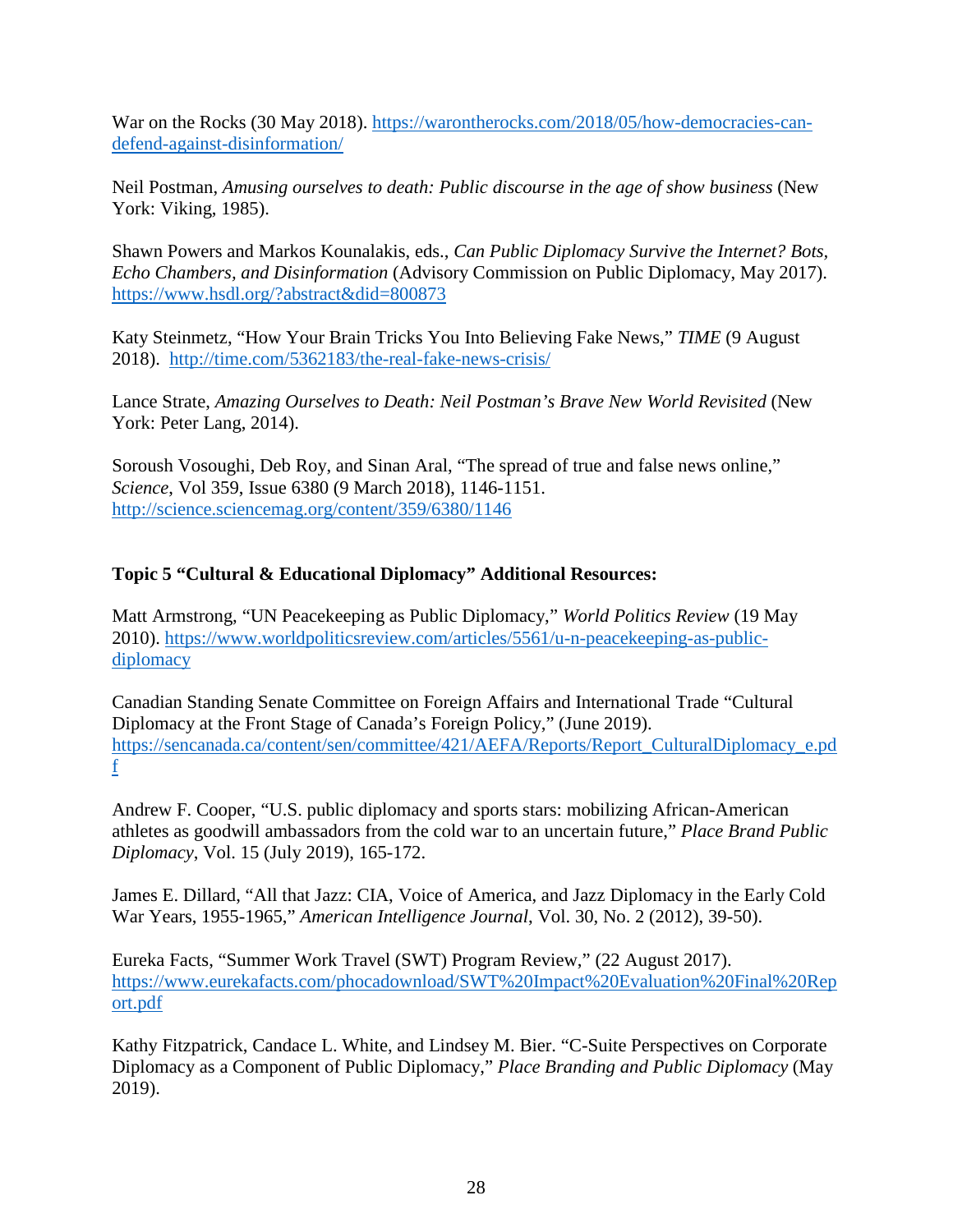Charles Paul Freund, "The DJ who helped win the Cold War: the Voice of America's Willis Conover got the Soviet Bloc jazzed up," *Reason Magazine*, Vol. 47, Issue 7 (December 2015), 60.

[https://nduezproxy.idm.oclc.org/login?url=http://search.ebscohost.com/login.aspx?direct=true&d](https://nduezproxy.idm.oclc.org/login?url=http://search.ebscohost.com/login.aspx?direct=true&db=edsgbc&AN=edsgcl.435048560&site=eds-live&scope=site) [b=edsgbc&AN=edsgcl.435048560&site=eds-live&scope=site](https://nduezproxy.idm.oclc.org/login?url=http://search.ebscohost.com/login.aspx?direct=true&db=edsgbc&AN=edsgcl.435048560&site=eds-live&scope=site)

Christopher Paul, Jessica Yeats, Colin P. Clarke, Miriam Matthews, Lauren Skrabala. "Assessing and Evaluating Department of Defense Efforts to Inform, Influence, and Persuade: Handbook for Practitioners," RAND (2015). [https://www.rand.org/pubs/research\\_reports/RR809z2.html](https://www.rand.org/pubs/research_reports/RR809z2.html)

[Katarzyna](https://search.proquest.com/indexinglinkhandler/sng/au/Pisarska,+Katarzyna/$N?accountid=12686) Pisarska, "The role of domestic public engagement in the formulation and implementation of US government-sponsored educational exchanges: An insider's account," *[Place Branding and Public Diplomacy](https://search.proquest.com/pubidlinkhandler/sng/pubtitle/Place+Branding+and+Public+Diplomacy/$N/39836/DocView/1658613421/fulltext/A4F446D4046A4A8DPQ/2?accountid=12686)* Vol. 11, [Issue.](https://search.proquest.com/indexingvolumeissuelinkhandler/39836/Place+Branding+and+Public+Diplomacy/02015Y02Y01$23Feb+2015$3b++Vol.+11+$281$29/11/1?accountid=12686) 1 (Feb 2015), 5-15. (11 pages) <https://search.proquest.com/docview/1658613421/A4F446D4046A4A8DPQ/2?accountid=12686>

William Rugh, "American Soft Power and Public Diplomacy in the Arab World," *Palgrave Communications* 3 (10 January 2017).<https://www.nature.com/articles/palcomms2016104>

Evan Salbego, "Beyond the Operational Environment: Reflections on Information Warfare," Small Wars Journal Blog Post (8 April 2017). [http://smallwarsjournal.com/blog/beyond-the](http://smallwarsjournal.com/blog/beyond-the-operational-environment-reflections-on-information-warfare)[operational-environment-reflections-on-information-warfare](http://smallwarsjournal.com/blog/beyond-the-operational-environment-reflections-on-information-warfare)

ES Wim, RD Macy, and G. Ciottone, "Medical and psychosocial needs of Olympic and Pan American athletes after the 2010 earthquake in Haiti: an opportunity to promote resilience through sports medicine and public diplomacy," *Prehospital and Disaster Medicine*, Vol 29 (2) (2014), 195-199.

R. S. Zaharna, *The Cultural Awakening in Public Diplomacy,* CPD Perspectives on Public Diplomacy, USC Center on Public Diplomacy, Paper 4, (2012). [http://uscpublicdiplomacy.org/sites/uscpublicdiplomacy.org/files/useruploads/u35361/2012%20P](http://uscpublicdiplomacy.org/sites/uscpublicdiplomacy.org/files/useruploads/u35361/2012%20Paper%204.pdf) [aper%204.pdf](http://uscpublicdiplomacy.org/sites/uscpublicdiplomacy.org/files/useruploads/u35361/2012%20Paper%204.pdf)

#### **Topic 6 "International Broadcasting / Global Media" Additional Resources:**

Barbara Rosen Jacobson, Katharina E. Hone, and Jovan Kurbalija. *Data Diplomacy: Updating diplomacy to the big data era* (February 2018). <https://www.diplomacy.edu/datadiplomacy/policyresearch>

Ilan Manor, "The Digitalization of Diplomacy: Toward a Clarification of a Fractured Terminology," Working Paper (August 2017). [https://digdipblog.files.wordpress.com/2017/08/the-digitalization-of-diplomacy-working-paper](https://digdipblog.files.wordpress.com/2017/08/the-digitalization-of-diplomacy-working-paper-number-1.pdf)[number-1.pdf](https://digdipblog.files.wordpress.com/2017/08/the-digitalization-of-diplomacy-working-paper-number-1.pdf)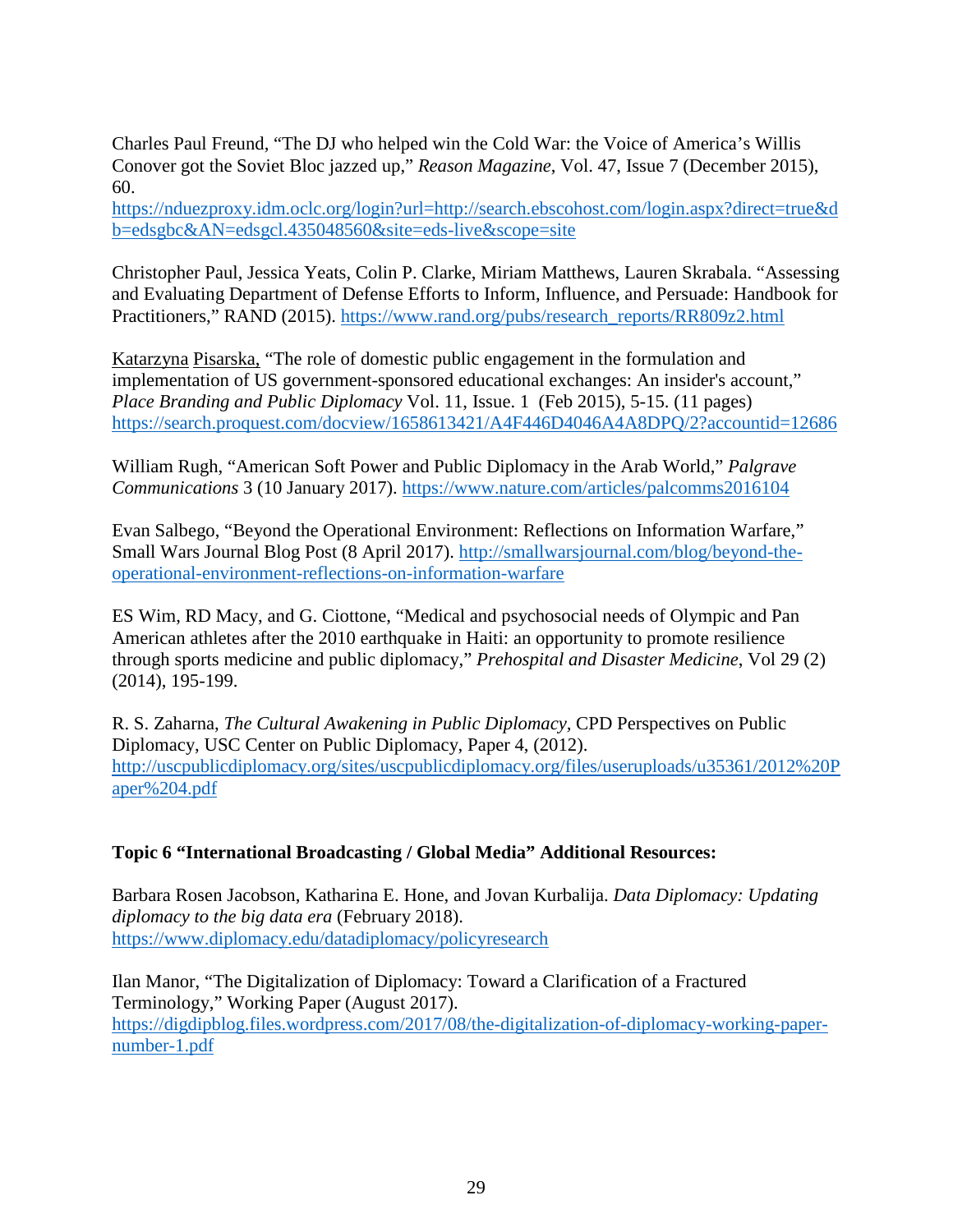Paul Mozur, "A Genocide Incited on Facebook, with Posts from Myanmar's Military," *The New York Times* (15 October 2018). [https://www.nytimes.com/2018/10/15/technology/myanmar](https://www.nytimes.com/2018/10/15/technology/myanmar-facebook-genocide.html?nl=top-stories&nlid=15434438ries&ref=cta)[facebook-genocide.html?nl=top-stories&nlid=15434438ries&ref=cta](https://www.nytimes.com/2018/10/15/technology/myanmar-facebook-genocide.html?nl=top-stories&nlid=15434438ries&ref=cta)

Shaun Riordan, "Digital Diplomacy in 2016: The Need for Strategy," (27 March 2017). <https://uscpublicdiplomacy.org/blog/digital-diplomacy-2016-need-strategy>

Mick Ryan and Marcus Thompson. "Social Media in the Military: Opportunities, Perils and a Safe Middle Path," groundedcuriosity.com (21 August 2016). [http://groundedcuriosity.com/social-media-in-the-military-opportunities-perils-and-a-safe](http://groundedcuriosity.com/social-media-in-the-military-opportunities-perils-and-a-safe-middle-path/)[middle-path/](http://groundedcuriosity.com/social-media-in-the-military-opportunities-perils-and-a-safe-middle-path/)

Mick Ryan, Mick Cook, Felicity Hamblin and Sharon Mascall-Dare. ["Exercise Hamel 2016: A](http://thestrategybridge.org/the-bridge/2016/10/11/exercise-hamel-2016-a-case-study-in-the-military-use-of-social-media)  [Case Study in the Military Use of Social Media,](http://thestrategybridge.org/the-bridge/2016/10/11/exercise-hamel-2016-a-case-study-in-the-military-use-of-social-media)" The Strategy Bridge (11 October 2016). [https://thestrategybridge.org/the-bridge/2016/10/11/exercise-hamel-2016-a-case-study-in-the](https://thestrategybridge.org/the-bridge/2016/10/11/exercise-hamel-2016-a-case-study-in-the-military-use-of-social-media)[military-use-of-social-media](https://thestrategybridge.org/the-bridge/2016/10/11/exercise-hamel-2016-a-case-study-in-the-military-use-of-social-media)

Eduard Saakashvili, "Don't Call US Information Warriors," .Coda (11 July 2018). <https://codastory.com/disinformation-crisis/information-war/dont-call-us-information-warriors> (US's "Current Time" programming versus RT)

Clay Shirky, "The Political Power of Social Media: Technology, the Public Sphere, and Political Change," *Foreign Affairs* (Jan/Feb 2011). [https://www.foreignaffairs.com/articles/2010-12-](https://www.foreignaffairs.com/articles/2010-12-20/political-power-social-media) [20/political-power-social-media](https://www.foreignaffairs.com/articles/2010-12-20/political-power-social-media)

Clay Shirky, "How social media can make history," TEDTalks Video (16 June 2009). (15:40 minutes)

[https://www.ted.com/talks/clay\\_shirky\\_how\\_cellphones\\_twitter\\_facebook\\_can\\_make\\_history/di](https://www.ted.com/talks/clay_shirky_how_cellphones_twitter_facebook_can_make_history/discussion) [scussion](https://www.ted.com/talks/clay_shirky_how_cellphones_twitter_facebook_can_make_history/discussion)

U.S. Government Accountability Office, *DOD Strategic Communication: Integrating Foreign Audience Perceptions into Policy Making, Plans, and Operations,* GAO-12-612R (May 2012). <http://www.gao.gov/assets/600/591123.pdf>

Matthew Wallin and Jed Willard, ["Asking the Right Questions About U.S. International](http://thediplomat.com/2014/06/asking-the-right-questions-about-u-s-international-broadcasting/)  [Broadcasting,"](http://thediplomat.com/2014/06/asking-the-right-questions-about-u-s-international-broadcasting/) *The Diplomat* (3 June 2014). [https://thediplomat.com/2014/06/asking-the-right](https://thediplomat.com/2014/06/asking-the-right-questions-about-u-s-international-broadcasting/)[questions-about-u-s-international-broadcasting/](https://thediplomat.com/2014/06/asking-the-right-questions-about-u-s-international-broadcasting/)

Mathew Wallin, "The Challenges of the Internet and Social Media in Public Diplomacy," *Perspective* (American Security Project, February 2013). [http://www.americansecurityproject.org/ASP%20Reports/Ref%200112%20-](http://www.americansecurityproject.org/ASP%20Reports/Ref%200112%20-%20Challenges%20of%20the%20Internet%20and%20Social%20Media%20in%20PD.pdf) [%20Challenges%20of%20the%20Internet%20and%20Social%20Media%20in%20PD.pdf](http://www.americansecurityproject.org/ASP%20Reports/Ref%200112%20-%20Challenges%20of%20the%20Internet%20and%20Social%20Media%20in%20PD.pdf)

Matthew C. Weed, *U.S. International Broadcasting: Background and Issues for Reform,* Congressional Research Service, R43521 (15 December 2016). <https://fas.org/sgp/crs/row/R43521.pdf>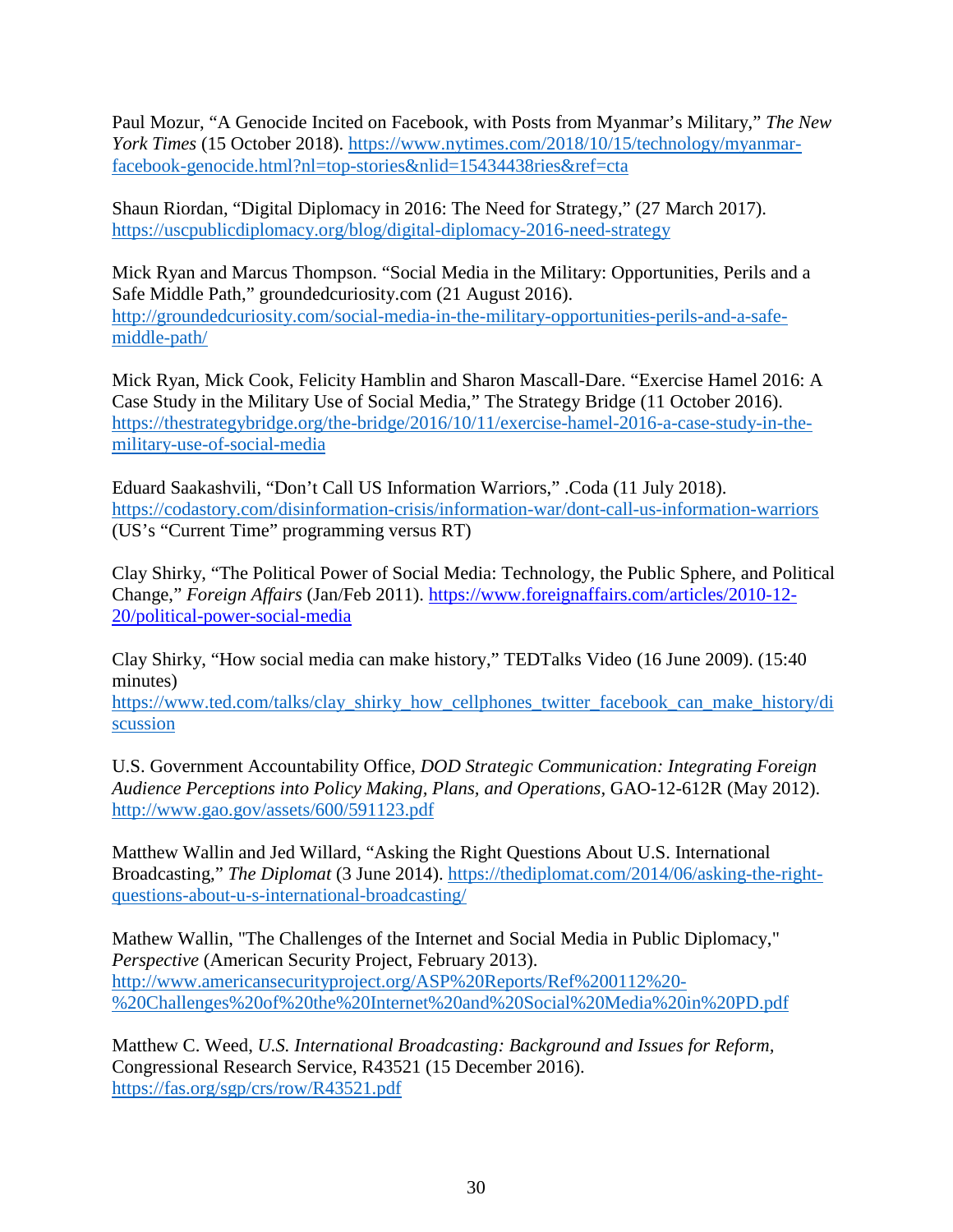#### **Topic 7 "Advocacy & Daily Communications" Additional Resources:**

Robert M. Entman and Nikki Usher, "Framing in a Fractured Democracy: Impacts of Digital Technology on Ideology, Power and Cascading Network Activation," *Journal of Communications*, Vol. 68 (2018), 298-308.

Robert T. Hastings, "There can be no substitute for maximum disclosure with minimum delay," Army Public Affairs Association Blog (11 July 2016). [http://www.armypaa.org/blog/2016/7/1/there-can-be-no-substitute-for-maximum-disclosure](http://www.armypaa.org/blog/2016/7/1/there-can-be-no-substitute-for-maximum-disclosure-with-minimum-delay)[with-minimum-delay](http://www.armypaa.org/blog/2016/7/1/there-can-be-no-substitute-for-maximum-disclosure-with-minimum-delay)

Mark Hertsgaard and Kyle Pope, "Transforming the media's coverage of the climate crisis," Columbia Journalism Review (22 May 2019). [https://www.cjr.org/watchdog/climate-crisis](https://www.cjr.org/watchdog/climate-crisis-media.php)[media.php](https://www.cjr.org/watchdog/climate-crisis-media.php) (an example of media's role in agenda setting, accuracy, and accountability)

Jehane Noujaim and Julia Bacha, *Control Room*, Film, Directed by Jehane Noujaim. (United States: Magnolia Pictures, 2004).<http://www.youtube.com/watch?v=f3rMo5cgaXQ>

Joint Publication 3-61 *Public Affairs* (17 November 2015). [https://www.jcs.mil/Portals/36/Documents/Doctrine/pubs/jp3\\_61.pdf](https://www.jcs.mil/Portals/36/Documents/Doctrine/pubs/jp3_61.pdf)

#### **Topic 8 "Nation Branding" Additional Resources:**

Simon Anholt, "Which Country Does the Most Good for the World?" *Ted Talk*, (June 2014). [http://www.ted.com/talks/simon\\_anholt\\_which\\_country\\_does\\_the\\_most\\_good\\_for\\_the\\_world?la](http://www.ted.com/talks/simon_anholt_which_country_does_the_most_good_for_the_world?language=en) [nguage=en](http://www.ted.com/talks/simon_anholt_which_country_does_the_most_good_for_the_world?language=en)

The Anholt-GfK Nation Brands Index<http://nation-brands.gfk.com/>

Michael Cecire, "Russia's Art of War: State Branding by Other Means," *Foreign Affairs* (7 February 2017).<https://www.foreignaffairs.com/print/1119346>

[Chung-shing](https://search.proquest.com/indexinglinkhandler/sng/au/Chan,+Chung-shing/$N?accountid=12686) Chan and Marafa, Lawal. A review of place branding methodologies in the new millennium," *[Place Branding and Public Diplomacy](https://search.proquest.com/pubidlinkhandler/sng/pubtitle/Place+Branding+and+Public+Diplomacy/$N/39836/PagePdf/1466825938/fulltextPDF/D606B36DDF3E40CCPQ/3?accountid=12686)***,** Vol. 9, Issue 4 (Nov 2013), 236-253.

"India's Soft Power: From Potential to Reality?" in India: The Next Superpower? LSE IDEAS Special Report (March 2012), 28-33. [http://www.lse.ac.uk/ideas/Assets/Documents/reports/LSE-](http://www.lse.ac.uk/ideas/Assets/Documents/reports/LSE-IDEAS-India-Superpower.pdf)[IDEAS-India-Superpower.pdf](http://www.lse.ac.uk/ideas/Assets/Documents/reports/LSE-IDEAS-India-Superpower.pdf)

Ilan Manor, "Framing, Tweeting and Branding: A Study in the Practice of Public Diplomacy," USC, Center for Public Diplomacy Blog (9 January 2015). [http://uscpublicdiplomacy.org/blog/framing-tweeting-and-branding-study-practice-digital](http://uscpublicdiplomacy.org/blog/framing-tweeting-and-branding-study-practice-digital-diplomacy)[diplomacy](http://uscpublicdiplomacy.org/blog/framing-tweeting-and-branding-study-practice-digital-diplomacy)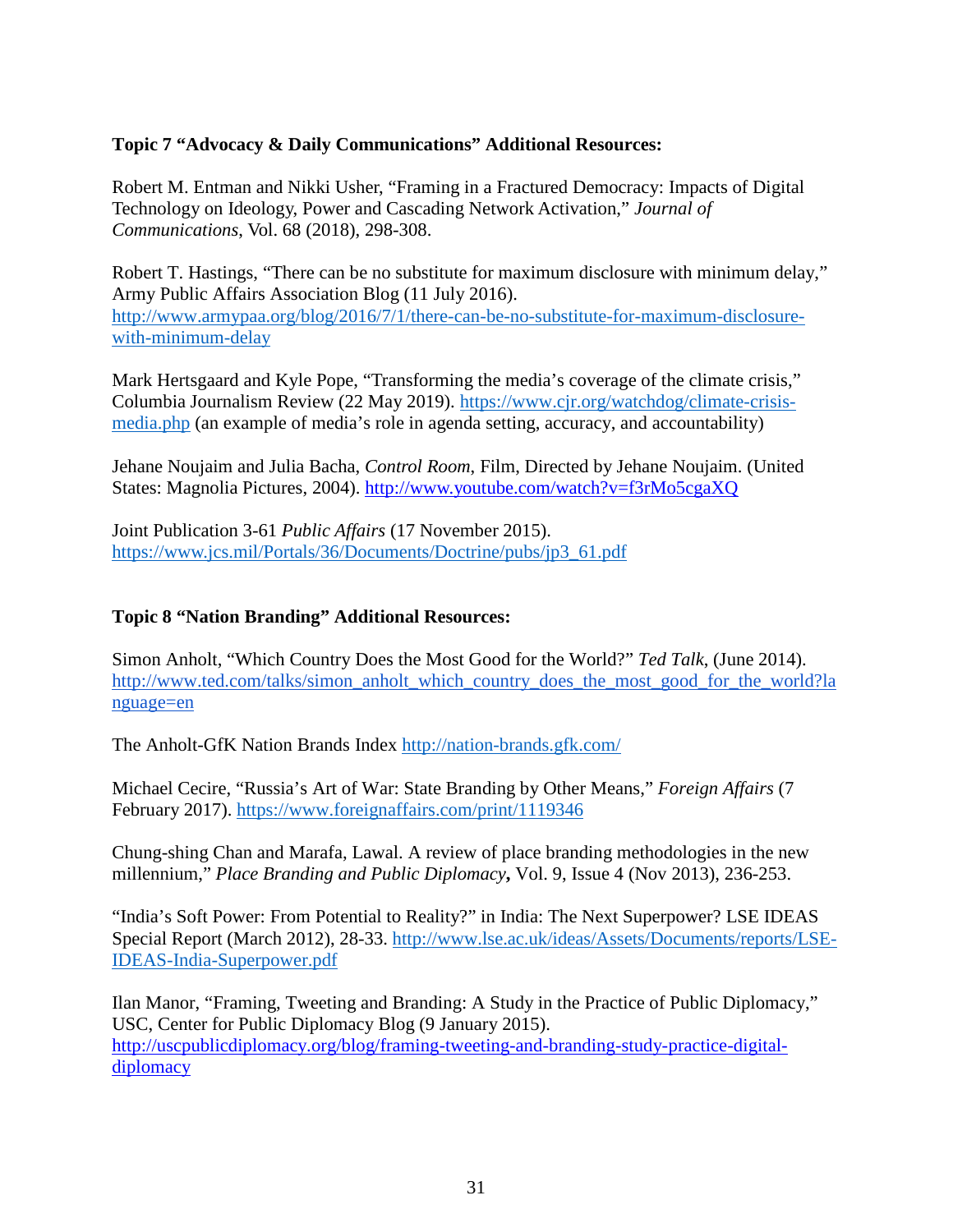#### **Topic 9 "PD of Peer Competitors" Additional Resources:**

Holly Kathleen Hall, "The new voice of America: Countering Foreign Propaganda and Disinformation Act," *First Amendment Studies*, Vol. 51, No. 2 (2017), 49-61.

Peter Mattis, "Contrasting China's and Russia's Influence Operations," *War on the Rocks* (16 January 2018). [https://warontherocks.com/2018/01/contrasting-chinas-russias-influence](https://warontherocks.com/2018/01/contrasting-chinas-russias-influence-operations/)[operations/](https://warontherocks.com/2018/01/contrasting-chinas-russias-influence-operations/)

Gary D. Rawnsley, "To Know Us is to Love Us: Public Diplomacy and International Broadcasting in Contemporary Russia and China," *Politics,* Vol. 35, Issue 3/4 (November 2015), 273-284. (12 pages) BLACKBOARD and NDU Library [https://nduezproxy.idm.oclc.org/login?url=http://search.ebscohost.com/login.aspx?direct=true&d](https://nduezproxy.idm.oclc.org/login?url=http://search.ebscohost.com/login.aspx?direct=true&db=aph&AN=110259769&site=eds-live&scope=site) [b=aph&AN=110259769&site=eds-live&scope=site](https://nduezproxy.idm.oclc.org/login?url=http://search.ebscohost.com/login.aspx?direct=true&db=aph&AN=110259769&site=eds-live&scope=site)

U.K. Government Communication Service. "RESIST: Counter-disinformation toolkit" (10 April 2019).<https://gcs.civilservice.gov.uk/guidance/resist-counter-disinformation-toolkit/> <https://gcs.civilservice.gov.uk/news/resist-counter-disinformation-toolkit-launched-today/>

#### **China:**

Dan Bauman, "Amid Fear of Foreign Influence, Colleges' Confucius Institutes Face Renewed Skepticism," Chronicle of Higher Education, Vol 65, Issue 26 (9 March 2018). <https://www.chronicle.com/article/Amid-Fear-of-Foreign/242687>

Caitlin Byrne, "Political Leaders and Public Diplomacy in the Contested Indo-Pacific," *The Hague Journal of Diplomacy* 14 (2019), pp. 182-197.

Sarah Cook, "The Implications for Democracy of China's Globalizing Media Influence" chapter II in "Freedom and the Media 2019," Freedom House (June 2019). <https://freedomhouse.org/report/freedom-media/freedom-media-2019>

Samantha Custer et al., "Ties that Bind: Quantifying China's public diplomacy and its "good neighbor" effect," AidData at William and Mary (June 2018). <https://www.aiddata.org/publications/ties-that-bind>

Bill Gertz, "Congress to Crack Down on Chinese Influence in U.S.: Legislation targets Beijing spying, Confucius Institutes," *The Free Beacon* (4 June 2018). [https://freebeacon.com/national](https://freebeacon.com/national-security/congress-crack-chinese-influence-u-s/)[security/congress-crack-chinese-influence-u-s/](https://freebeacon.com/national-security/congress-crack-chinese-influence-u-s/)

Craig Hayden, "China: Cultivating a Global Soft Power" in *The Rhetoric of Soft Power: Public Diplomacy in Global Contexts* (Lanham, MD: Lexington Books, 2012). [https://nduezproxy.idm.oclc.org/login?url=http://search.ebscohost.com/login.aspx?direct=true&d](https://nduezproxy.idm.oclc.org/login?url=http://search.ebscohost.com/login.aspx?direct=true&db=nlebk&AN=433576&site=eds-live&scope=site) [b=nlebk&AN=433576&site=eds-live&scope=site](https://nduezproxy.idm.oclc.org/login?url=http://search.ebscohost.com/login.aspx?direct=true&db=nlebk&AN=433576&site=eds-live&scope=site)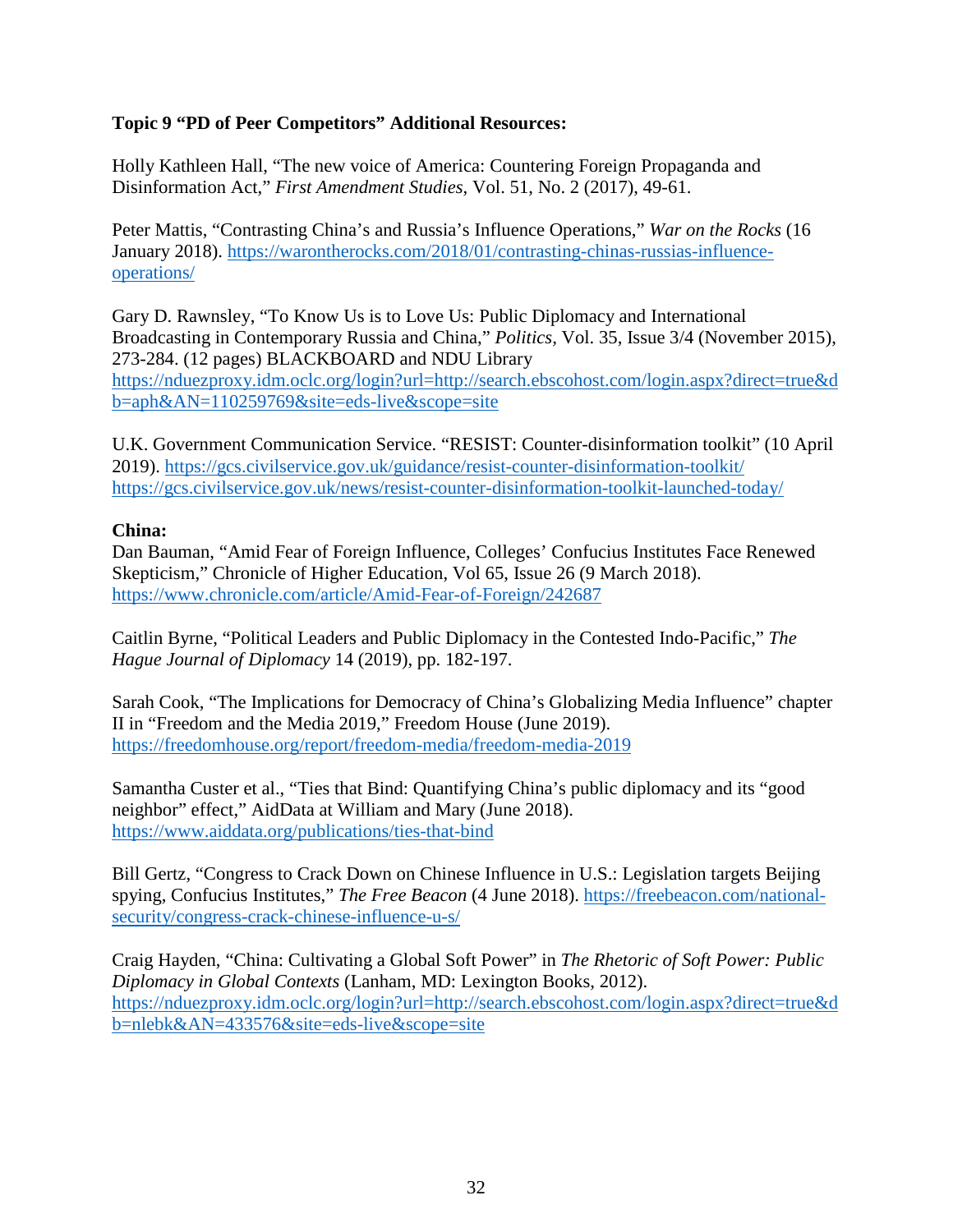Elsa Kania, "PLA Strategic Support Force: The 'Information Umbrella' for China's Military," *The Diplomat* (1 April 2017). [https://thediplomat.com/2017/04/pla-strategic-support-force-the](https://thediplomat.com/2017/04/pla-strategic-support-force-the-information-umbrella-for-chinas-military/)[information-umbrella-for-chinas-military/](https://thediplomat.com/2017/04/pla-strategic-support-force-the-information-umbrella-for-chinas-military/)

Michael Leslie, "The Dragon Shapes Its Image: A Study of Chinese Media Influence Strategies in Africa," *African Studies Quarterly,* Vol. 16 Issue 3 / 4 (December 2016), 161-174. [https://nduezproxy.idm.oclc.org/login?url=http://search.ebscohost.com/login.aspx?direct=true&d](https://nduezproxy.idm.oclc.org/login?url=http://search.ebscohost.com/login.aspx?direct=true&db=ofs&AN=120788799&site=eds-live&scope=site) [b=ofs&AN=120788799&site=eds-live&scope=site](https://nduezproxy.idm.oclc.org/login?url=http://search.ebscohost.com/login.aspx?direct=true&db=ofs&AN=120788799&site=eds-live&scope=site)

Eric X. Li, "The Rise and Fall of Soft Power. Joseph Nye's concept lost relevance, but China could bring it back," *Foreign Policy* (20 August 2018). https://foreignpolicy.com/2018/08/20/the-rise-and-fall-of-softpower/?utm\_source=PostUp&utm\_medium=email&utm\_campaign=Editors%20Picks%20%208/ 20/2018%20-%20Brand%20South%20Africa&utm\_keyword=Editor#

Zhang Qingmin, "Sports Diplomacy: The Chinese Experience and Perspective," The Hague Journal of Diplomacy, Vol. 8, Issue 3-4 (2013), 211-233. [https://brill.com/view/journals/hjd/8/3-](https://brill.com/view/journals/hjd/8/3-4/hjd.8.issue-3-4.xml) [4/hjd.8.issue-3-4.xml](https://brill.com/view/journals/hjd/8/3-4/hjd.8.issue-3-4.xml)

David Scott, "China's Public Diplomacy Rhetoric, 1990-2012: Pragmatic Image Crafting," *Diplomacy & Statecraft,* Vol. 26, Issue 2 (June 2015), 249-261.

Darren E. Tromblay, "No More Fun and Games: How China's Acquisition of U.S. Media Entities Threatens America's National Security," smallwarsjournal (22 May 2017). [http://smallwarsjournal.com/jrnl/art/no-more-fun-and-games-how-china%E2%80%99s](http://smallwarsjournal.com/jrnl/art/no-more-fun-and-games-how-china%E2%80%99s-acquisition-of-us-media-entities-threatens-america%E2%80%99s-nati)[acquisition-of-us-media-entities-threatens-america%E2%80%99s-nati](http://smallwarsjournal.com/jrnl/art/no-more-fun-and-games-how-china%E2%80%99s-acquisition-of-us-media-entities-threatens-america%E2%80%99s-nati)

Wu Ying, "Review of the Confucius Institutes' Strategy for the Dissemination of Chinese Culture," Chinese Education & Society 49 (2016), 391-401. [https://nduezproxy.idm.oclc.org/login?url=http://search.ebscohost.com/login.aspx?direct=true&d](https://nduezproxy.idm.oclc.org/login?url=http://search.ebscohost.com/login.aspx?direct=true&db=aph&AN=121963987&site=eds-live&scope=site) [b=aph&AN=121963987&site=eds-live&scope=site](https://nduezproxy.idm.oclc.org/login?url=http://search.ebscohost.com/login.aspx?direct=true&db=aph&AN=121963987&site=eds-live&scope=site)

#### **Russia:**

Matthew Armstrong, "A Revealing Fight with Russia's RT at the State Department," War on the Rocks (21 November 2016). [https://warontherocks.com/2016/11/a-revealing-fight-with-russias](https://warontherocks.com/2016/11/a-revealing-fight-with-russias-rt-at-the-state-department/)[rt-at-the-state-department/](https://warontherocks.com/2016/11/a-revealing-fight-with-russias-rt-at-the-state-department/)

FactBar Edu "Fact-checking for educators and future voters," [https://www.faktabaari.fi/assets/FactBar\\_EDU\\_Fact](https://www.faktabaari.fi/assets/FactBar_EDU_Fact-checking_for_educators_and_future_voters_13112018.pdf)checking for educators and future voters 13112018.pdf

Edward Lucas and Ben Nimmo. "Information Warfare: What is it and How to Win it?" CEPA InfoWar Paper No. 1 (DC: Center for European Policy Analysis, November 2015), 1-13. <http://cepa.org/sites/default/files/Infowar%20Report.pdf>

Neil MacFarquhar & Andrew Rossback. "How Russian Propaganda Spread from a Parody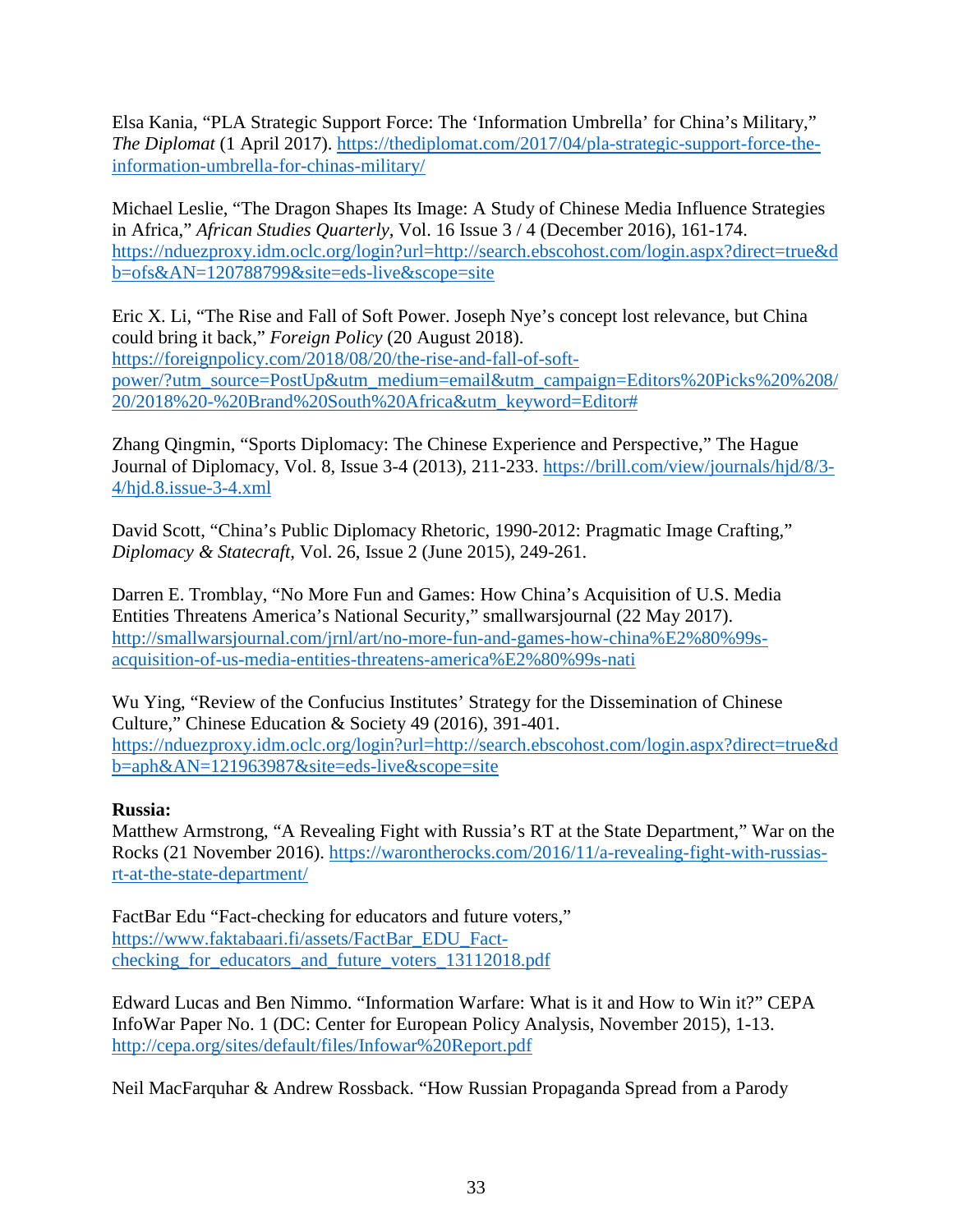Website to Fox News," *New York Times* (7 June 2017).

[https://www.nytimes.com/interactive/2017/06/07/world/europe/anatomy-of-fake-news-russian](https://www.nytimes.com/interactive/2017/06/07/world/europe/anatomy-of-fake-news-russian-propaganda.html)[propaganda.html](https://www.nytimes.com/interactive/2017/06/07/world/europe/anatomy-of-fake-news-russian-propaganda.html)

Eliza Mackintosh, "Finland is winning the war on fake news. What it's learned may be crucial to Western Democracy," CNN Special Report (May 2019). [https://www.cnn.com/interactive/2019/05/europe/finland-fake-news](https://www.cnn.com/interactive/2019/05/europe/finland-fake-news-intl/?fbclid=IwAR1foBQbxbmer4VpJz9mt-PRIyqy6yvdkh9leQCMfQzd8JPIrOk5WT2TdxY)[intl/?fbclid=IwAR1foBQbxbmer4VpJz9mt-PRIyqy6yvdkh9leQCMfQzd8JPIrOk5WT2TdxY](https://www.cnn.com/interactive/2019/05/europe/finland-fake-news-intl/?fbclid=IwAR1foBQbxbmer4VpJz9mt-PRIyqy6yvdkh9leQCMfQzd8JPIrOk5WT2TdxY) 

Ben Nimmo, "Anatomy of an Information War: How Russia's Propaganda Machine Works and How to Counter it," StopFake.org (May 2015). [https://www.stopfake.org/en/anatomy-of-an-info](https://www.stopfake.org/en/anatomy-of-an-info-war-how-russia-s-propaganda-machine-works-and-how-to-counter-it/)[war-how-russia-s-propaganda-machine-works-and-how-to-counter-it/](https://www.stopfake.org/en/anatomy-of-an-info-war-how-russia-s-propaganda-machine-works-and-how-to-counter-it/)

Christopher Paul and Miriam Matthews. "The Russian "Firehose of Falsehood" Propaganda Model: Why it Might Work and Options to Counter It," *RAND Perspective* (2016). [https://www.rand.org/content/dam/rand/pubs/perspectives/PE100/PE198/RAND\\_PE198.pdf](https://www.rand.org/content/dam/rand/pubs/perspectives/PE100/PE198/RAND_PE198.pdf)

Jim Rutenberg, "RT, Sputnik and Russia's New Theory of War," *New York Times* (13 September 2017). [https://www.nytimes.com/2017/09/13/magazine/rt-sputnik-and-russias-new-theory-of](https://www.nytimes.com/2017/09/13/magazine/rt-sputnik-and-russias-new-theory-of-war.html)[war.html](https://www.nytimes.com/2017/09/13/magazine/rt-sputnik-and-russias-new-theory-of-war.html)

Greg Simons, "Russian public diplomacy in the 21st century: Structure, means and message," *Public Relations Review*, Vol 40, Issue 3 (2014), 440-449.

"Hamilton 68"<https://dashboard.securingdemocracy.org/> (a website that tracks Russian propaganda in near-real time; see the following for the story <http://www.businessinsider.com/russian-propaganda-website-tracker-2017-8> )

Office of the Director of National Intelligence. "Background to "Assessing Russian Activities and Intentions in Recent US Elections": The Analytic Process and Cyber Incident Attribution." Intelligence Community Assessment (January 6, 2017). [https://www.intelligence.senate.gov/sites/default/files/documents/ICA\\_2017\\_01.pdf](https://www.intelligence.senate.gov/sites/default/files/documents/ICA_2017_01.pdf)

Grand Jury for the District of Columbia. Internet Research Agency Indictment (Russian organization engaged in operations to interfere with elections and political processes) (February 2018).<https://www.justice.gov/file/1035477/download>

#### **Topic 10 "PD of International Terrorist Organizations" Additional Resources:**

Matthew Armstrong, Michael Lumpkin, and Timothy Thomas. "Crafting an Information Warfare and Counter-Propaganda Strategy for the Emerging Security Environment," Testimonies to the Emerging Threats and Capabilities Subcommittee of the House Armed Services Committee, 115th Congress (15 March 2017). [https://armedservices.house.gov/legislation/hearings/crafting](https://armedservices.house.gov/legislation/hearings/crafting-information-warfare-and-counter-propaganda-strategy-emerging-security)[information-warfare-and-counter-propaganda-strategy-emerging-security](https://armedservices.house.gov/legislation/hearings/crafting-information-warfare-and-counter-propaganda-strategy-emerging-security) (video link as well as transcripts)